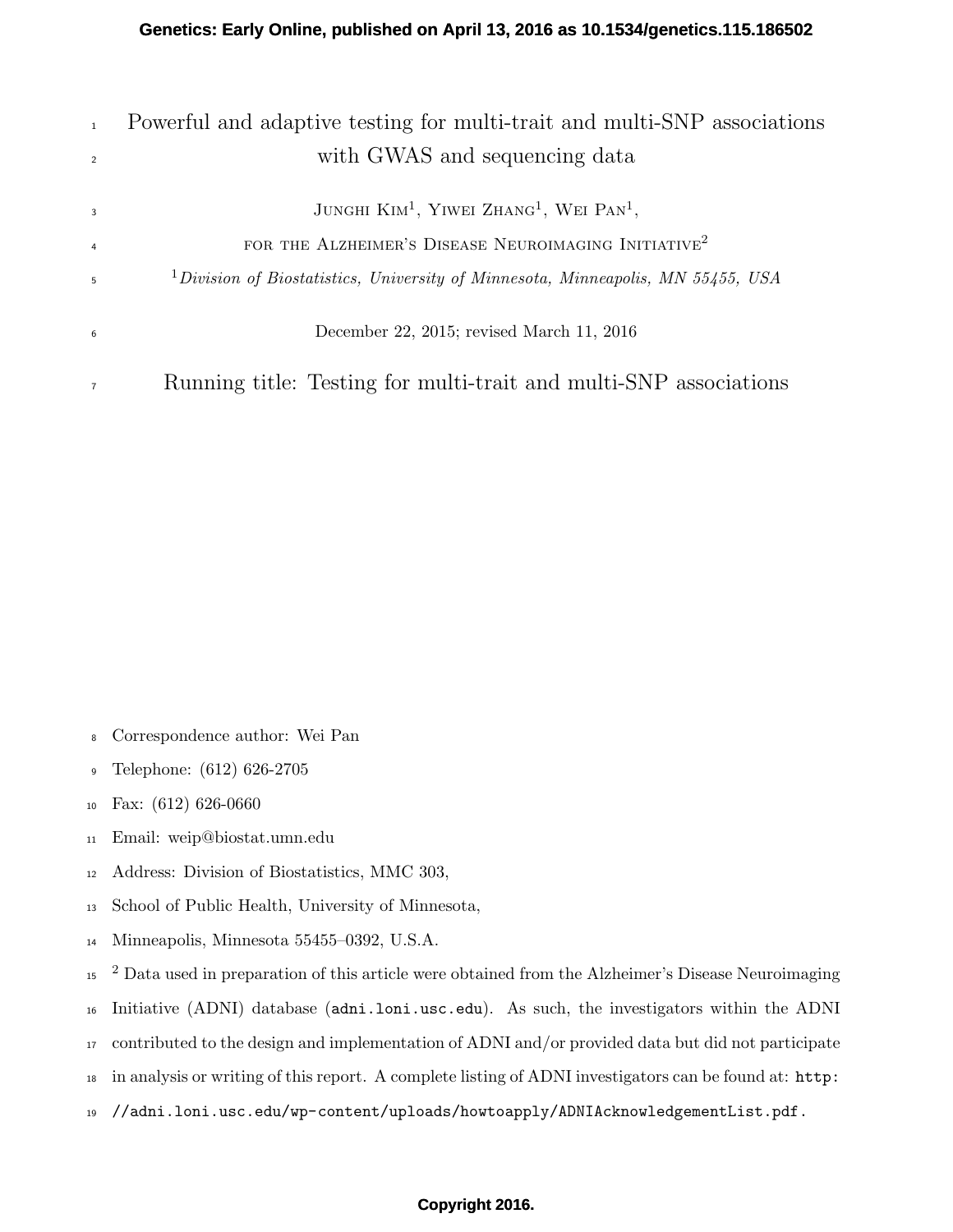# Abstract

 Testing for genetic association with multiple traits has become increasingly important, not only because of its potential to boost statistical power, but also for its direct relevance to applications. For example, there is accumulating evidence showing that some complex neurodegenerative and psychiatric diseases like Alzheimer's are due to disrupted brain networks, for which it would be natural to identify genetic variants associated with a disrupted brain network, represented as a set of multiple traits, one for each of multiple brain regions of interest (ROIs). In spite of its promise, testing for multivariate trait associations is challenging: if not appropriately used, its power can be much lower than testing on each univariate trait separately (with a proper control for multiple testing). Furthermore, differing from most existing methods for single SNP-multiple trait associations, we consider SNP set-based association testing to decipher complicated joint effects of multiple SNPs on multiple traits. Because the power of a test critically depends on several unknown factors such as the proportions of associated SNPs and of traits, we propose a highly adaptive test at both the SNP and trait levels, giving higher weights to those likely associated SNPs and traits, to yield high power across a wide spectrum of situations. We illuminate on relationships among the proposed and some existing tests, showing that the proposed test covers several existing tests as special cases. We compare the performance of the new test with several existing tests using both simulated and real data. The methods were applied to structural MRI data drawn from Alzheimer's Disease Neuroimaging Initiative (ADNI) to identify genes associated with grey matter atrophy in  $\alpha$ <sup>39</sup> the human brain default mode network (DMN). For GWAS, genes AMOTL1 on chromosome 11 <sup>40</sup> and *APOE* on chromosome 19 were discovered by the new test to be significantly associated with  $_{41}$  DMN. Notably, gene  $AMOTL1$  was not detected by single SNP-based analyses. To our knowledge, 42 AMOTL1 has not been highlighted in other AD studies before, though it was indicated to be related to cognitive impairment. The proposed method is also applicable to rare variants in sequencing data and can be extended to pathway analysis.

 Keywords: adaptive association test; ADNI; default mode network; gene-based test; imaging genetics; multiple traits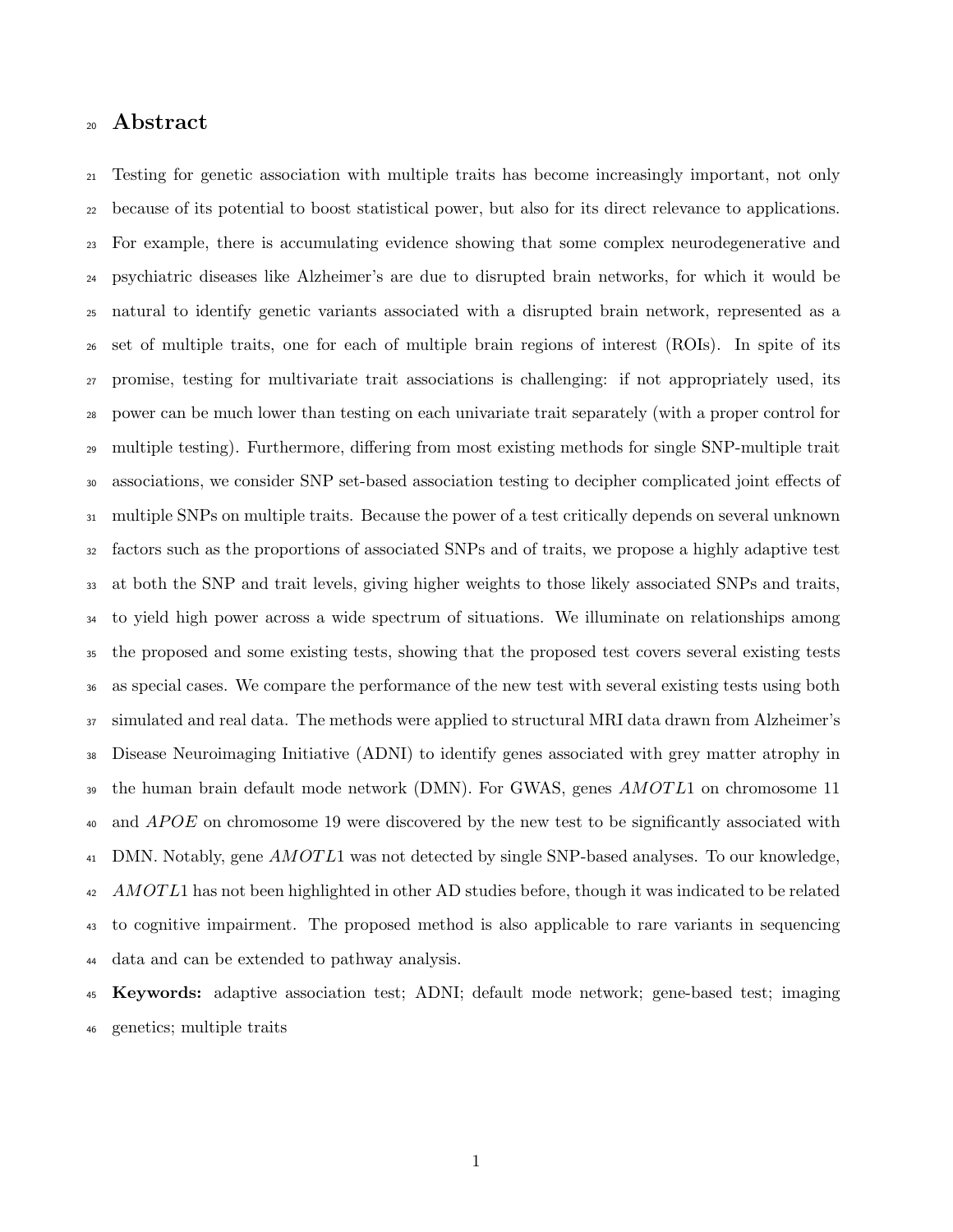# Introduction

 Alzheimer's disease (AD) (MIM 104300) is the most common neurodegenerative disease, and every 67 seconds, someone in U.S develops AD (Alzheimer's Association 2015a). Currently there is no cure for AD, and most cases are diagnosed in the late stage of the disease. It is projected that the number of Americans of age 65 and older with AD will increase from 5.1 million in 2015 to 13.5 million in 2050, an growth from an estimated 11% of the US senior population in 2015 to 16% in 2050, costing over \$1.1 trillion in 2050 (Alzheimer's Association 2015b). To advance our understanding of the initiation, progression and etiology of AD, Alzheimer's Disease Neuroimaging Initiative (ADNI) was started in 2004 and is being continued since, collecting extensive clinical, genomic and multi-modal imaging data (Shen et al. 2014). Many other genetic studies have been conducted, identifying multiple common and rare variants, shedding light on pathogenic mechanisms of AD (Marei et al. 2015; Saykin et al. 2015). In particular, the APOE $\varepsilon$ 4 allele has been consistently 59 shown to be associated with AD. However, only 50% of AD patients carry an APOE $\varepsilon$ 4 allele, suggesting the existence of other genetic variants contributing to risk for the disease (Karch et al. 2014). A recent study indicates that 33% of total AD phenotypic variance is explained by  $\epsilon_2$  common variants; APOE alone explains 6% and other known markers 2%, meaning more than 25% of phenotypic variance remains unexplained by known common variants (Ridge et al. 2013). Hence, as for other common and complex diseases and traits, many more genetic factors underlying late onset AD are waiting to be discovered. One obvious but costly approach is to have a larger sample size. Alternatively, more powerful analysis methods are urgently needed. For example, in contrast to the popular single SNP-based analysis, novel gene- and pathway-based analyses may be more powerful in discovering additional causal variants. As demonstrated by Jones et al. (2010), jointly analyzing functionally related SNPs sheds new light on the relatedness of immune regulation, energy metabolism and protein degradation to the etiology of AD. The reason is due to the well- known genetic heterogeneity and small effect sizes of individual common variants, as observed from published GWAS results (Manolio et al. 2009). To boost power in identifying aggregate effects of multiple SNPs, it may be promising to conduct association analysis at the SNP-set (or gene) level, rather than at the individual SNP level.

Another strategy is to use multiple endophenotypes, intermediate between genetics and the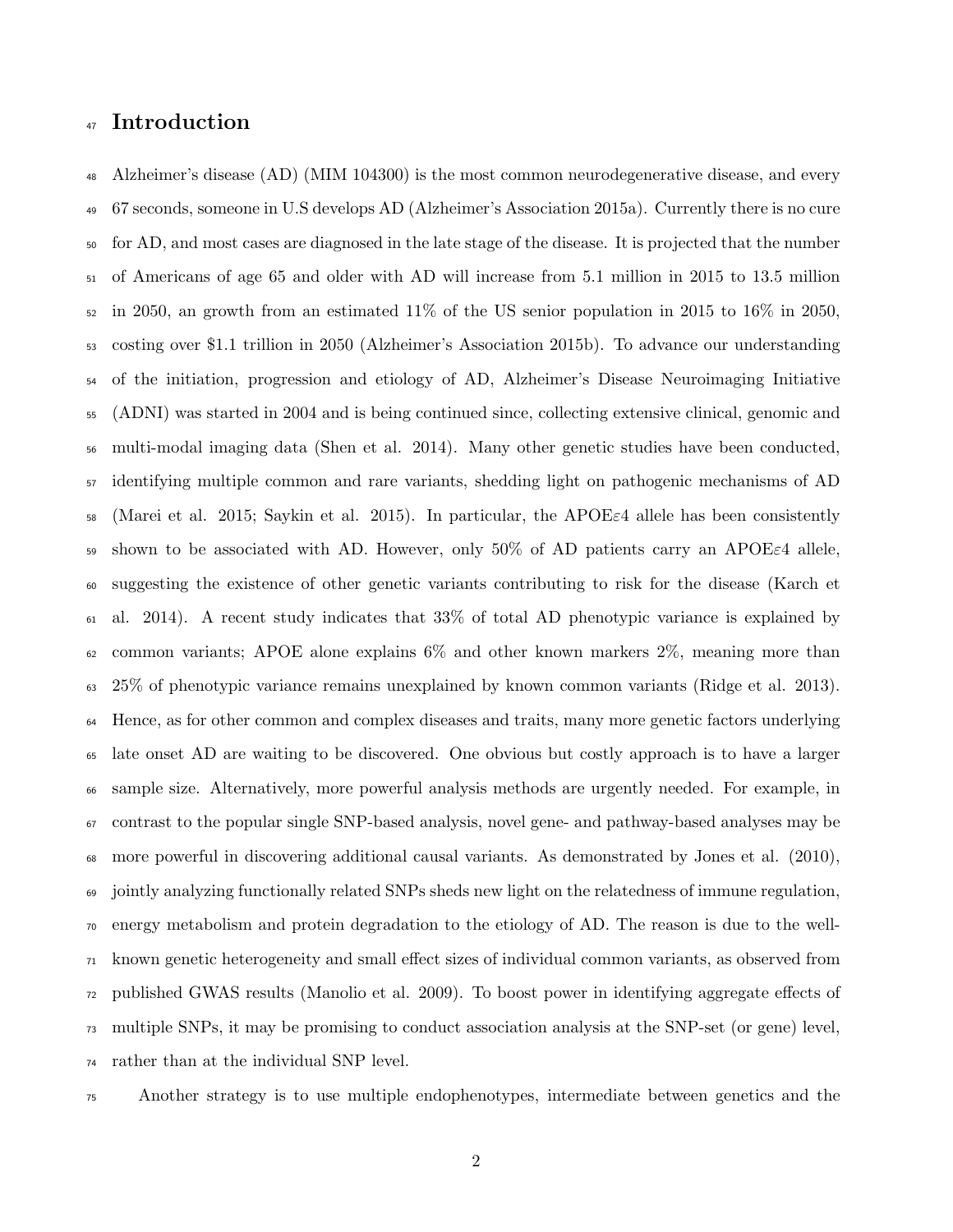disease, for their potential to have stronger associations with genetic variants. In addition to boosting power, the use of intermediate phenotypes may provide important clues about causal pathways to the disease (Schifano et al. 2013; Maity et al. 2012). A recent GWAS demonstrated <sup>79</sup> the effectiveness of the strategy: some risk genes such as  $FRMD6$ , were first identified to be associated with some neuroimaging intermediate phenotypes (e.g. hippocampal atrophy) (Shen et al. 2014), then were later validated to be associated with AD (Hong et al. 2012; Sherva et al. 2014). A possibly useful but under-utilized intermediate phenotype is the brain default mode network (DMN), consisting of several brain regions of interest (ROIs) remaining active in the resting state. Brain activity in DMN may explain the etiology of AD (Metin et al. 2015), and is a plausible indicator for incipient AD (Damoiseaux et al 2013; Greicius et al. 2004; He et al. 2009; Jones et al. 2011; Balthazar et al. 2014). Since there is growing evidence that genetic factors play a role in aberrant default mode connectivity (Glahn et al. 2009), it may be substantially more powerful to detect genetic variants associated with DMN, a set of multiple intermediate phenotypes, than with AD.

 Here we discuss gene-based multi-trait analysis, aiming at discovering genes associated with multiple traits such as DMN. To date, several but not many methods have been proposed for gene- based multi-trait analysis (Guo et al. 2013; Van der Sluis et al. 2015; Maity et al. 2014; Wang et al. 2015). The simplest way is to use the minimum p-value (minP) test based on the most significant single SNP–single trait association, which however may lose power in the presence of multiple weak associations between multiple SNPs and multiple traits. Some methods, such as Van der Sluis et al. (2015) and M-TopQ25Stat (Guo et al. 2013), only utilize a few top association signals among the pairwise single SNP-single trait associations. Some methods based on principal components analysis (PCA) or principal components of heritability (PCH), originally proposed for multiple SNPs and a single trait (Wang and Abbott 2007; Klei et al. 2008), may be also applied. However, these methods and canonical correlation analysis (CCA) (Tang and Ferreira, 2012) make use of only one or few top components, thus they share the same weakness of power loss in the presence of multiple associations; furthermore, the number of PCs may be difficult to determine (Aschard et al. 2014; Huang et al. 2014). Another extreme is the burden test (Shen et al. 2010; Guo et al. 2013; Mukherjee et al. 2014), which is powerful in the presence of a dense association pattern, in which most SNP-trait pairs are associated with almost equal effect sizes and directions;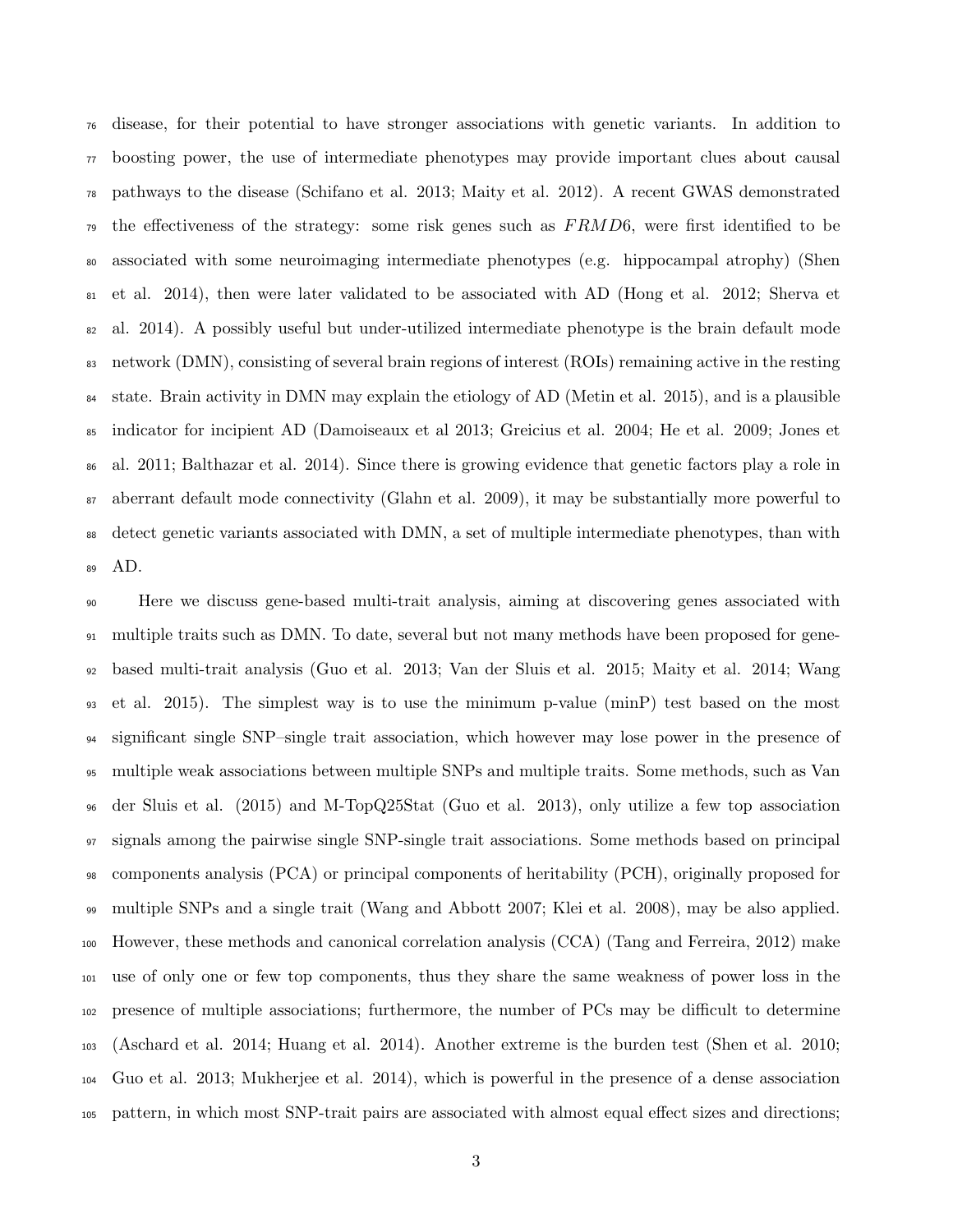otherwise, e.g. when the association directions of some SNP-trait pairs are different, it does not perform well (as well known for analysis of rare variants). A compromise between the above two extremes is a variance-component test (Maity et al. 2012; Wang et al. 2013), which is more robust to association density/sparsity and varying association directions. Nevertheless, as shown in the context for multiple rare variants and a single trait (Pan et al 2014), it may still suffer from power loss in the presence of more sparse association patterns (i.e. when there are a fewer associated SNP-trait pairs). A fundamental challenge in multivariate analysis is the lack of a uniformly most powerful test: any test may be powerful in some situations, but not in others. Nevertheless, we aim to construct an adaptive test such that it can maintain high power, not necessarily highest power, across a wide range of scenarios. In particular, the proposed test is adaptive at both the SNP and trait levels. Its key feature is the use of a weighting scheme to yield robust statistical power no matter whether the true and unknown association pattern is dense or sparse (or in whatever directions), and the weight is determined data-adaptively. In addition, some chosen weights correspond to several existing tests, including a burden test and a variance-component test. Therefore, the high power range of the proposed test covers those of the burden test and the variance-component test. Moreover, the proposed test is based on the general framework of the generalized estimating equations (GEE), hence it is flexible with the capability to incorporate covariates and various types of traits (Liang and Zeger, 1986). It also avoids a difficulty in correctly specifying a joint multivariate distribution or likelihood for a set of multiple traits. Furthermore, we extend the proposed method to pathway analysis, in which it is adaptive to possibly varying gene-level associations.

 We will compare the performance of the new test with several existing tests using both simulated and real data. The methods were applied to structural MRI data drawn from the ADNI to identify genes associated with DMN. In the GWAS, 277,527 SNPs were mapped to 17,557 genes, among 130 which genes  $AMOTL1$  on chromosome 11 and  $APOE$  on chromosome 19 were discovered by the  $_{131}$  new test to be significantly associated with DMN. Notably, gene AMOTL1 was not detected by single SNP-based analyses. We also illustrate the application of the methods to the ADNI whole- genome sequencing (WGS) data, though none significant genes were identified, presumably due to a relatively small sample size.

In the following, we briefly review GEE and an existing method before introducing the new test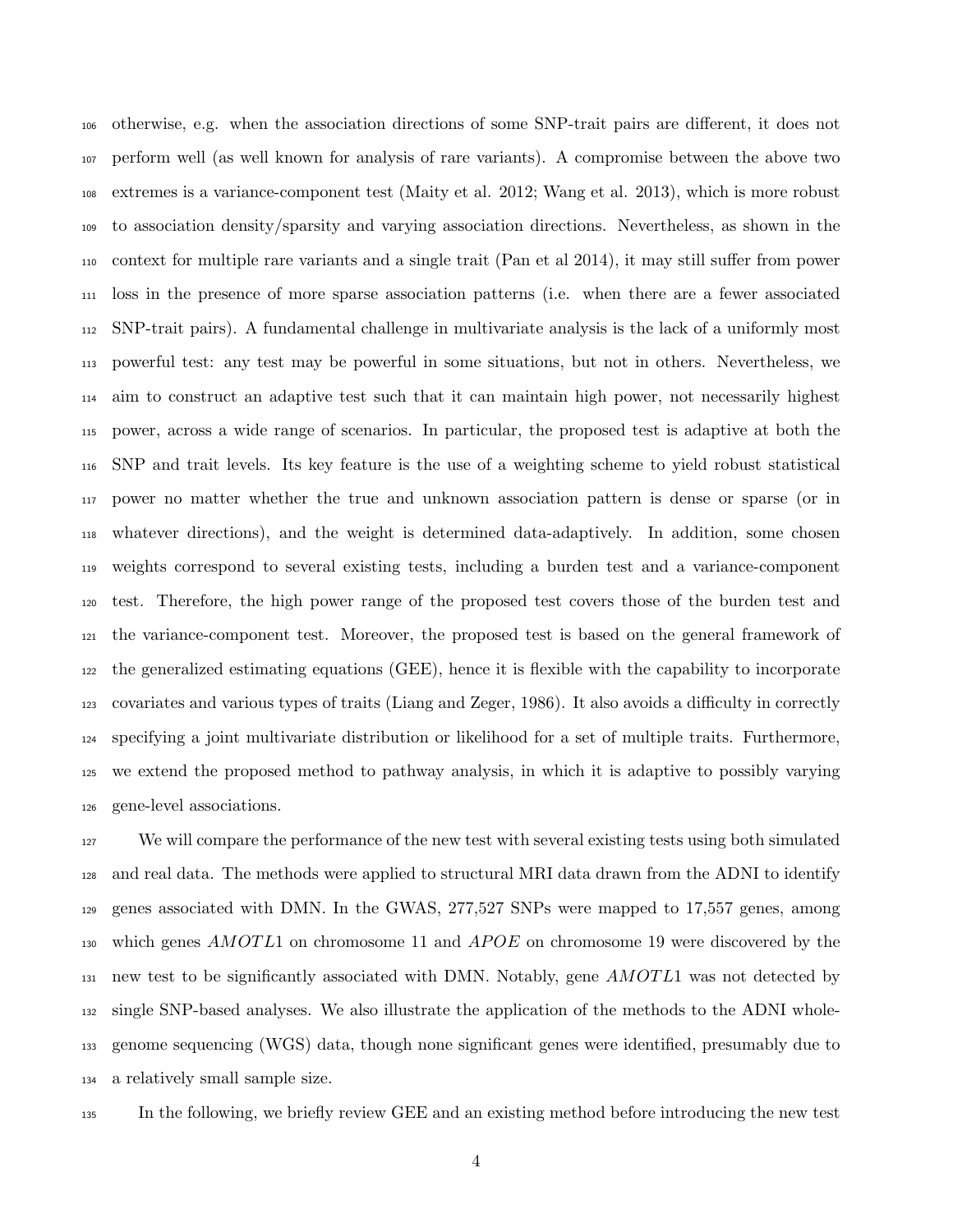<sup>136</sup> in Materials and Methods. In Results, the new and several existing methods are compared with <sup>137</sup> applications to the ADNI data and simulated data mimicking the ADNI data. We end with a short <sup>138</sup> summary of the conclusions.

### <sup>139</sup> Materials and Methods

#### <sup>140</sup> Review

#### <sup>141</sup> Generalized estimating equations

<sup>142</sup> Suppose for each individual  $i = 1, ..., n$ , we observe k traits  $Y_i = (y_{i1}, ..., y_{ik})'$ , q covariates  $z_i =$ 143  $(z_{i1},...,z_{iq})'$  and a set of single nucleotide polymorphisms (SNPs)  $x_i = (x_{i1},...,x_{ip})'$ , with  $x_{ij} \in$  ${0, 1, 2}$ . Denote  $X_i = I \otimes x'_i$  $z_i'$  and  $Z_i = I \otimes (1, z_i')$ 144  $\{0,1,2\}$ . Denote  $X_i = I \otimes x'_i$  and  $Z_i = I \otimes (1,z'_i)$ , where I is a  $k \times k$  identity matrix, and  $\otimes$ 145 represents the Kronecker product. We model the mean of the phenotypes  $E(Y_i|X_i, Z_i) = \mu_i$ , using <sup>146</sup> a marginal generalized linear model

$$
g(\mu_i) = Z_i \varphi + X_i \beta = H_i \theta \tag{1}
$$

<sup>147</sup> with  $H_i = (Z_i, X_i)$ , parameters  $\theta = (\varphi', \beta')'$ , and a link function  $g(.)$ . The regression coefficients <sup>148</sup>  $\beta = (\beta_{11}, ..., \beta_{p1}, ..., \beta_{1k}, ..., \beta_{pk})'$  is a  $pk \times 1$  vector, in which  $\beta_{jt}$  represents the effect of the j<sup>th</sup> 149 SNP on the tth trait, while the element  $\varphi_{st}$  of  $\varphi = (\varphi_{11}, ..., \varphi_{(q+1)1}, ..., \varphi_{1k}, ..., \varphi_{(q+1)k})'$  is the effect 150 size of the sth covariate on the tth trait. Liang and Zeger (1986) proposed estimating  $\varphi$  and  $\beta$  by <sup>151</sup> solving the generalized estimating equations (GEE):

$$
U_{\theta} = \sum_{i=1}^{n} D_{i}^{'} V_{i}^{-1} (Y_{i} - \mu_{i}) = 0
$$
\n(2)

with  $D_i = \partial \mu_i / \partial \theta'$  and  $V_i = \phi A_i^{1/2} R_w(\alpha) A_i^{1/2}$ <sup>152</sup> with  $D_i = \partial \mu_i / \partial \theta'$  and  $V_i = \phi A_i^{1/2} R_w(\alpha) A_i^{1/2}$ , where  $\phi$  is a dispersion parameter,  $A_i = \text{diag}\{v(\mu_{i1}), ..., v(\mu_{ik})\}$ 153 models the variances with a variance function  $v(\mu_i)$ , and  $R_w(\alpha)$  is a working correlation matrix with 154 possibly some unknown parameters  $\alpha$ . Specifically, for quantitative traits  $(Y_i)$  with the identity <sup>155</sup> link function (or more generally, for any generalized linear model with a canonical link function),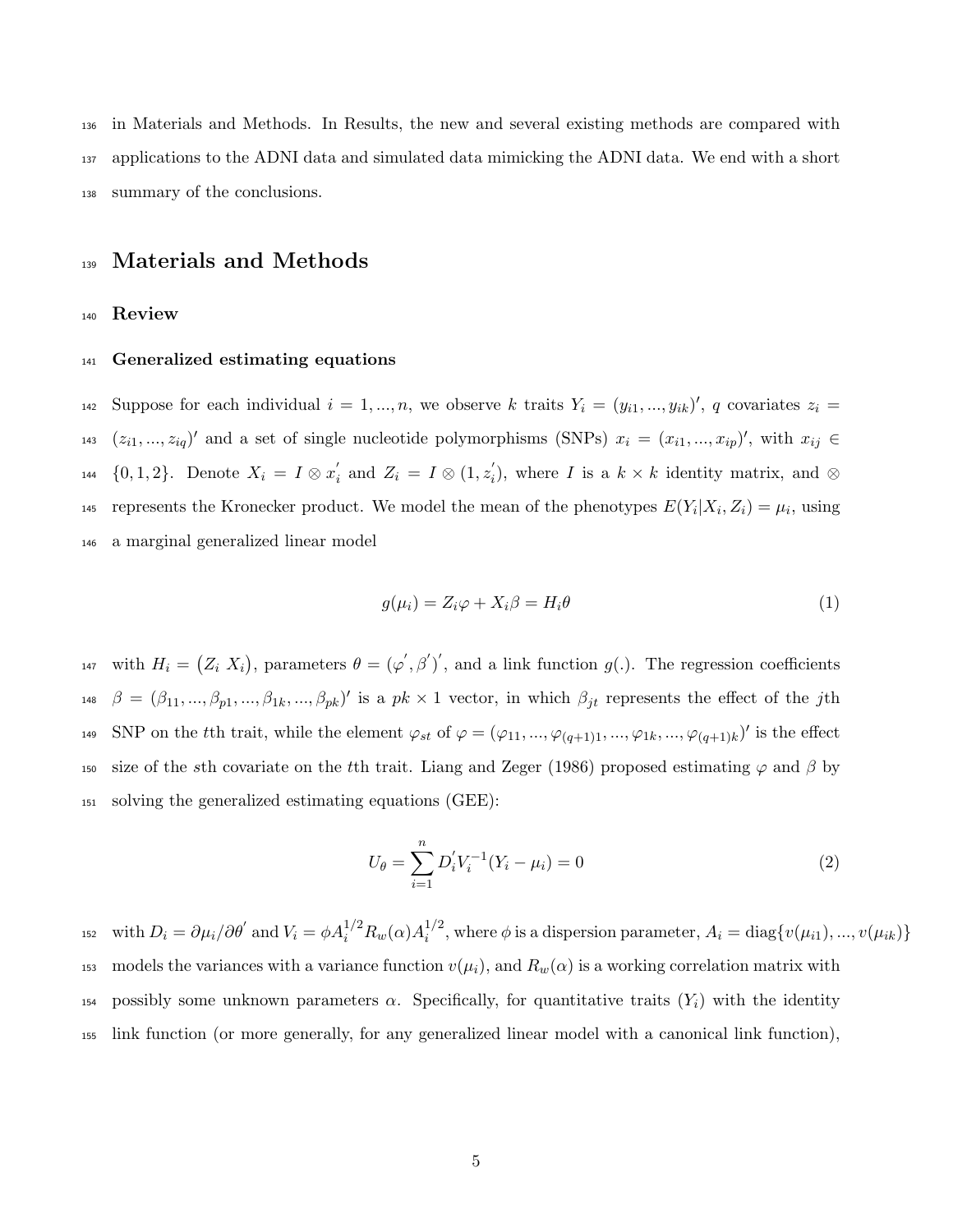156 the score vector  $U_{\theta}$  and its variance-covariance matrix  $Cov(U_{\theta})$  are

$$
U_{\theta} = (U_{\varphi}', U_{\beta}')' = \sum_{i=1}^{n} (Z_i \ X_i)' R_w^{-1} (Y_i - \mu_i),
$$
  
\n
$$
Cov(U_{\theta}) = \sum_{i=1}^{n} (Z_i \ X_i)' R_w^{-1} (Y_i - \mu_i) (Y_i - \mu_i)' R_w^{-1} (Z_i \ X_i).
$$

157 The covariance matrix can be partitioned according to the score components for  $\varphi$  and  $\beta$ :  $Cov(U_{\theta}) =$ <sup>158</sup>  $\begin{pmatrix} V_{11} & V_{12} \\ V_{21} & V_{22} \end{pmatrix}$ . For convenience, the working independence model is often used with  $R_w$  being as an 159 identity matrix  $I_{k \times k}$ , as done in this paper unless specified otherwise.

160 Our primary concern is to test for overall genetic effects with  $H_0$ :  $\beta = 0$ , while treating  $\varphi$  as 161 nuisance parameters. To perform the score test, we evaluate the equation (1) under  $H_0$ . Under  $H_0$ , 162 we have  $g(\mu_i) = Z_i \varphi$ , and the estimate of  $\varphi$ , denoted as  $\hat{\varphi}$ , is the solution to the generalized score equation  $U_{\varphi,\beta=0} = \sum_{i=1}^n Z_i'$ ios equation  $U_{\varphi,\beta=0} = \sum_{i=1}^n Z_i'(Y_i - \mu_i) = 0$ . The marginal mean is estimated by  $\widehat{\mu}_i = g(Z_i\widehat{\varphi})^{-1}$ .

 $164$  For testing SNP-set effects, one considers the sub-components of the score vector for β:

$$
U_{\beta} = \sum_{i=1}^{n} X_i'(Y_i - \widehat{\mu}_i).
$$
\n(3)

<sup>165</sup>  $U_\beta$  asymptotically follows a multivariate normal distribution  $\mathcal{MN}(0, \tilde{\Sigma}_\beta)$  under  $H_0$ , where  $\tilde{\Sigma}_\beta =$ 166  $V_{22} - V_{21}V_{11}^{-1}V_{12}$ .  $U_{\beta}$  can be written as  $U_{\beta} = (U_{11}, ..., U_{p1}, ..., U_{1k}, ..., U_{pk})'$ . Each element  $U_{jt}$ 167 measures the association strength between SNP j and trait k for  $j = 1, ..., p$  and  $t = 1, ..., k$ , and is asymptotically proportional to  $\beta_{jt}$  in equation (1).  $\beta_{jt} = 0$  implies there is no association between 169 SNP j and trait k; similarly  $U_{jt} = 0$  (or small) indicates no (or weak) association between SNP j 170 and trait  $k$ .

 $171$  For testing  $H_0$ , the GEE-Score test statistic is defined by

$$
GEE\text{-}Score = U'_{\beta}\tilde{\Sigma}_{\beta}^{-1}U_{\beta}.
$$

 Under  $H_0$ , the GEE-Score statistic asymptotically follows a central chi-squared distribution with pk degrees of freedom. When pk is large, this standard score test loses power for large degrees of freedom. Another way to draw inference, especially convenient when combining the score test 175 with other tests as to be discussed later, is to simulate  $U_{\beta}^{(b)} \sim \mathcal{MN}(0, \tilde{\Sigma}_{\beta})$  for  $b = 1, ..., B$  and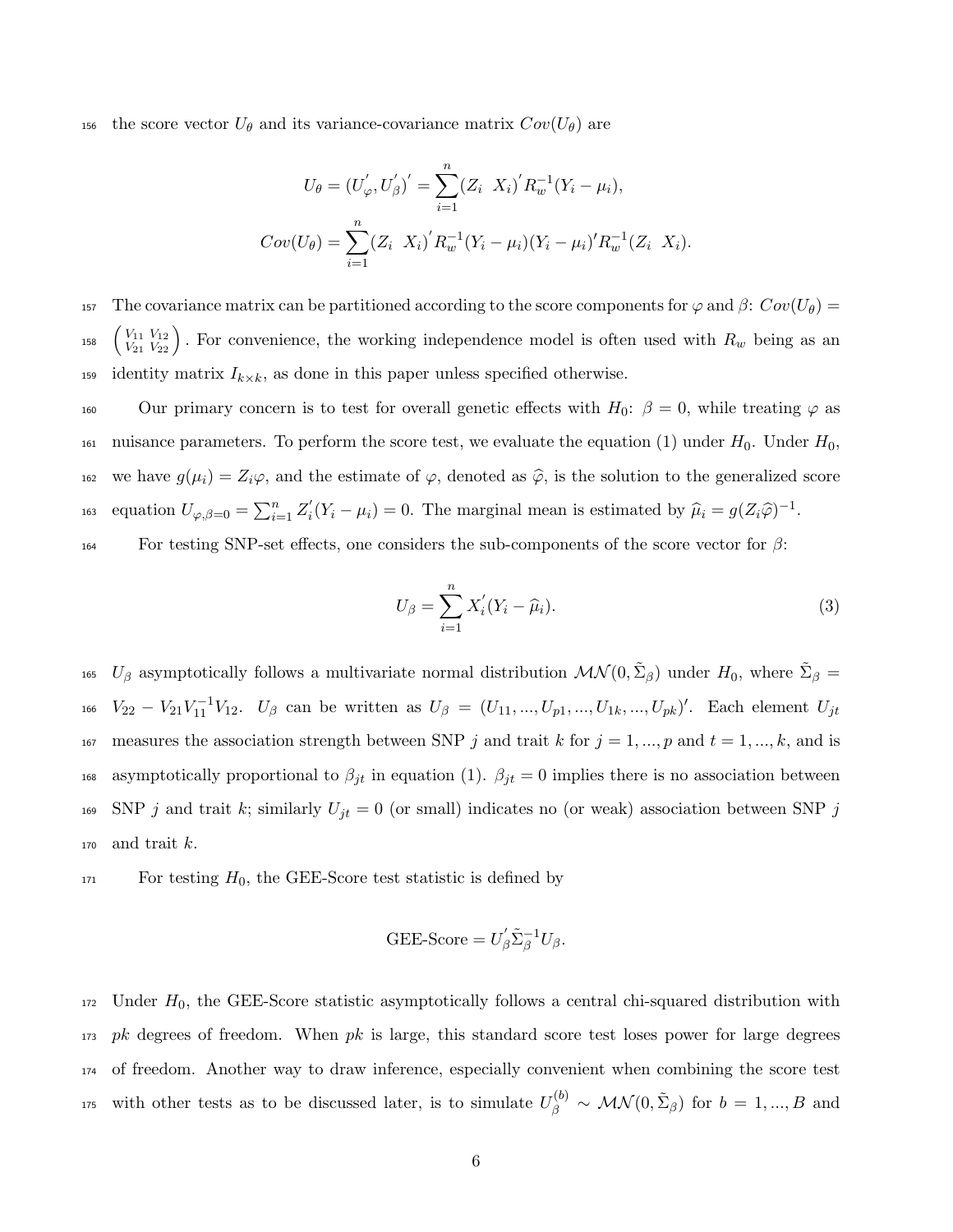obtain the null statistics GEE-Score<sup>(b)</sup> =  $U_A^{(b)}$ β  $\sum_{\beta}^{-1}U_{\beta}^{(b)}$ 176 obtain the null statistics GEE-Score<sup>(b)</sup> =  $U_{\beta}^{(0)} \Sigma_{\beta}^{-1} U_{\beta}^{(0)}$ . The p-value can be calculated as  $P_{\text{Score}} =$ <sup>177</sup>  $\sum_{b=1}^{B} I(\text{GEE-Score} \leq \text{GEE-Score}^{(b)})/(B+1)$ , where  $I(\cdot)$  denotes the indicator function. For ease of notation, we suppress  $\beta$  and take  $U = U_{\beta}$  and  $V = \tilde{\Sigma}_{\beta}$  hereafter.

#### 179 An adaptive association test for a single SNP

 Zhang et al. (2014) proposed a class of sum of powered score (SPU) tests for testing association between an individual SNP and multiple traits, along with its data-adaptive version (aSPU). The SPU tests are a family of association tests based on the (generalized) score vector in the GEE framework, aiming for at least one of them to be powerful in any given situation. With only a 184 single SNP j, then the score vector reduces to  $U = (U_{j1},...,U_{jk})'$ . The association between the SNP and k traits can be quantified with a test statistic

$$
SPU(\gamma) = \sum_{t=1}^{k} (U_{jt})^{\gamma}
$$

186 where a candidate integer  $\gamma \geq 1$  is to be chosen from a pre-selected parameter set Γ; e.g. Γ = 187  $\{1, 2, ..., 8, \infty\}$ . The statistical power of an SPU( $\gamma$ ) test depends on the choice of  $\gamma \in \Gamma$ . When  $\gamma$  is 188 an odd integer, the  $SPU(\gamma)$  test sums up the association signals across all the traits, retaining high <sup>189</sup> power if all or most of the multiple traits have an almost equal effect size in the same association 190 direction. A special case is  $\gamma = 1$ , giving a burden test commonly used for rare variants. With 191 an even  $\gamma$ , the SPU( $\gamma$ ) test will be more powerful when some traits have different association <sup>192</sup> directions. In particular, the SPU(2) test is the same as the sum of squared score (SSU) test (Pan <sup>193</sup> 2011), closely related to MDMR (McArdle and Anderson 2001), kernel machine regression (KMR) 194 (Liu et al. 2007) and variance-component tests (Tzeng et al. 2011). Furthermore, as  $\gamma$  increases, the <sup>195</sup> SPU test upweights the more strongly associated traits, while reducing the weights on other ones. 196 In particular, when  $\gamma \to \infty$  (as an even integer), only the maximum component of the score vector <sup>197</sup> is used and the test statistic is defined as  $SPU(\infty) = \max_{t=1}^{k} |U_{jt}|$ . The  $SPU(\infty)$  test is similar <sup>198</sup> to the UminP test (when the variances of the score components are almost equal). To compute <sup>199</sup> the significance of an SPU test, Monte Carlo (MC) simulations (or alternatively, permutations) are used; for  $b = 1, ..., B$ , the null score  $U^{(b)} = (U_{i1}^{(b)})$  $\mathcal{L}_{200}$  used; for  $b = 1, ..., B$ , the null score  $U^{(b)} = (U_{j1}^{(b)}, ..., U_{jk}^{(b)})'$  is generated from  $\mathcal{MN}(0, V)$ , from which <sup>201</sup> the null statistics SPU( $\gamma$ )<sup>(b)</sup> =  $\sum_{t=1}^{k} (U_{jt}^{(b)})^{\gamma}$  can be obtained for each  $\gamma$ . Then the p-value can be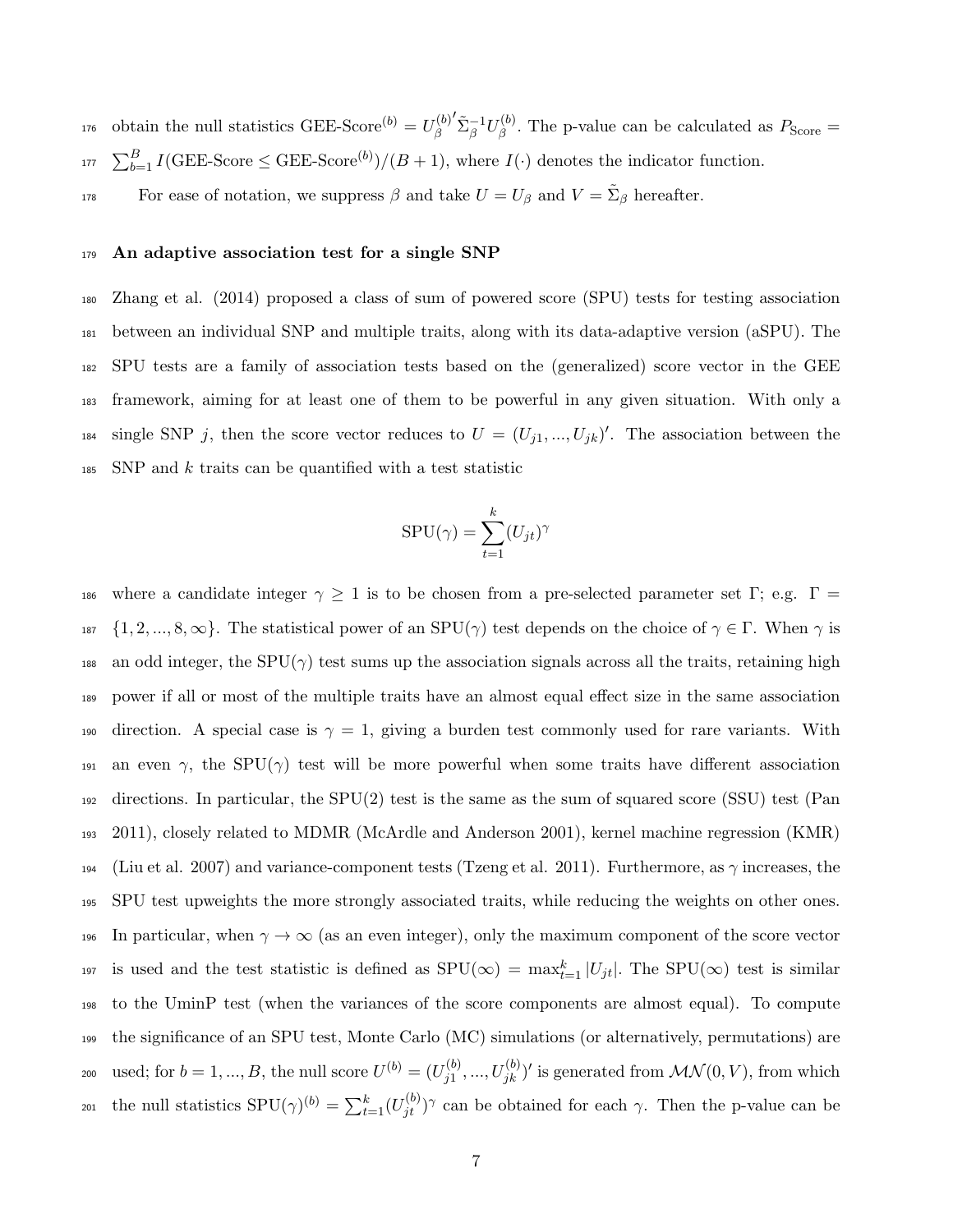$_{202}$  calculated as  $p_{\gamma} = \left[\sum_{b=1}^{B} I(\text{SPU}(\gamma) \leq \text{SPU}(\gamma)^{(b)}) + 1\right] / (B+1).$ 

203 However, it is not clear how to choose an optimal  $\gamma$  a priori for given data. Hence, Zhang et al. 204 (2014) proposed an adaptive SPU (aSPU) test to extract association evidence from multiple SPU( $\gamma$ ) 205 tests. The statistic of the aSPU test is the minimum p-value of  $SPU(\gamma)$ 's for some candidate values 206 of  $\gamma$ :

$$
aSPU = \min_{\gamma \in \Gamma} p_{\gamma},
$$

<sup>207</sup> where  $p_{\gamma}$  is p-value of SPU( $\gamma$ ). By MC simulations (or permutations), the p-value of aSPU, along 208 with those of all  $SPU(\gamma)$  tests, can be efficiently calculated based on the same set of the null <sup>209</sup> statistics in a single layer.

#### <sup>210</sup> Existing gene-based tests

 We will compare the proposed test with several existing gene-based tests for multiple traits, includ- ing multivariate analysis of variance (MANOVA), multivariate distance matrix regression (MDMR) with the Euclidean distance (McArdle and Anderson 2001), multivariate kernel machine regres- sion (KMR) under linear kernel (Maity et al. 2012) and a multivariate functional linear model (MFLM) (Wang et al. 2015). We would note that KMR can be derived based on a ramdom- effects model while MFLM is built on a fixed effect model. For implementation, R package vegan was used for MDMR; R code for KMR and MFLM was downloaded from the authors' web- sites, http://www4.stat.ncsu.edu/~maity/software.html and https://www.nichd.nih.gov/ about/org/diphr/bbb/software/fan/Pages/default.aspx respectively. Since KMR (Maity et al. 2012) was computationally slow, and excluded from the simulation studies.

#### <sup>221</sup> New Methods

#### <sup>222</sup> An adaptive test

<sup>223</sup> We introduce a novel gene-based adaptive sum of powered score test for a set of multiple traits,  $224$  denoted as  $aSPUset$ , by extending the single SNP-based test of Zhang et al. (2014). Suppose that there are p SNPs in a gene and k traits of interests. Recall that  $U = (U_{11}, ..., U_{p1}, ..., U_{1k}, ..., U_{pk})'$ 225 226 is the generalized score vector of length pk in GEE, and V is the  $pk \times pk$  covariance matrix of the 227 score vector; each element of the score,  $U_{jt}$  quantifies the association between SNP j and trait t.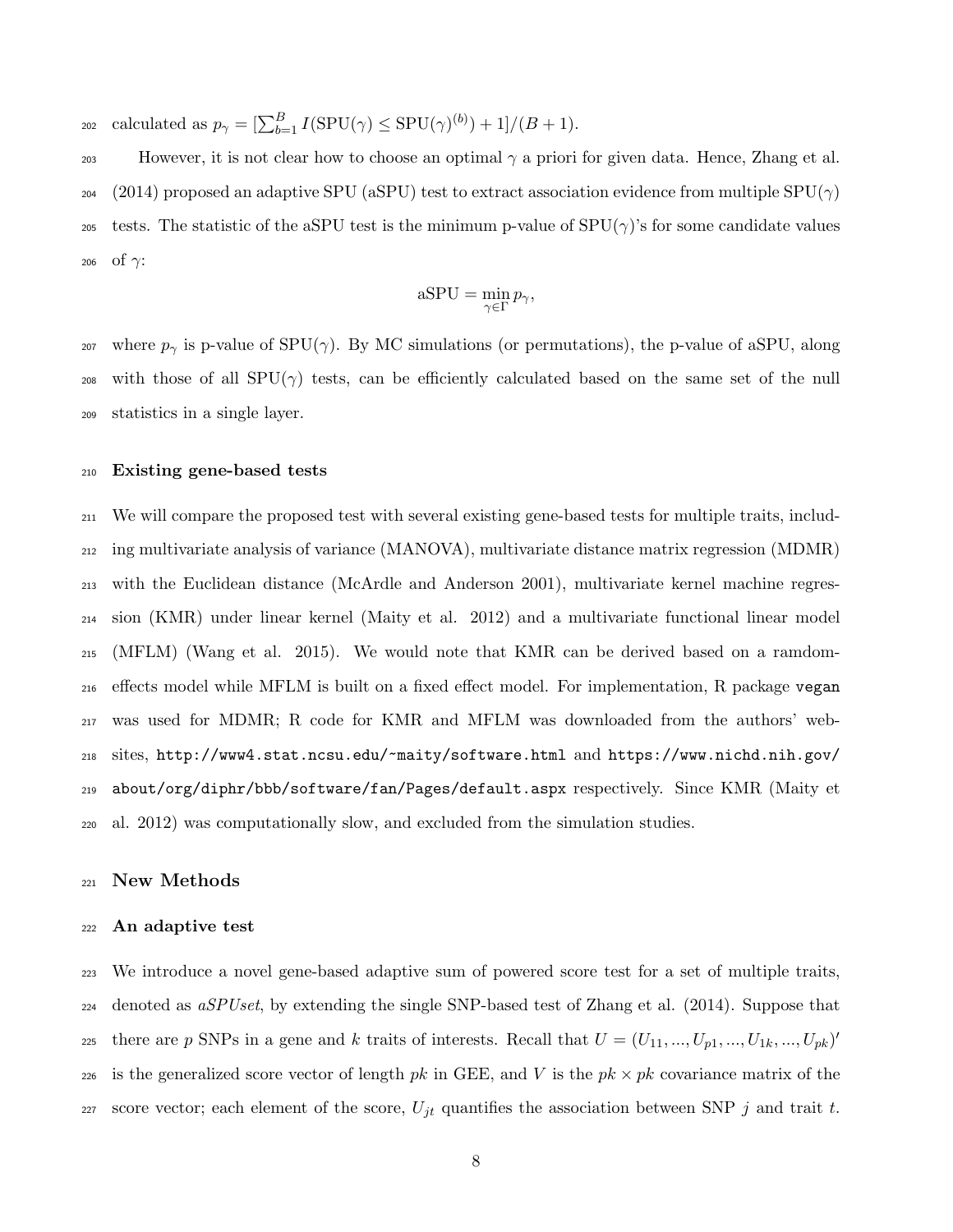In practice, the true and unknown association patterns across multiple SNPs and multiple traits are complex: some SNPs may be associated with some traits, but not with other traits; different SNPs may be associated with different subsets of the traits with varying association strengths and directions. Since the use of non-associated SNPs and traits in a test statistic could reduce the power of the test, we may want to give higher weights to more likely associated SNPs and traits. However, how much to optimally overweight these likely associated SNPs and traits depends on the true association pattern, which is unknown. The aSPUset test employs two positive integer 235 parameters,  $\gamma_1$  and  $\gamma_2$ , to control the degrees of weighting over the SNPs and over the traits 236 respectively, and the two parameters are chosen data-adaptively. A larger  $\gamma_1$  puts more weights 237 on the SNPs more likely to be associated with a given trait, while a larger  $\gamma_2$  upweights the traits more strongly associated with the SNPs.

239 We build the test statistic as follows. For each trait t,  $S(\gamma_1; t)$  quantifies the association between 240 the single trait and multiple SNPs, then  $SPU(\gamma_1, \gamma_2)$  combines the single trait-based statistics:

$$
S(\gamma_1; t) = \left(\sum_{j=1}^p (U_{jt})^{\gamma_1}\right)^{1/\gamma_1}, \qquad \text{SPU}(\gamma_1, \gamma_2) = \sum_{t=1}^k \left(S(\gamma_1; t)\right)^{\gamma_2}.
$$
 (4)

241 Here candidate integers  $\gamma_1 \geq 1$  and  $\gamma_2 \geq 1$  are to be chosen from two pre-selected parameter sets  $\Gamma_1$ 242 and  $\Gamma_2$ . We used  $\Gamma_1 = \Gamma_2 = \{1, 2, ..., 8, \infty\}$ , due to the good performance in our numerical studies.  $\text{Im } S(\gamma_1; t), (U_{jt})^{\gamma_1} \text{ can be re-written by an alternative form } (U_{jt})^{\gamma_1} = U_{jt}^{\gamma_1 - 1} U_{jt} = w_{jt} U_{jt}.$   $w_{jt} = w_{jt} U_{jt}$ <sup>244</sup>  $U_{jt}^{\gamma_1-1}$  is a weight for each score element, which reflects the association strength (and direction) 245 between SNP j and trait t of the given data. With  $\gamma_1 = 1$ , SPU test weights each SNP equally, and  $_{246}$  yields the highest power if all the SNPs are associated with the trait t with similar effect sizes and <sup>247</sup> association direction (i.e. all positive or all negative). When the subset of SNPs are associated with 248 the trait t, or their association directions are different,  $SPU(\gamma_1 = 2, \gamma_2)$  is often more powerful. As <sup>249</sup>  $\gamma_1$  increases, SPU( $\gamma_1$ ,  $\gamma_2$ ) puts heavier weights on the SNPs which are more strongly associated with 250 the trait t. At the end, as the parameter approaches to  $\infty$  (as an even integer), it only considers 251 the most significant SNP, i.e.  $SPU(\gamma_1 = \infty, \gamma_2) = \sum_{t=1}^k \left( \frac{p}{j} |U_{jt}| \right)^{\gamma_2}$ .

 $252$  Similarly,  $\gamma_2$  controls how much to up-weight the traits that are more likely to be associated <sup>253</sup> with SNPs. SPU( $\gamma_1, \gamma_2 = 1$ ) weights all traits equally and performs best when each trait is equally 254 associated with the SNPs. Similarly, as  $\gamma_2$  increases, the SPU test over-weights larger trait-based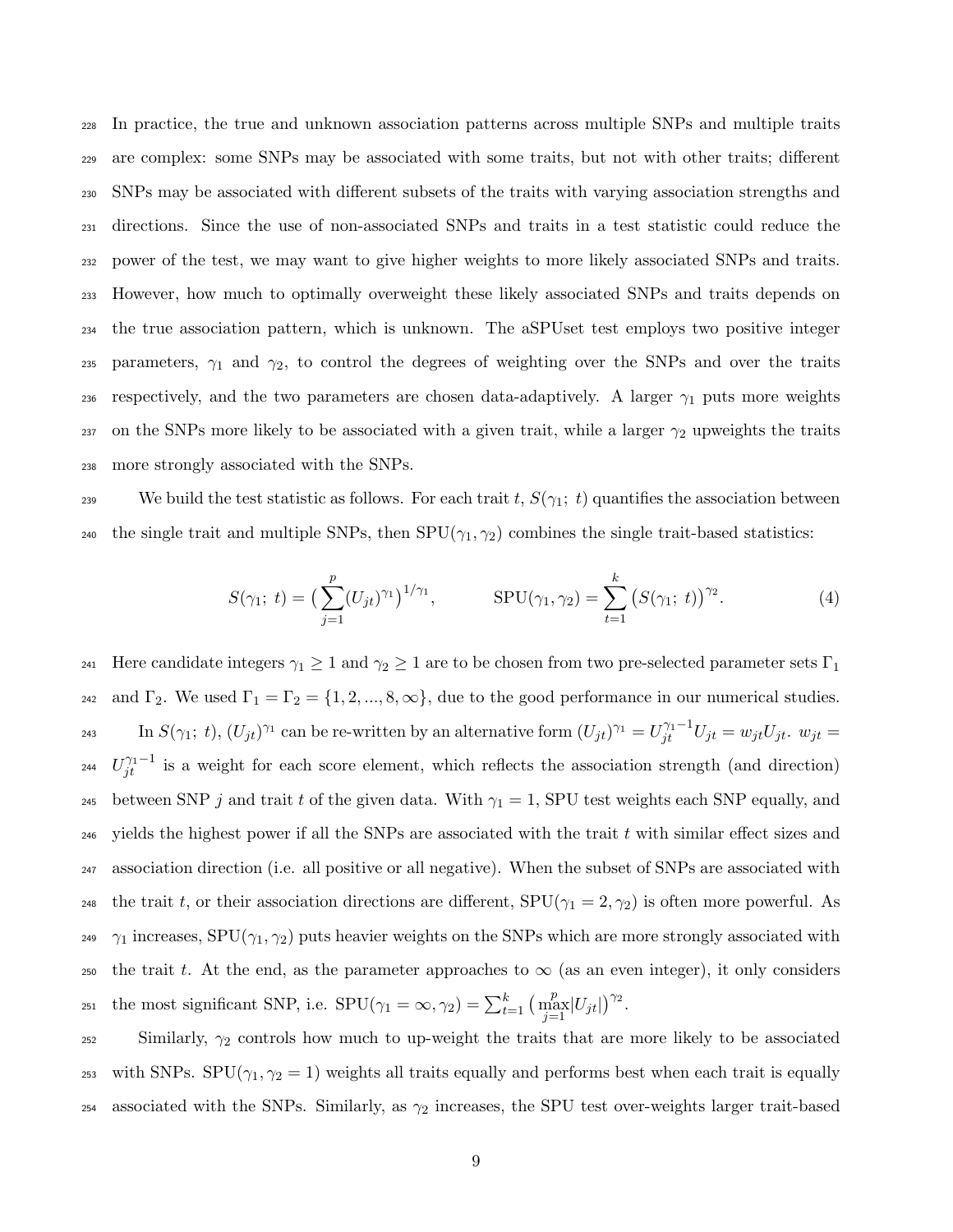the statistics  $S(., t)$ ; in an extreme case, as  $\gamma_2 \to \infty$ , we define  $SPU(\gamma_1, \gamma_2 = \infty) = \max_{t=1}^k |S(\gamma_1; t)|$ . If 256 one is more interested in the most significantly associated single SNP-single trait pair,  $SPU(\gamma_1 =$ 257  $\infty, \gamma_2 = \infty$  = max |U<sub>jt</sub>| can be considered. Using various combinations of  $\gamma_1$  and  $\gamma_2$ , one can <sup>258</sup> target and fit different association patterns across multiple SNPs and multiple traits, including 259 their varying sparsity levels. As a result, the SPU( $\gamma_1, \gamma_2$ ) tests cover several existing tests as <sup>260</sup> special cases as to be shown.

261 The aSPUset test chooses  $(\gamma_1, \gamma_2)$  data-adaptively by taking the minimum p-value of  $SPU(\gamma_1, \gamma_2)$ 's 262 as the test statistic for candidates  $\gamma_1 \in \Gamma_1$  and  $\gamma_2 \in \Gamma_2$ ,

$$
aSPUset = \min_{\gamma_1, \gamma_2} p_{\gamma_1, \gamma_2}.
$$

263 To assess the significance of all the  $SPU(\gamma_1, \gamma_2)$  and aSPUset test, we use either permutations <sup>264</sup> or MC simulations in a single layer to obtain their p-values. The permutation-based method is 265 useful when the covariance matrix  $(V)$  is not easy to estimate (e.g. in a high dimensional setting) 266 or when the usual Normal asymptotics may not hold (e.g. *n* is not large compared to  $pk$ ); in con-<sup>267</sup> trast, the simulation-based method is more restrictive but computationally more efficient. For the permutation-based method, residual terms  $res_i = Y_i - \hat{\mu}_i$  in equation (3) are permuted to generate  $\mathrm{res}_i^{(b)}$ (b) for  $b = 1,...B$ , from which the null score vector  $U^{(b)}$  is computed as  $U^{(b)} = \sum_{i=1}^{n} X_i'$  $i$ <sup>r</sup>es $i$ <sup>(b)</sup>  $\cos^{-1} \cos^{(0)}_i$  for  $b = 1, ...B$ , from which the null score vector  $U^{(b)}$  is computed as  $U^{(b)} = \sum_{i=1}^n X_i^{'} \text{res}_i^{(0)}$ . <sup>270</sup> Alternatively, for the simulation method, we simulate the null score vectors independently from the 271 null distribution:  $U^{(b)} \sim \mathcal{MN}(0, V)$  for  $b = 1, ...B$ .

272 In either case, the null statistics  $SPU(\gamma_1, \gamma_2)^{(b)}$  can be calculated from the null score vectors <sup>273</sup>  $U^{(b)}$  for  $b = 1, ..., B$ . Because all SPU( $\gamma_1, \gamma_2$ ) tests are based on the same null score vectors  $U^{(b)}$ , we just need to simulate one set of null scores and efficiently compute the null statistics,  $\text{SPU}(\gamma_1, \gamma_2)^{(b)}$ 274 275 tests simultaneously for candidate  $\gamma_1, \gamma_2$ 's. Then the p-value of SPU( $\gamma_1, \gamma_2$ ) is

$$
p_{\gamma_1,\gamma_2} = \frac{1 + \sum_{b=1}^B (I(|\text{SPU}(\gamma_1,\gamma_2)^{(b)}| \geq |\text{SPU}(\gamma_1,\gamma_2)|)}{B+1}.
$$

<sup>276</sup> We can also simultaneously and efficiently compute the p-value of the aSPUset test based on <sup>277</sup> the same set of the null statistics being used for the SPU tests. Note that for each  $SPU(\gamma_1, \gamma_2)^{(b)}$ , 278 we can calculate its p-value as  $p_{\gamma_1,\gamma_2}^{(b)} = \left[\sum_{l \neq b} (I(|SPU(\gamma_1, \gamma_2)^l| \geq |SPU(\gamma_1, \gamma_2)^{(b)}|) + 1]/B$ . Denote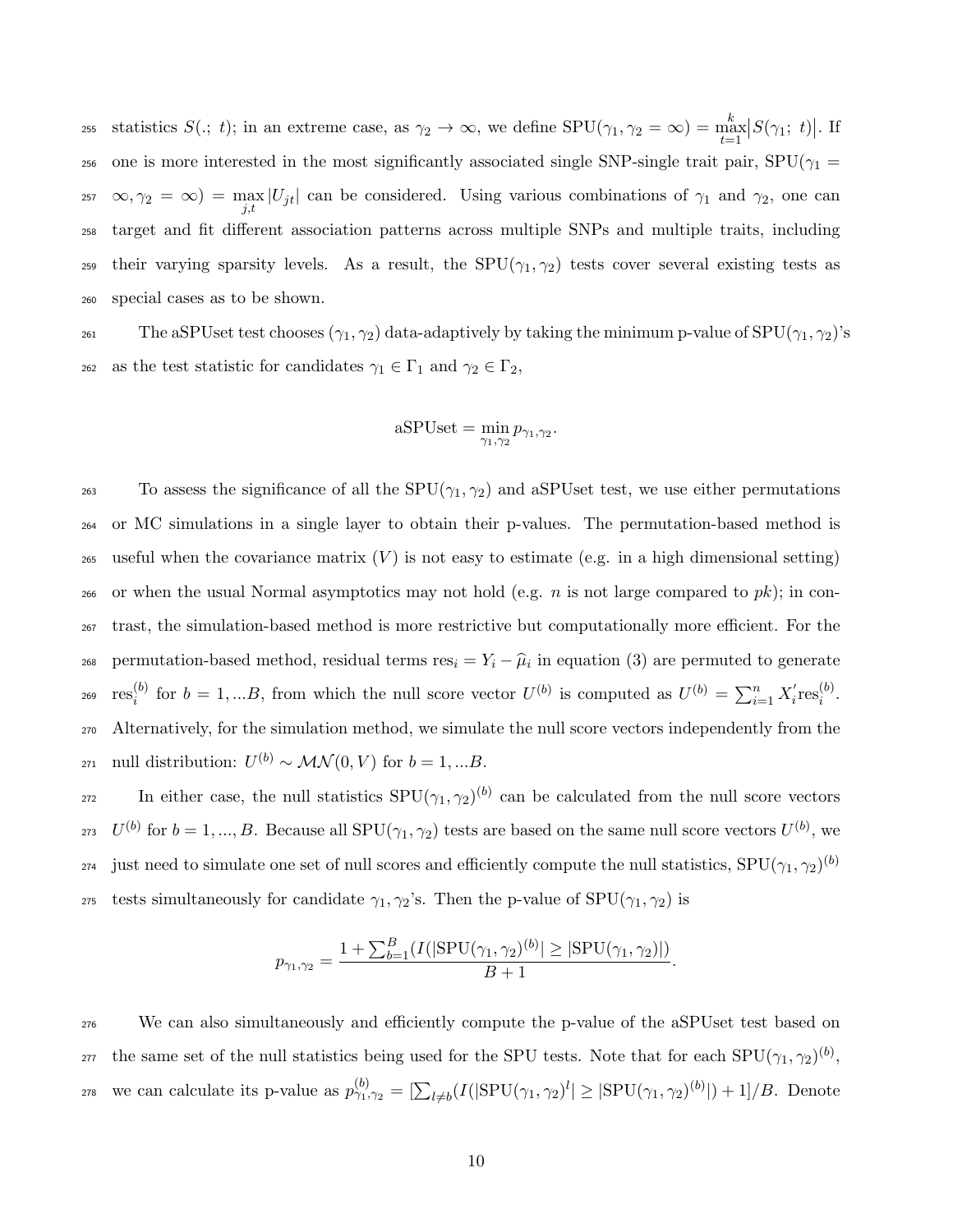its minimum as  $p^{(b)} = \min_{\gamma_1, \gamma_2} p^{(b)}_{\gamma_1, \gamma_2}$ . Then the significance of aSPUset test is obtained as

$$
P_{\text{aSPUset}} = \frac{\sum_{b=1}^{B} I(|p^{(b)}| \leq |\text{aSPUset}|) + 1}{B + 1}.
$$

#### <sup>280</sup> Extensions

 As shown by Zhang et al. (2014), in some but not all situations, the GEE-Score test may perform better than the aSPU test for a single SNP and multiple traits; the opposite is true too. Hence, to take advantage of both tests, we combine them by taking their minimum p-value to form a new test statistic,

$$
aSPUse t-Score = \min (P_{aSPUse t}, P_{Score}).
$$
\n(5)

<sup>285</sup> Its p-value can be calculated using simulations or permutations as for aSPUset. The null statistic 286 GEE-Score<sup>(b)</sup> is obtained from the same score  $U^{(b)}$  which is used for  $SPU(\gamma_1, \gamma_2)^{(b)}$ . Hence the null <sup>287</sup> statistics for SPU( $\gamma_1, \gamma_2$ )<sup>(b)</sup> and GEE-Score<sup>(b)</sup> can be computed simultaneously.

 We can also consider a variance-weighted version of the SPU and aSPUset tests, called the SPUw and aSPUw-set respectively. Each diagonal element of covariance matrix  $(V)$  corresponds to the variance of the individual score element  $U_{jt}$ ; denote the variance of  $U_{jt}$  as  $V_{jt}$ . The SPUw test is defined with statistic

$$
SPUw(\gamma_1, \gamma_2) = \sum_{t=1}^k \left\{ \left[ \sum_{j=1}^p (U_{jt} / \sqrt{V_{jt}})^{\gamma_1} \right]^{1/\gamma_1} \right\}^{\gamma_2}.
$$

 The aSPUw-set test statistic is defined as the one taking the minimum p-value of the multiple 293 SPUw $(\gamma_1, \gamma_2)$  tests in the same way as that for aSPUset and SPU $(\gamma_1, \gamma_2)$ . The SPUw and aSPUw- set tests are invariant to the scale of each trait, and hence may be useful when it is unclear how to standardize multiple traits that are in different scales. However, standardizing the traits (such that their sample variances are all equal to one) may or may not be beneficial; often, the power of the unweighted SPU tests and that of the weighted ones are similar as shown before in other contexts (Pan et al 2014; Zhang et al 2014).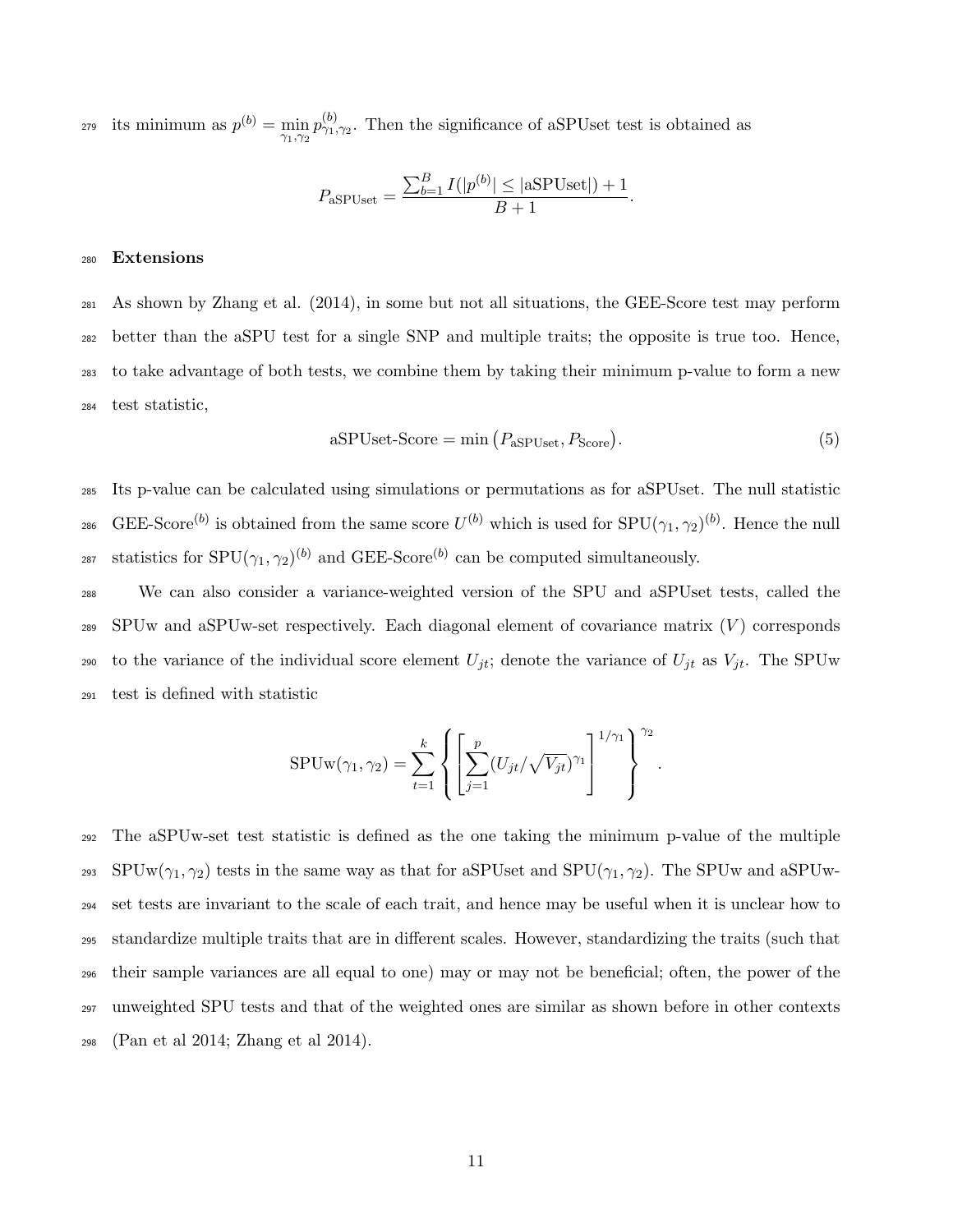#### Relationships with other methods

 The SPU tests are closely related to some existing tests, covering some as special cases. Guo et al. (2013) proposed a set of nonparametric methods for gene-based multiple trait association analysis, called M-MeanStat, M-MaxStat, and M-TopQ25Stat. Each of the methods of Guo et al. (2013) is 303 built on a generalized Kendall's tau  $(\tau)$ , which quantifies the pairwise association between a single SNP and a single trait. Comparing two sets of statistics: M-MeanStat versus SPUw(2, 2), and 305 M-Max versus  $SPUw(\infty, 1)$ , we see their equivalence as described in Appendix A.

 $\frac{306}{100}$  It is obvious that the SPU(1, 1) test is a burden test, which is optimal if its implicit assumption that each SNP-trait pair is equally associated (with the same association direction) holds. The SPU(2,2) test has connections to several other tests. Zhang et al. (2014) showed that when testing on a single SNP, the SPU(2,2) test under the GEE working independence model is equivalent to MDMR with the Euclidean distance. However, for testing multiple SNPs, the equivalence does 311 not hold (Appendix B). KMR with the linear kernel has the same test statistic as  $SPU(2,2)$  if the 312 working correlation matrix  $R_w$  of the latter in GEE is correctly specified as the true correlation <sup>313</sup> matrix of  $Y_i$  (i.e.  $R_w = Corr(Y_i|H_0)$ ); see Appendix C for derivation. This illustrates the flexibility of our proposed test under GEE, in contrast to the stronger modeling assumption in KMR. Since KMR can be derived based on a random-effects model while the burden test is formulated based on a fixed-effects model, our proposed method can be regarded as combining results from both fixed-and random-effects models.

 As to be shown in our numerical studies, the GEE-Score test and MANOVA performed similarly; we establish the equivalence between the GEE-Score test and MANOVA with the Pillai-Bartlett trace (Appendix D). Muller and Peterson (1984) discussed the close relationships among four ver- sions of MANOVA (i.e. with the Pillai-Bartlett trace, Hotelling-Lawley's trace, Wilk's lambda, Roy's largest root), each of which can be written as a function of generalized canonical correlations (CCA). Hence the GEE-Score test is directly related to MANOVA and CCA.

#### Pathway analysis

 We extend the adaptive test for association analysis of a single trait and a pathway (i.e. a set of genes) (Pan et al 2015) to that of multiple traits and a pathway. The main idea is to allow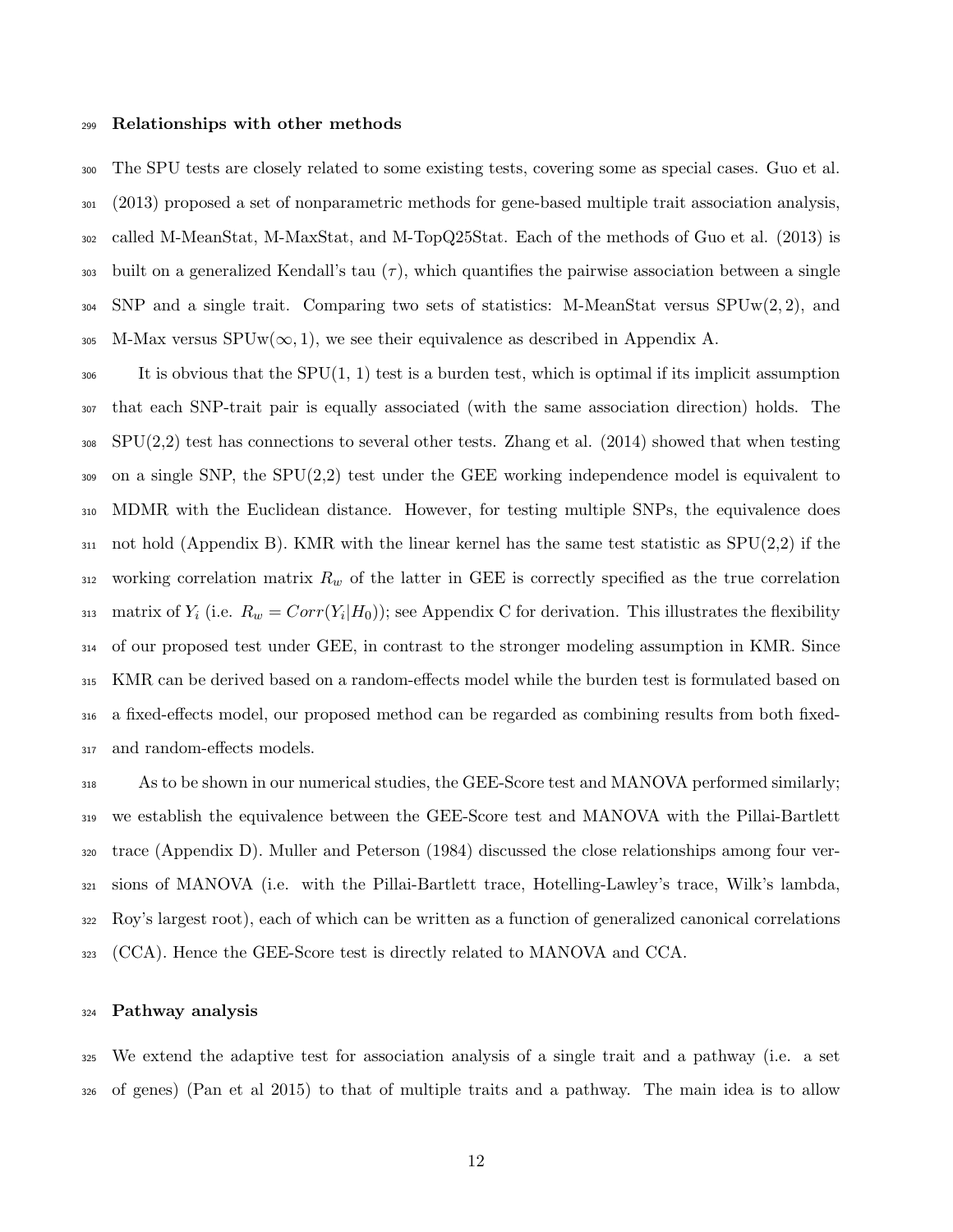<sup>327</sup> adaptive weighting at the gene-level, in addition to at the SNP- and trait-levels. Given a pathway 328 S with  $|S|$  genes and a single trait t, we partition the score vector according to the genes in S as 329  $U = (U'_{1t},...,U'_{|S|,t})'$  with a subvector for gene g (with  $h_g$  SNPs) as  $U_{gt} = (U_{g,1,t},...,U_{g,h_g,t})'$ . Denote 330 SPU( $\gamma_1$ ; g, t) and SPUpath( $\gamma_1, \gamma_2$ ; t) as the gene-specific SPU and the pathway-based SPU test 331 statistics for single trait t, respectively. Define a new test statistic GEE-SPUpath $(\gamma_1, \gamma_2, \gamma_3)$  as the <sup>332</sup> pathway analysis for multiple traits:

$$
SPU(\gamma_1, w_1; g, t) = \left(\sum_{j=1}^{h_g} (w_{1,g,j} U_{g,j,t})^{\gamma_1} / h_g\right)^{1/\gamma_1},
$$
  
\n
$$
SPUpath(\gamma_1, \gamma_2, w_1, w_2; t) = \left(\sum_{g=1}^{|S|} (w_{2,g} SPU(\gamma_1, w_{1,g}; g, t))^{\gamma_2}\right)^{1/\gamma_2},
$$
  
\n
$$
GEE-SPUpath(\gamma_1, \gamma_2, \gamma_3, w_1, w_2) = \sum_{t=1}^k (SPUpath(\gamma_1, \gamma_2, w_1, w_2; t))^{\gamma_3},
$$

333 where the three scalars  $\gamma_1, \gamma_2, \gamma_3 > 0$  are specified to control the degrees of weighting the SNPs, genes and traits respectively,  $w_1 = (w_1)$  $\frac{1}{1,1},...,\frac{w_1}{w_1}$ <sup>334</sup> genes and traits respectively,  $w_1 = (w'_{1,1}, ..., w'_{1,|S|})'$  gives gene-specific weights for the SNPs in gene 335 g as  $w_{1,g} = (w_{1,g,1}, ..., w_{1,g,h_g})'$ , and  $w_2 = (w_{2,1}, ..., w_{2,|S|})'$  gives gene-specific weights for each gene <sup>336</sup> in the pathway S. These weights are specified based on some prior knowledge on the importance <sup>337</sup> of the genes and SNPs; without prior knowledge, we can simply use an equal weight 1 on each 338 gene and each SNP, as used in our later simulations. We employed  $\gamma_1 \in \Gamma_1 = \{1, 2, ..., 8\}$  and 339  $\gamma_2, \gamma_3 \in \Gamma_2 = \Gamma_3 = \{1, 2, 4, 8\}$  in later simulations.

<sup>340</sup> Finally, a new adaptive test for pathway analysis, denoted GEE-aSPUpath test, is defined as

$$
GEE-aSPUpath = \min_{\gamma_1 \in \Gamma_1, \gamma_2 \in \Gamma_2, \gamma_3 \in \Gamma_3} p_{\gamma_1, \gamma_2, \gamma_3},
$$

341 where  $p_{\gamma_1,\gamma_2,\gamma_3}$  is the p-value of the GEE-SPUpath $(\gamma_1, \gamma_2, \gamma_3)$  test. The simulation or permutation <sup>342</sup> procedure for generating the null statistics and calculating p-values for all the GEE-SPUpath and <sup>343</sup> GEE-aSPUpath tests are similar to that for the GEE-aSPUset test.

<sup>344</sup> Due to the limited space, we will not discuss the pathway-based tests in the sequel; some <sup>345</sup> simulation results are presented in the Supplementary Materials (File S4).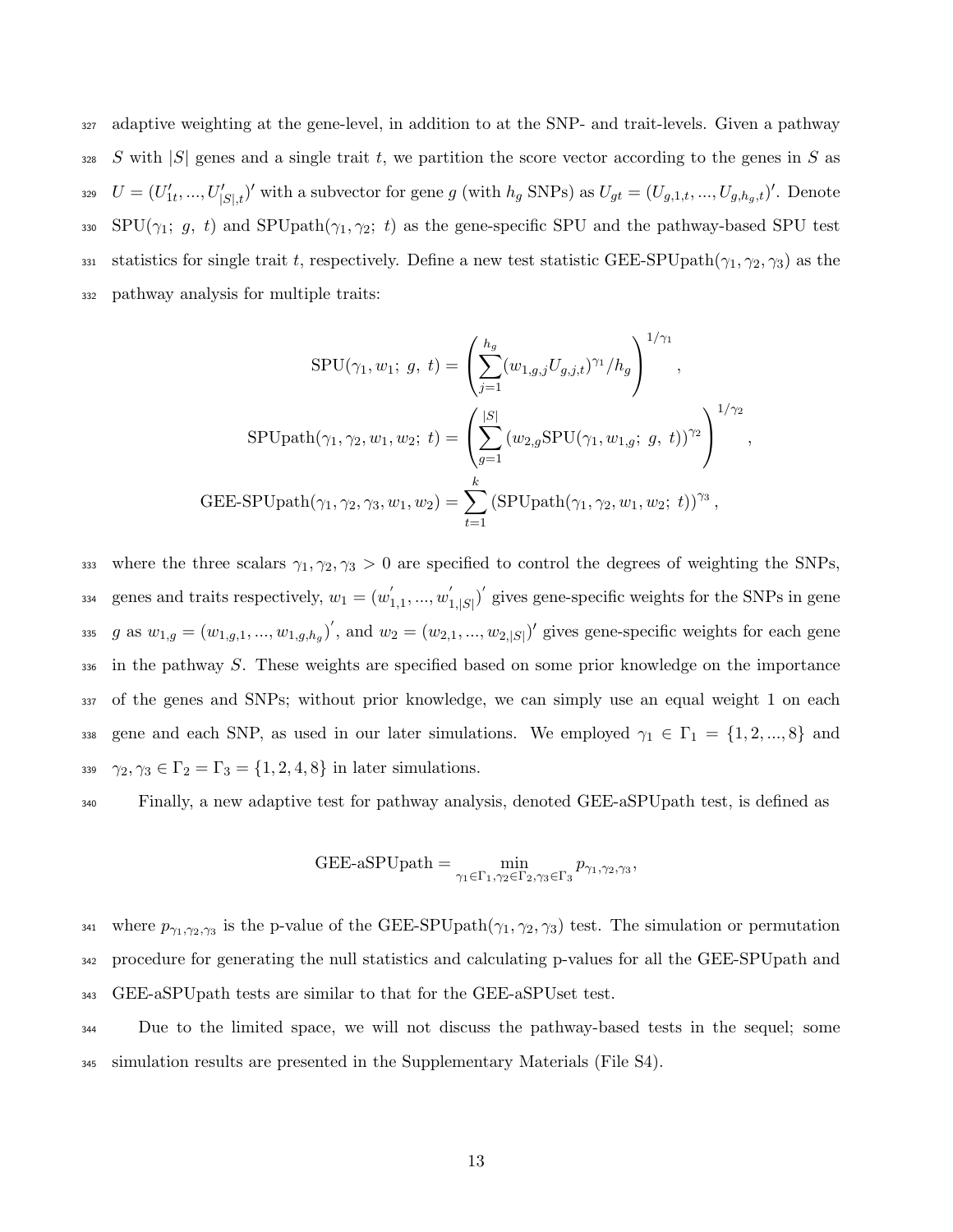# Results

#### Real Data Example

#### ADNI data

 Data used in the preparation of this article were obtained from the Alzheimer's Disease Neu- roimaging Initiative (ADNI) database (adni.loni.usc.edu). The ADNI was launched in 2003 by the National Institute on Aging (NIA), the National Institute of Biomedical Imaging and Bioengi- neering (NIBIB), the Food and Drug Administration (FDA), private pharmaceutical companies and non-profit organizations, as a 60 million, 5-year public private partnership. The primary goal of ADNI has been to test whether serial magnetic resonance imaging (MRI), positron emission tomography (PET), other biological markers, and clinical and neuropsychological assessment can be combined to measure the progression of mild cognitive impairment (MCI) and early Alzheimer's disease (AD). Determination of sensitive and specific markers of very early AD progression is in- tended to aid researchers and clinicians to develop new treatments and monitor their effectiveness, as well as lessen the time and cost of clinical trials. The Principal Investigator of this initiative is Michael W. Weiner, MD, VA Medical Center and University of California San Francisco. ADNI is the result of efforts of many co-investigators from a broad range of academic institutions and private corporations, and subjects have been recruited from over 50 sites across the U.S. and Canada. The initial goal of ADNI was to recruit 800 subjects but ADNI has been followed by ADNI-GO and ADNI-2. To date these three protocols have recruited over 1500 adults, ages 55 to 90, to participate in the research, consisting of cognitively normal older individuals, people with early or late MCI, and people with early AD. The follow up duration of each group is specified in the protocols for ADNI-1, ADNI-2 and ADNI-GO. Subjects originally recruited for ADNI-1 and ADNI-GO had the option to be followed in ADNI-2. For up-to-date information, see www.adni-info.org.

### GWAS with ADNI-1 data

 One objective of ADNI is to elucidate genetic susceptibility to AD. We conducted a gene-based multi-trait analysis for ADNI-1 data, by using grey matter volumes in the 12 ROIs corresponding to the default mode network (DMN) as intermediate phenotypes. DMN is a network of brain regions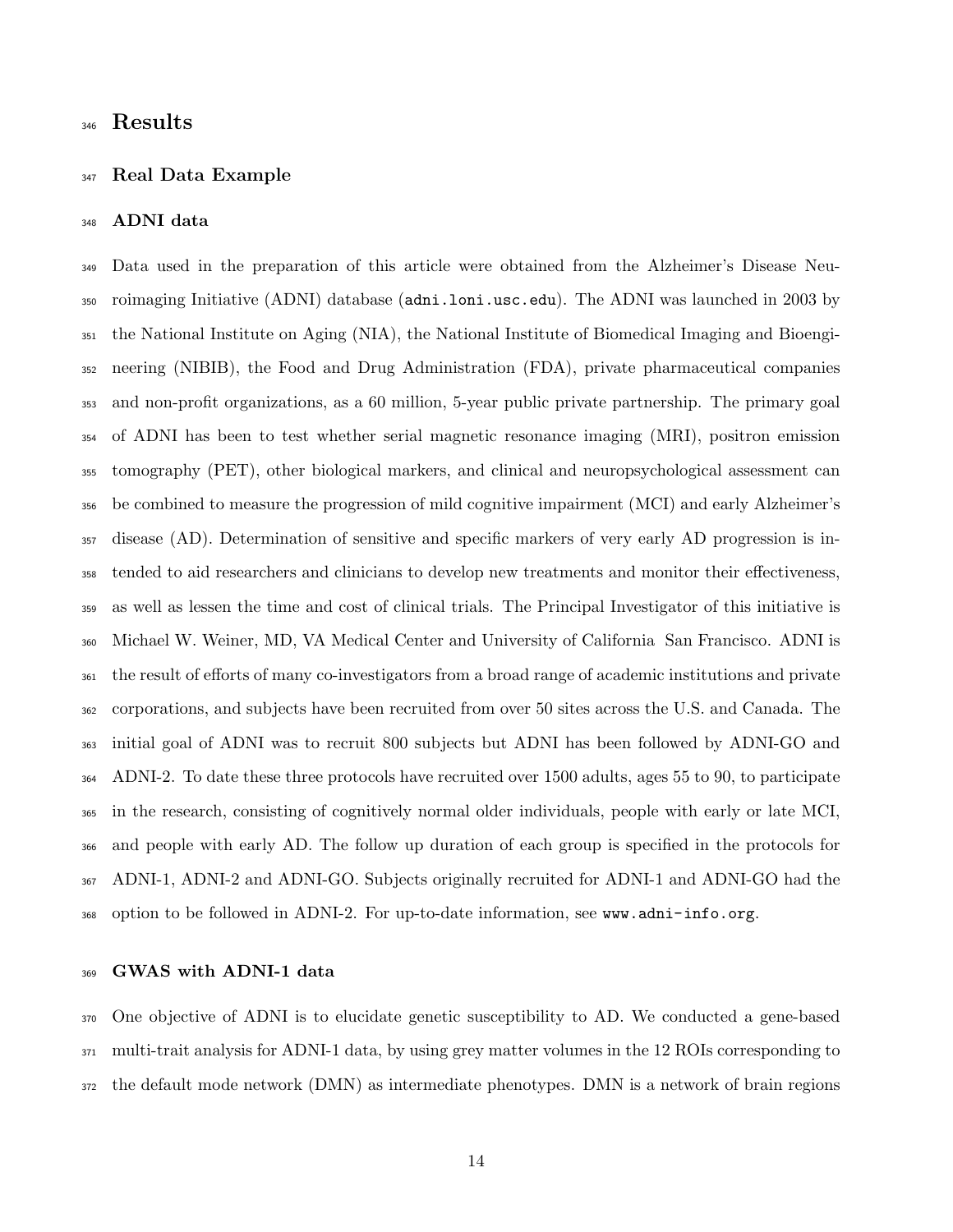that are active when an individual is at wakeful rest, which includes inferior temporal, medial orbitofrontal, parahippocampal, precuneus and posterior cingulate ROIs (Greicius et al. 2004). Importantly, DMN activity distinguishes cognitively impaired patients such as with Alzheimer's, ADHD, or bipolar disorder from healthy controls (Metin et al. 2015; Meda et al. 2014; Buckner et al. 2008; Greicius et al. 2003, 2004). The grey matter volumetric measures related to the DMN were extracted from the ADNI-1 baseline data.

 We included all SNPs with minor allele frequency (MAF)  $> 0.05$ , genotyping rate more than 90%, and surviving the Hardy-Weinberg equilibrium test at a significance threshold 0.001. After all rounds of quality control, 519,286 SNPs remained, among which 277,527 SNPs were mapped to 17,557 genes. To consider SNPs in promoter or regulatory regions for each gene, we included SNPs upstream and downstream within 20Kb of each gene. Subjects with more than 10% missing genotypes were excluded, and only non-Hispanic Caucasians whose twelve grey matter volumes in DMN were all measured at baseline were included, resulting in 144 AD patients, 311 MCI subjects, and 180 healthy elderly controls. For covariates, gender, years of education, handedness, age, and intracranial volume (ICV) measured at baseline were included.

 To demonstrate the applicability and power of our approach, we applied MANOVA, MDMR (McArdle and Anderson 2001), KMR (Maity et al. 2012), MFLM (Wang et al. 2015) and GEE- based tests, GEE-Score, aSPUset and aSPUset-Score tests. The number of MC simulations or permutations for each method was set  $B = 10^3$  at beginning, but was increased up to  $B = 10^8$  if an obtained p-value was less than  $5/B$ , which ensured the identification of the genes at the genome-wide significance level (p-value  $< 2.8 \times 10^{-6}$  with a Bonferroni adjustment). When any obtained p-value was less than 1.0e-8, we reported it as 1.0e-8. The p-values of permutation-based aSPUset and of simulation-based aSPUset agreed well (with a Pearson correlation 0.98), thus we reported only permutation-based results. For MFLM, we used beta-smooth basis functions with the Pillai-Bartlett trace as a representative.

 The aSPUset and MDMR tests uncovered two loci associated with DMN. Table 1 lists the 399 genes with the highest significance levels. Genes  $AMOTL1$  (on chromosome 11) and  $APOC1$ , APOE (on chromosome 19) were identified by both aSPUset and MDMR, but not by other tests,  $\mu_{01}$  while TOMM40 (on chromosome 19) was only detected by aSPUset. AMOTL1 is known to be involved in cell adhesion and cell signaling (Hamatani et al. 2004). A recent study using a pathway-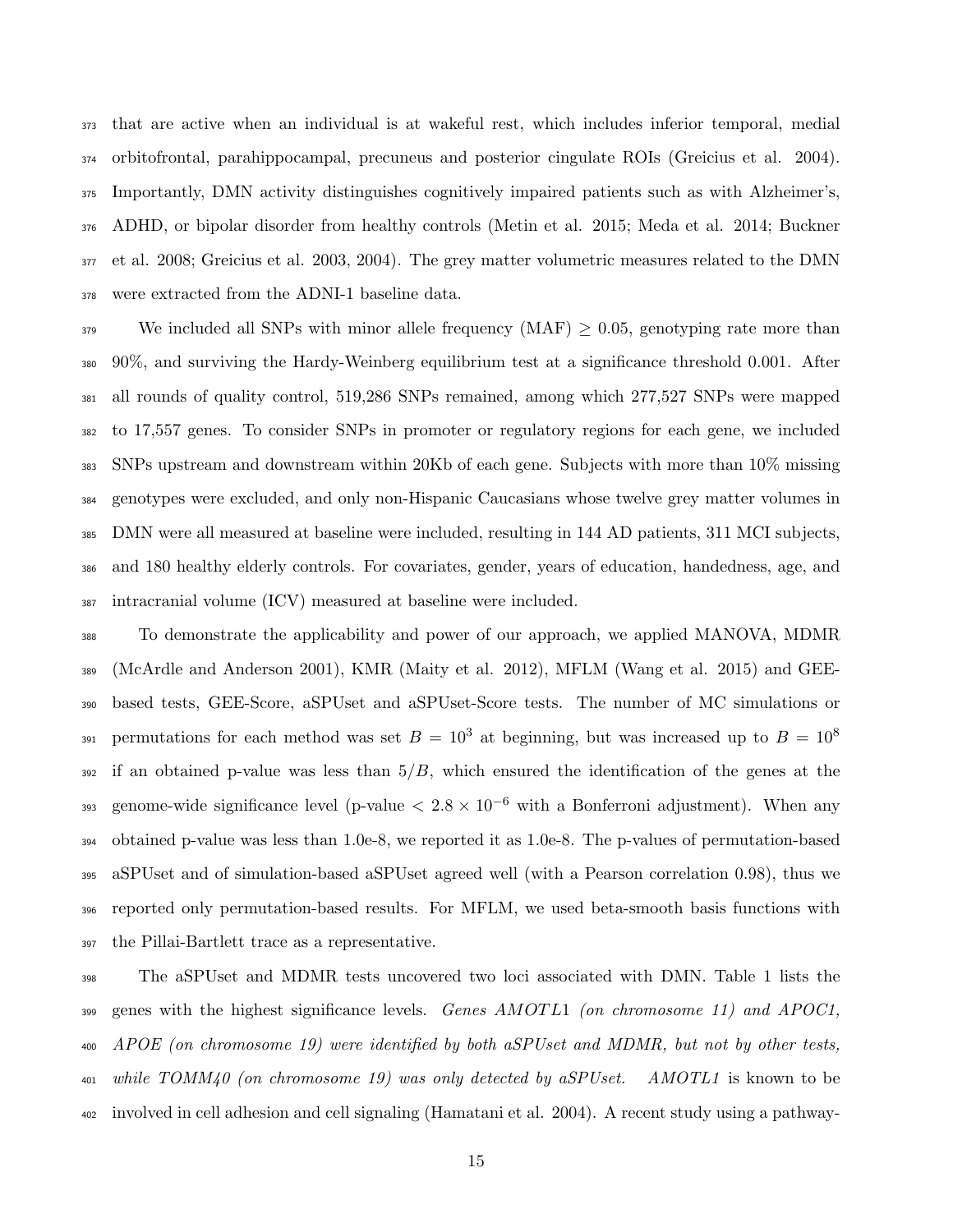enrichment strategy showed that the genes involved in neuronal cell adhesion, and cell signaling are overrepresented in schizophrenia and bipolar disorder (Meda et al. 2014). Anney et al. (2008) <sup>405</sup> identified *AMOTL1* as a gene associated with ADHD. The gene was also highly expressed in thalamus, a brain region implicated in the cognitive impairment of early stage Huntington's disease (Schmouth et al. 2013). Three genes (*APOC1*, *APOE*, *TOMM40*) in chromosome 19 could not be readily discerned due to their physical closeness, though their gene sizes (i.e. the numbers of SNPs) varied. The p-values of MDMR became less significant as the gene size increased, while the 410 aSPUset was robust to the number of SNPs. This locus containing *APOE* is well known to be related to Alzheimer's disease and cognitive impairment disorder (Liu et al. 2014; Kamboh et al. 2012; Seshadri et al. 2010).

 Table 2 lists the SNPs included in the significant genes. We applied several single SNP-based tests for association with the default mode network. For each method, the permutation or sim- $\mu_{415}$  ulation number was increased up to  $10^8$  to satisfy the genome-wise significance level. As shown in Table 2, none of the SNPs in gene AMOTL1 was significant, suggesting that a strong associa- tion signal was retained only in the gene-level, rather than in the SNP-level. On the other hand, 418 SNP rs429358 contained in three genes  $(APOC1, APOE, TOMM40)$  was highly significant with p-value of 1.0e-8. These results lend support for the proposed aSPUset test's potential of being able to recover both multiple weak effects and single strong effects, due to its adaptiveness.

 We explored each identified locus in details in Figures 1 and 2. In Figure 1, a LocusZoom plot (Pruim et al. 2010) illustrates local linkage disequilibrium (LD), recombination patterns and p- values obtained from the single SNP-based aSPU test for DMN. Figure 2 illustrates the association analyses for genes AMOTL1 and APOE respectively. First we obtained p-values from the univariate test between each SNP and each individual trait comprising DMN, then applied SNP-based test (aSPU) between each SNP and DMN (12 traits). Finally, we applied the aSPUset test at the gene level for DMN. The SNPs contained in  $AMOTL1$  showed strong LD (Figure 1A), and their 428 aggregate effects turned out to be significant at the gene level (Figure 2A). Among the SPU( $\gamma_1, \gamma_2$ ) 429 tests applied with  $\gamma_1, \gamma_2 \in \{1, ..., 8, \infty\}$ , SPU(3,2) showed the minimum p-value, implying that weak effects were aggregated for an overall association. In Figure 2B, only one variant (rs429358) in *APOE* was significant, but the significance level of aSPUset did not diminish in the gene level 432 analysis. In testing  $APOE$ , the p-values of  $SPU(2,1)$ ,  $SPU(4,1)$ ,  $SPU(6,1)$ ,  $SPU(8,1)$ , and  $SPU(\infty,1)$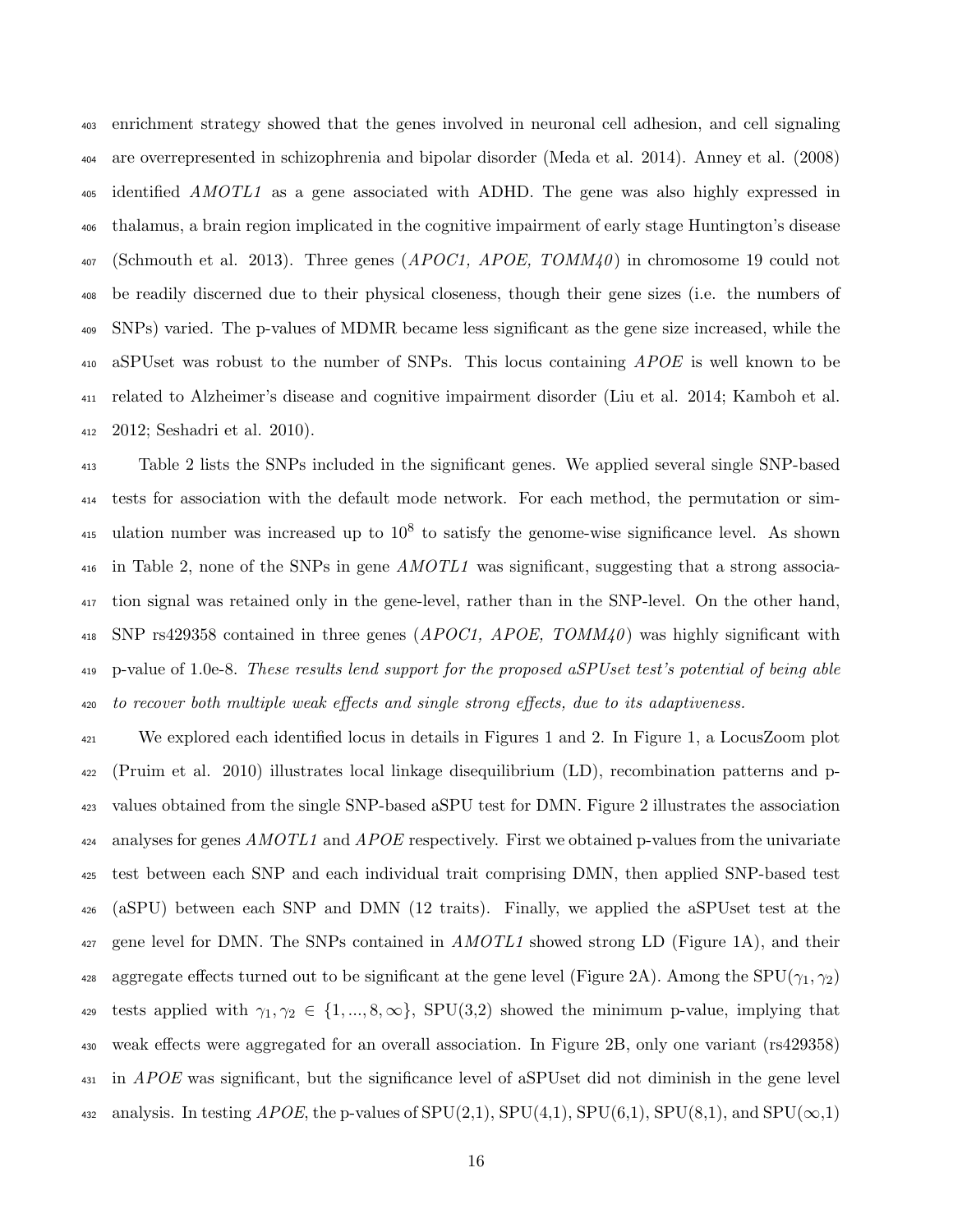were tied and the most significant; this suggested that one SNP (rs429358) dominated across in the gene level across all the traits.

 Since the proposed test is based on combining all possible single SNP-single trait association pairs, if one would like to identify which pairs contribute most to an overall association, one can simply examine the signifcance levels of the univariate single SNP-single trait association tests. For <sup>438</sup> example, Figure 2 (left panels) illustrates the contribution of each SNP-trait pair for AMOT L1 and APOE. In the gene AMOTL1, the SNP-trait pairs, (rs1367505, R-InferiorTemporal), (rs2033367, 440 R-InferiorTemporal) and (rs333027, L-InferiorParietal), were ranked highest; for APOE, the top 3 significant pairs were (rs429358 , R-Precuneus), (rs2075650, L-Precuneus) and (rs429358, L-InferiorParietal).

 As shown in Supplementary Materials (File S1), we conducted a single SNP-based GWAS scan <sup>444</sup> for the ADNI-1 data. Interestingly, no SNP was significant from univariate single SNP-single trait analyses as shown in Figures A and B. Furthermore, only one SNP, rs429358, was significant in single SNP-based multi-trait analyses as shown in Figures C and D. In contrast, two loci (AMOTL1 and APOE) were uncovered by gene-based multi-trait analyses by our proposed new test (Figures E and F). In all analyses, covariates considered included gender, years of education, handedness, <sub>449</sub> age, and intracranial volume (ICV) measured at baseline. Taken together, these results clearly demonstrated the advantage and power gain of our proposed gene-based multi-trait analysis.

#### Validation with ADNI-GO/2 data

 Using the ADNI-1 data as the discovery sample, our GWAS identified two loci associated with DMN. To validate the results, each method was applied to the two genes AMOTL1 and APOE 454 using the ADNI-GO/2 data as the validation sample (with  $n = 754$ ). We applied the same SNP- filtering criteria as applied to ADNI-1. Table 3 presents the p-values obtained from each method; no significant association was identified. Due to different genotyping arrays, ADNI-GO/2 data contains different sets of SNPs from those of ADNI-1; we imputed missing SNPs which were originally included in the analysis of ADNI-1, based on the reference samples of HapMap 3 with MaCH (Liu et al. 2013), in order to apply each method to the identical SNP sets of ADNI-1. The aSPUset and 460 aSPUset-Score tests identified gene  $APOE$  with p-values 0.019 and 0.024 respectively, which passed  $_{461}$  the significance threshold 0.05/2 as shown in Table 3, but gene AMOTL1 was not significant by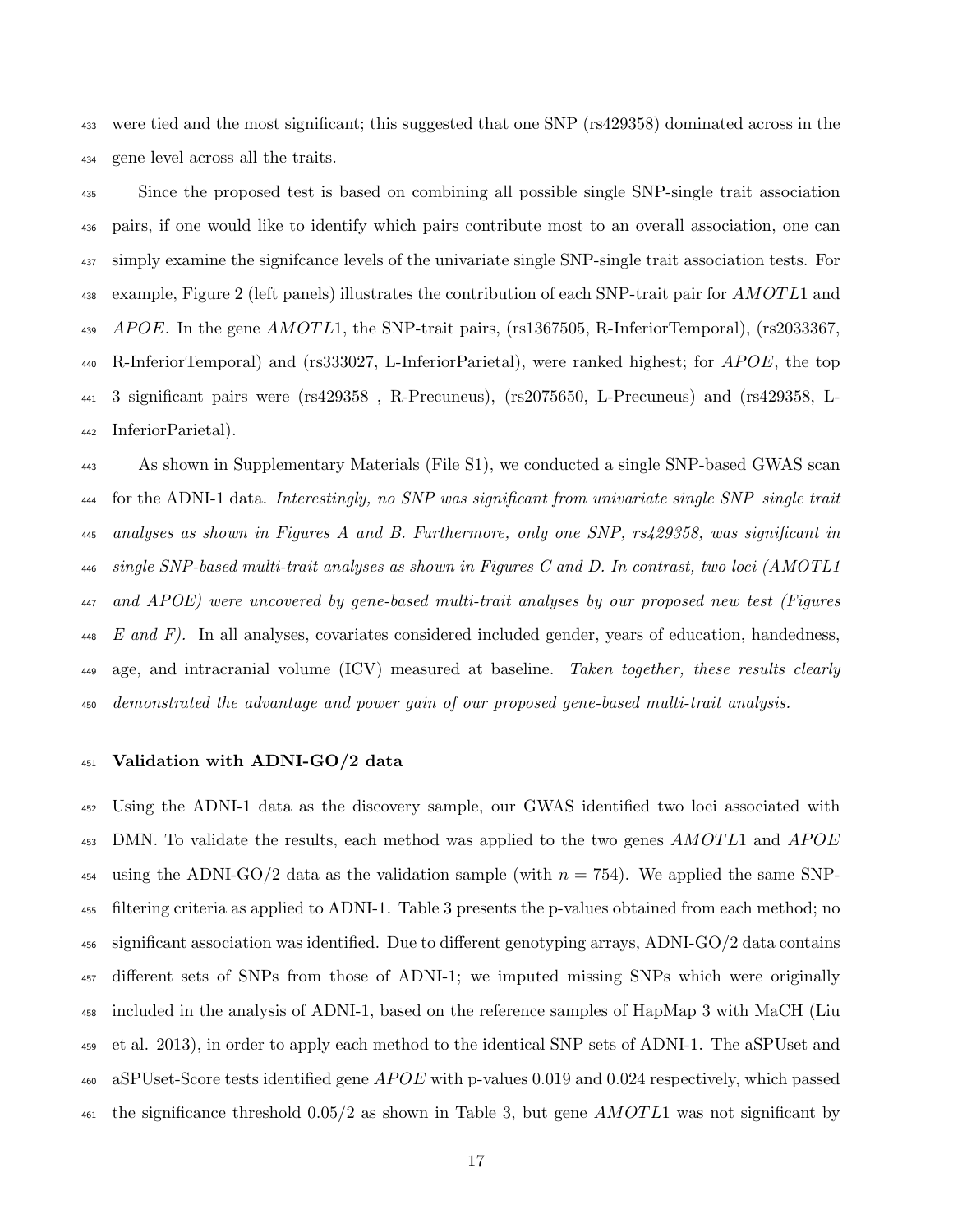any test. Figure A in Supplementary Materials (File S2) illustrates p-values from single SNP-based testing after adjusting for covariates; SNP rs429358 was associated with DMN (p-value 1.9e-3) by passing the Bonferroni adjusted significance level 0.05/12. Figure B in Supplementary Materials (File S2) presents p-values for the two candidate gene regions based on the ADNI-GO/2 data; the methods include the univariate single SNP–single trait test, the single SNP-based multi-trait aSPU test, and the gene-based multi-trait aSPUset test.

 We would mention possible sample differences between ADNI-1 and ADNI-GO/2 cohorts. The ADNI-1 cohort includes three subject groups consisting of 25% AD patients, 50% subjects with MCI (Mild Cognitive Impairment) and 25% CN (Cognitively Normal) subjects; in contrast, the ADN-GO/2 study assigns 754 subjects into five groups: 20% CN , 12% SMC (Significant Memory Concern), 35% EMCI (Early Mild Cognitive Impairment), 17% LMCI (Late Mild Cognitive Im- pairment), and 16% AD. At least the proportions of the CN subjects and AD patients in the two cohorts are different, which might lead to different association results.

 Finally, we combined the two cohorts to form ADNI-1/GO/2 with a larger sample size (about 1400 subjects) and obtained the p-values from the tests for the two candidate gene regions. The two genes were highly significantly associated with the default mode network as shown in Table 3.

### Gene-based rare variant analysis of the ADNI sequencing data

<sup>479</sup> The proposed method was applied to analysis of rare variants with the ADNI whole-genome sequenc- ing (WGS) data, consisting of 254 and 500 subjects from ADNI-1 and ADNI-GO/2 respectively. In total, 26,142 genes were included for analyses; all variants inside a gene and those located 25kb of upstream and downstream of the gene were mapped to the gene. Five covariates were adjusted: gender, years of education, handedness, age and ICV. Due to the low frequency of rare variants, the asymptotic assumption for some tests may not hold; we modified each method to avoid using asymp- totics. For MANOVA, rather using the usual F-distribution, we permuted residuals (under the null model) to estimate its null distribution; for aSPUset and MFLM, similarly the permutation-based method was applied. We included all rare variants within each gene region; the number of variants within each region ranged from 3 to 750. Sometimes permutation-based MANOVA suffered from rank deficiency when constructing the test statistic and could not be applied to about 600 genes; MFLM also failed for some genes due to rank deficiency.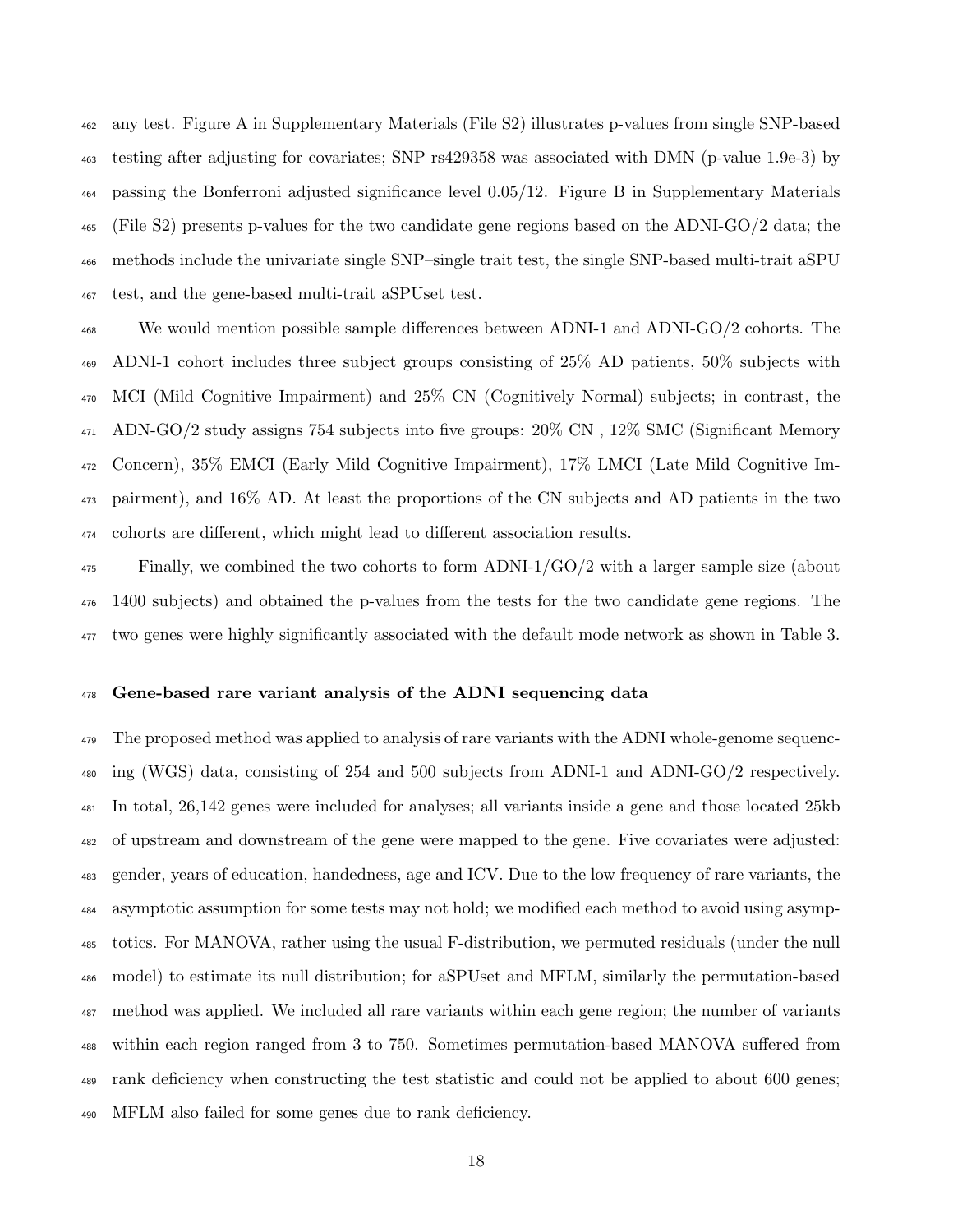First we included only rare variants (with MAF  $<$  0.01), then both rare and low-frequency 492 variants (with MAF  $< 0.05$ ). No gene passed the genome-wide Bonferroni-adjusted significance 493 threshold of  $2.8 \times 10^{-6}$ . The results for each set of rare variants are illustrated in Figures A and B in Supplementary Materials (File S3). MFLM was problematic with an inflation factor around 1.5 in both analyses.

 Given that two gene regions were significantly associated with DMN in the previous GWAS analysis, it would be of interest to see whether the rare variants in the two genes were associated. Table 4 reports the p-values for the two candidate genes. No significant associations were detected. Figure C in Supplementary Materials (File S3) depicts the p-values from single trait-based tests, including SKAT, SKAT-O, T1 (a burden test for rare variants with MAF  $< 0.01$ ), T5 (a burden  $_{501}$  test for rare and low-frequency variants with MAF  $<$  0.05), minP, and aSPU tests (Wu et al. 2011; Pan et al 2014). T1 and T5 are equivalent to the SPU(1) test with MAF threshold 0.01 and 0.05 503 respectively. The minP test is similar to the  $SPU(\infty)$  test.

#### Simulations

#### Simulation set-ups

 We evaluated the performance of our method along with several existing methods in simulation <sub>507</sub> studies. The simulated data mimicked the association structures for the two genes (*AMOTL1* on chromosome 11 and  $TOMM40$  on chromosome 19) and default mode network (DMN) in ADNI-1 data. Two factors were considered: association effect size (Set-up 1) and sparsity of association patterns (Set-up 2). For Set-up 1, various effect sizes were created by scaling the regression co- efficient estimates obtained from a multivariate linear model (MLM) fitted to the original data. 512 On each gene, an MLM was fitted to the ADNI-1 data, including the covariates  $(z_i)$ , SNPs  $(x_i)$  $_{513}$  and DMN  $(Y_i)$ . For covariates, we included gender, education, handedness, age, and ICV as in the original data analysis. Denote the parameter estimates in an MLM as follows:  $G_0$  is a vector for 515 intercepts;  $G = (g_{jt})$  is a  $p \times k$  matrix, in which  $g_{jt}$  represents the effect size of SNP j on trait t; the element  $h_{qt}$  in matrix  $H = (h_{qt})$  stands for the qth covariate effect on the tth trait;  $\Sigma$  is the covariance estimate for the multivariate error term. To maintain the true correlation structures  $\alpha$  among genotype scores  $x_i = (x_{i1},...,x_{ip})'$  and five covariates  $z_i = (z_{i1},...,z_{i5})'$ , we sampled pairs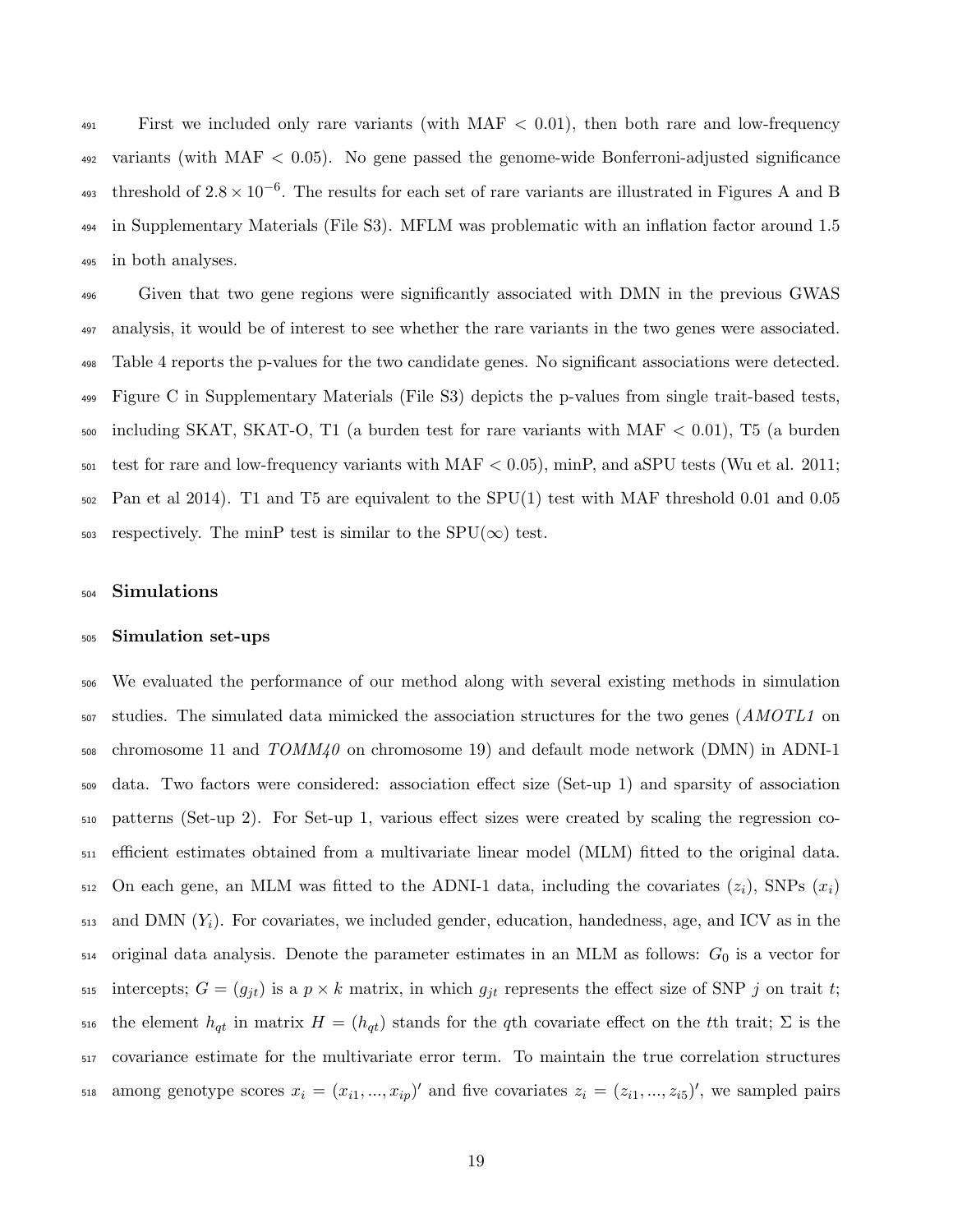$(x_i, z_i)$  from the ADNI-1 data in each simulation. The multiple traits for subject i were generated from a multivariate normal distribution:

$$
Y_i \sim \mathcal{MN}(G_0 + \phi \cdot G'x_i + H'z_i, \Sigma). \tag{6}
$$

521 Here  $\phi$  was a scaling parameter controlling the effect sizes of the SNPs  $(x_i)$ : with  $\phi = 0$ , the null 522 hypothesis held and Type I error rates were evaluated; at  $\phi = 1$ , the effect sizes were set to be equal to the estimated ones from the ADNI-1 data.

524 For Set-up 2, we varied the sparsity level of the association structure. At a fixed  $\phi = 0.5$ , 525 we increased the gene size by adding some null SNPs to gene *AMOTL*1. For the null SNPs, the  $s_{26}$  genotype data adjacent to  $AMOTL1$  were used. As before,  $(x_i, z_i)$  pairs were sampled from the ADNI-1 data. Throughout simulations, 10000 replicates were used for each set-up and the tests 528 were conducted at the significance level  $\alpha = 0.05$ .

#### Type I error and power

 All the tests showed Type I error rates controlled under the nominal level 0.05 (Table 5). Of note, MDMR resulted in conservative Type I error rates. In Set-up 1 (Table 5), as the association effect size ( $\phi$ ) decreased, the aSPUset and aSPUset-Score tests were more powerful than other tests, suggesting the potential usefulness of the proposed tests in identifying causal SNPs with weak effects. Since MFLM was proposed to reduce the dimensionality of the SNP data, it might not be desirable to use MFLM here; it might perform better with larger numbers of SNPs.

 In Set-up 2 (Table 6), the aSPUset and aSPUset-Score yielded higher power than other tests as the proportion of the null SNPs in the SNP set increased. Throughout the simulations, the GEE-Score test performed similarly to MANOVA, confirming their equivalence.

### Computational time

 We reported computational requirement of each method in Table 7 by taking the average com- putation time for simulation Set-up 2. MANOVA was computationally most efficient, followed by MFLM. As the number of SNPs increased, GEE-Score test and aSPUset-Score test became computationally more demanding, but still feasible.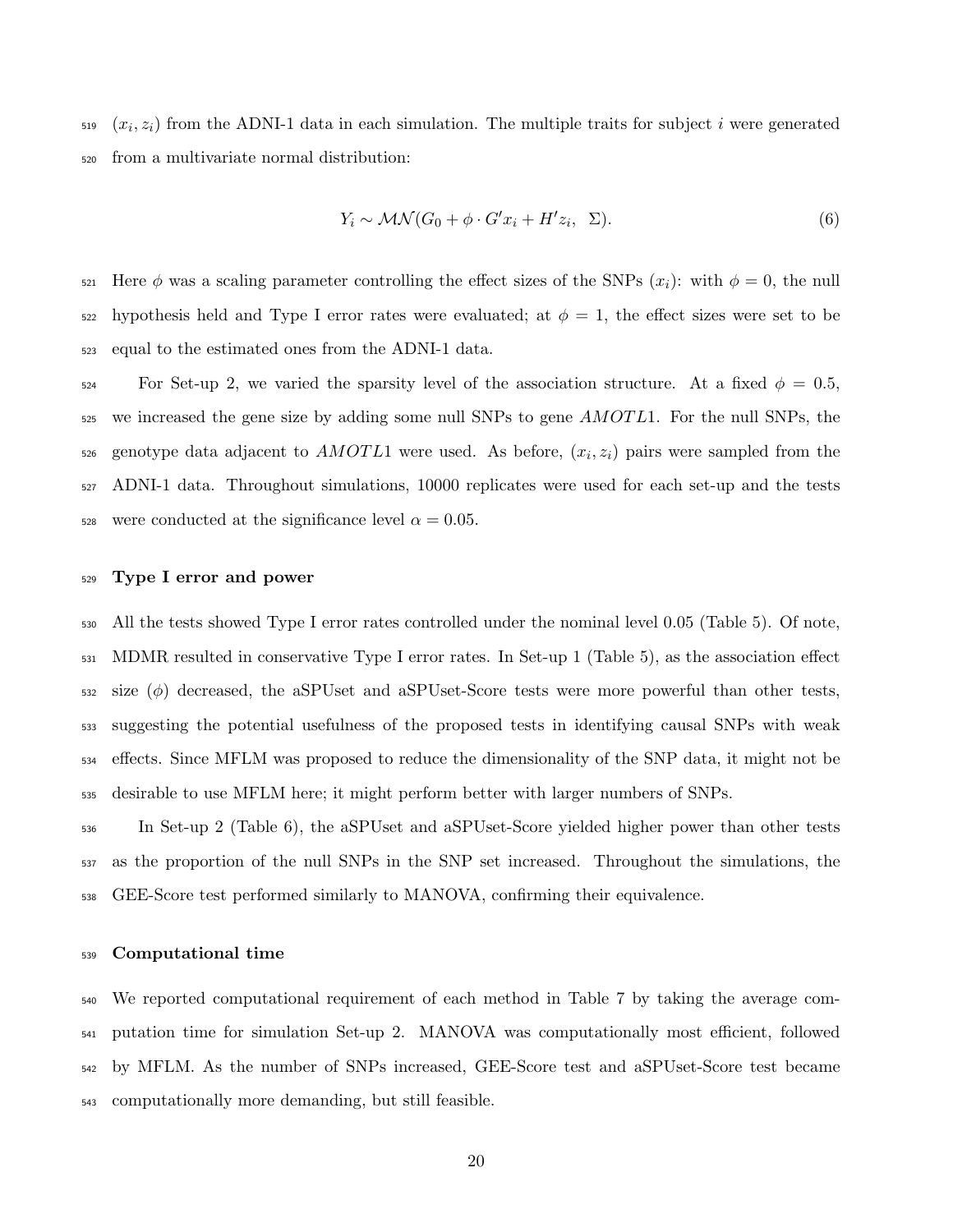# Conclusions

 We have presented a highly adaptive association test for multiple traits and multiple genetic vari- ants. From the GWAS analyses of the ADNI-1 data (File S1 in Supplementary Materials), we observed its potential power gains in identifying cumulative weak effects of multiple associated 548 SNPs in gene AMOT L1 with multiple traits, which were undetectable by several other gene-based tests and single SNP-based tests. Given that most common variants have only weak effects for complex diseases and traits, developing testing strategies to improve power in identifying multiple SNPs with weak effects is very important. Our proposed method is developed along this direc- tion. Furthermore, due to its adaptiveness, it also retains power in the presence of only one or few associated SNPs (or traits), as shown for the  $APOE$  gene with the ADNI-1 data (while several existing gene-based tests failed to capture). Our proposed adaptive test is in contrast to most of the existing tests, which may be powerful in one or more situations, but not across a wide range of situations. In practice, since the true association pattern for a given gene and traits is unknown, it is unclear which non-adaptive test should be used; it will be convenient and promising to apply an adaptive test such as our proposed one.

 We emphasize the potential power gain with the use of multiple traits, especially of intermediate phenotypes for a complex disease such as AD (Chen et al. 2015; Mukherjee et al. 2014). However, since it is unknown how many of, and in what association patterns, the multiple traits are associated with a gene (or a set of SNPs), a straightforward use of any multivariate test may lose, not gain, power. Again, the availability of a powerful and adaptive test such as our proposed one will largely facilitate its easy and effective use in practice.

 Finally, we summarize the use of our proposed tests and make some recommendations. To assess an overall association between a set of SNPs and a set of traits, we would recommend the use of the p-value of the aSPUset test. If it is significant, one can check the individual p-values of 568 the SPU( $\gamma_1, \gamma_2$ ) tests to shed some light on the underlying association pattern. If a larger  $\gamma_1$  (or  $569 \gamma_2$ ) leads to a more significant p-value of the SPU test, it would suggest a more sparse association pattern; that is, perhaps one a fewer number of the SNPs (or traits) are associated. Furthermore, one can examine the p-value from the univariate test for each SNP-trait pair to identify which 572 SNP-trait pairs contribute most to the overall association. For choosing candidate values of  $\gamma_1$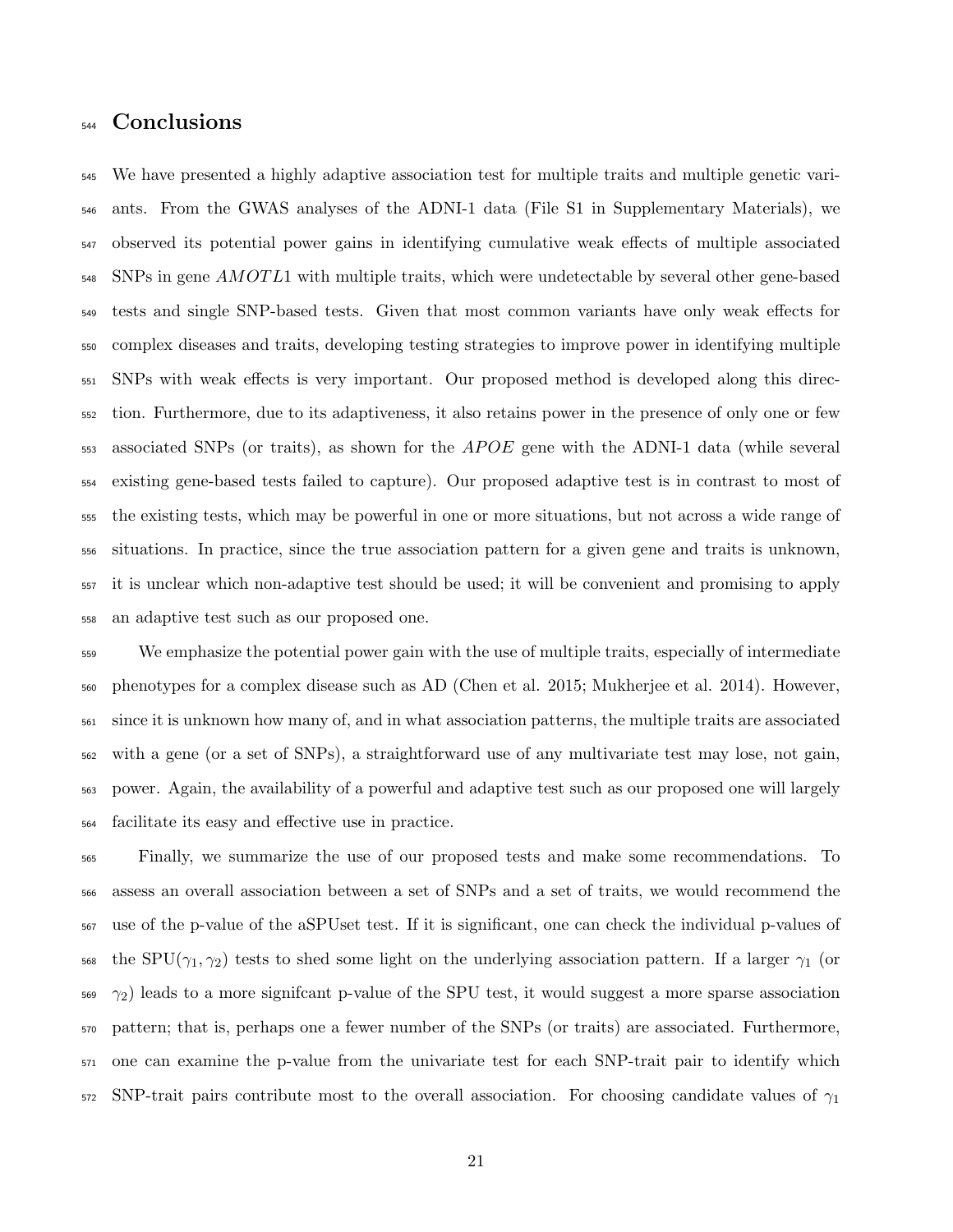573 and  $\gamma_2$ , based on our limited experience, we suggest using  $\Gamma_1 = \Gamma_2 = \{1, 2, ..., 8, \infty\}$  by default, though an optimal choice depends on the situation; using a too large or too small set Γ<sub>1</sub> or Γ<sub>2</sub> will 575 lead to loss of power. A general guidance, taking  $\Gamma_1$  as an example (and similarly for  $\Gamma_2$ ), is to 576 use  $\Gamma_1 = \{1, 2, ..., C_1, \infty\}$  such that the SPU( $C_1, \gamma_2$ ) test gives a p-value almost equal to that of SPU( $\infty$ ,  $\gamma_2$ ); a larger number of SNPs may require a larger value of  $C_1$ . In addition, if some large univariate associations between various SNP-trait pairs are likely to be in opposite directions, only even integers are needed in Γ<sub>1</sub> and Γ<sub>2</sub>; if it is known a priori that large univariate associations are mainly in one direction, then using only odd integers may be most powerful; otherwise, both even and odd integers should be used. Given the relationships among the tests, we recommend the use of our proposed aSPUset and aSPUset-Score tests, though MFLM may also perform well for large genes; further evaluations are needed.

# Supplementary Materials

 The R code for the proposed tests and simulations is available under the Paper Information link at the Genetics website. An R package GEEaSPU is to be uploaded to CRAN.

# Acknowledgment

 The authors are grateful to the reviewers for constructive comments. This research was supported by NIH grants R01GM113250, R01HL105397, and R01HL116720, and by the Minnesota Super-computing Institute. J.K. was supported by a UMII MnDRIVE fellowship.

 Data collection and sharing for this project was funded by the Alzheimer's Disease Neuroimaging Initiative (ADNI) (National Institutes of Health Grant U01 AG024904) and DOD ADNI (Depart- ment of Defense award number W81XWH-12-2-0012). ADNI is funded by the National Institute on Aging, the National Institute of Biomedical Imaging and Bioengineering, and through generous contributions from the following: Alzheimer's Association; Alzheimers Drug Discovery Foundation; Araclon Biotech; BioClinica, Inc.; Biogen Idec Inc.; Bristol-Myers Squibb Company; Eisai Inc.; Elan Pharmaceuticals, Inc.; Eli Lilly and Company; EuroImmun; F. Hoffmann-La Roche Ltd and its affiliated company Genentech, Inc.; Fujirebio; GE Healthcare; IXICO Ltd.; Janssen Alzheimer Immunotherapy Research & Development, LLC.; Johnson & Johnson Pharmaceutical Research &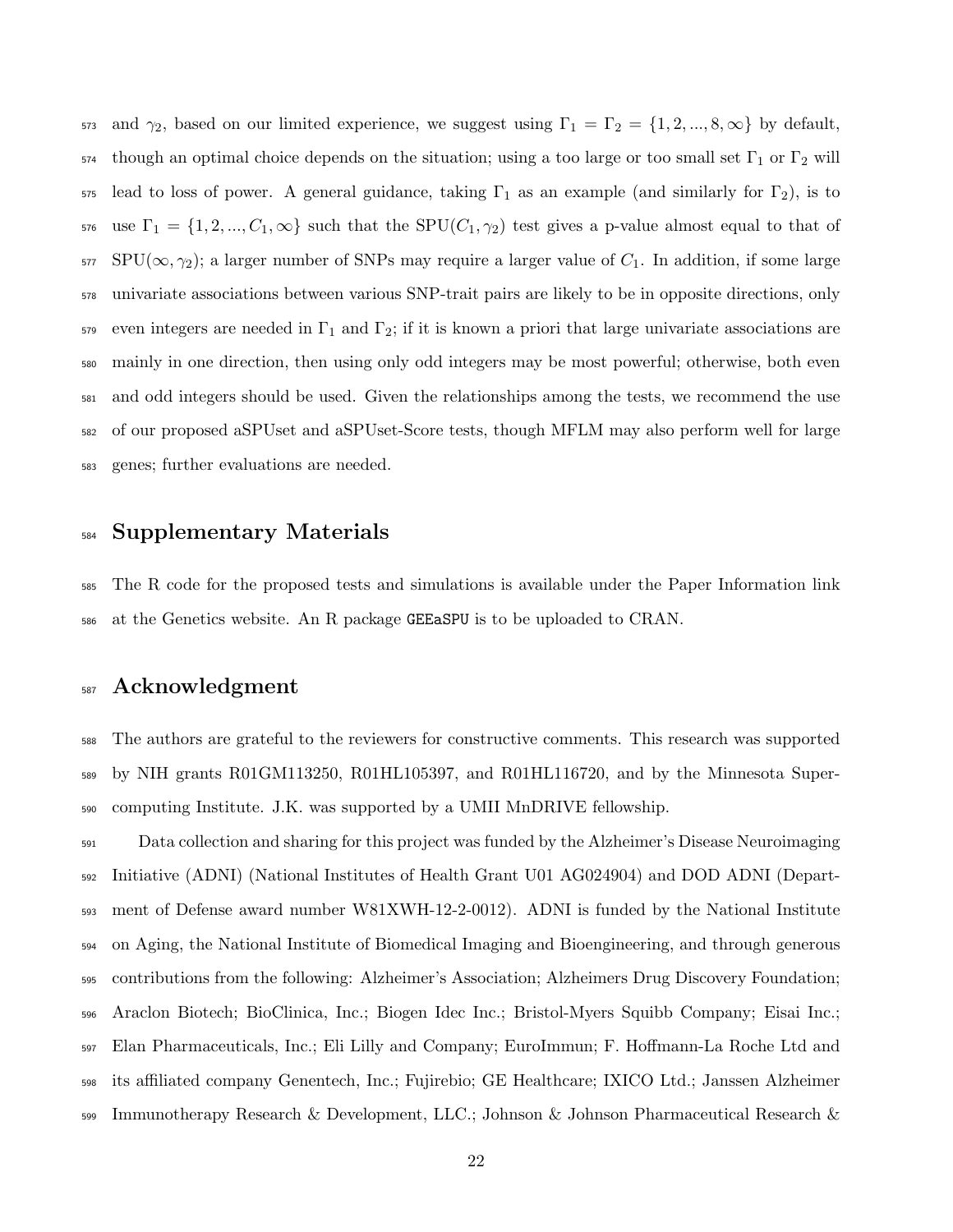Development LLC.; Medpace, Inc.; Merck & Co., Inc.; Meso Scale Diagnostics, LLC.; NeuroRx Research; Neurotrack Technologies; Novartis Pharmaceuticals Corporation; Pfizer Inc.; Piramal Imaging; Servier; Synarc Inc.; and Takeda Pharmaceutical Company. The Canadian Institutes of Rev December 5, 2013 Health Research is providing funds to support ADNI clinical sites in Canada. Private sector contributions are facilitated by the Foundation for the National Institutes of Health (www.fnih.org). The grantee organization is the Northern California Institute for Research and Education, and the study is coordinated by the Alzheimer's Disease Cooperative Study at the Uni- versity of California, San Diego. ADNI data are disseminated by the Laboratory for Neuro Imaging at the University of Southern California.

# <sup>609</sup> Appendix

610 Without loss of generality we center both  $Y_i = (y_{i1}, y_{i2}, ..., y_{ik})'$  and  $x_i = (x_{i1}, x_{i2}, ..., x_{ip})'$  to have  $\sum_{i=1}^{n} Y_i/n = 0$  and  $\sum_{i=1}^{n} x_i/n = 0$ . We consider the case without covariates, <sup>612</sup> since several methods are only applicable to the case without covariates.

613 We rewrite data format as a design matrix. Denote  $\Lambda$  as  $n \times p$  matrix each row contains subject <sup>614</sup> is genotype  $x_i = (x_{i1},...,x_{ip})'$  and  $\Theta$  as  $n \times k$  matrix each row of which consists of multiple traits <sup>615</sup>  $Y_i = (y_{i1},...,y_{ik})'$ . Multivariate analysis can be derived form partitioning of the total sum of squares  $\alpha$ <sub>616</sub> and cross products (SSCP) matrix, the inner product Θ'Θ. According to the multivariate linear 617 model,  $\Theta = AB + E$ , where B is the matrix of model parameters, E is the matrix of errors, the 618 fitted value matrix is defined as  $\hat{\Theta} = \Lambda \hat{B} = \Lambda (\Lambda' \Lambda)^{-1} \Lambda' \Theta = H \Theta$  and the matrix of residuals is 619 R=  $\Theta - \widehat{\Theta} = (I - H)\Theta$ , where H is a hat matrix.

We define each covariance estimate as follows.  $S_x = \frac{1}{n} \Lambda' \Lambda$  is a  $p \times p$  covariance estimate for  $g_{10}$  genotype scores  $x_i = (x_{i1},...,x_{ip})'$ , and  $S_y = \frac{1}{n}\Theta'\Theta$  is a  $k \times k$  covariance estimate among k multiple 622 traits  $Y_i = (y_{i1},...,y_{ik})'$ .  $S_{yx} = \frac{1}{n}Θ'Λ$  and  $S_{xy} = \frac{1}{n}Λ'Θ$  are covariance estimate between two sets of 623 variable  $x_i$  and  $Y_i$ .

 $\text{tr}(A)$  stands for sum of diagonal elements of a matrix A.  $\text{vec}(A)$  represents a linear transforma- $\epsilon_{625}$  tion which converts the matrix  $(A)$  into a column vector.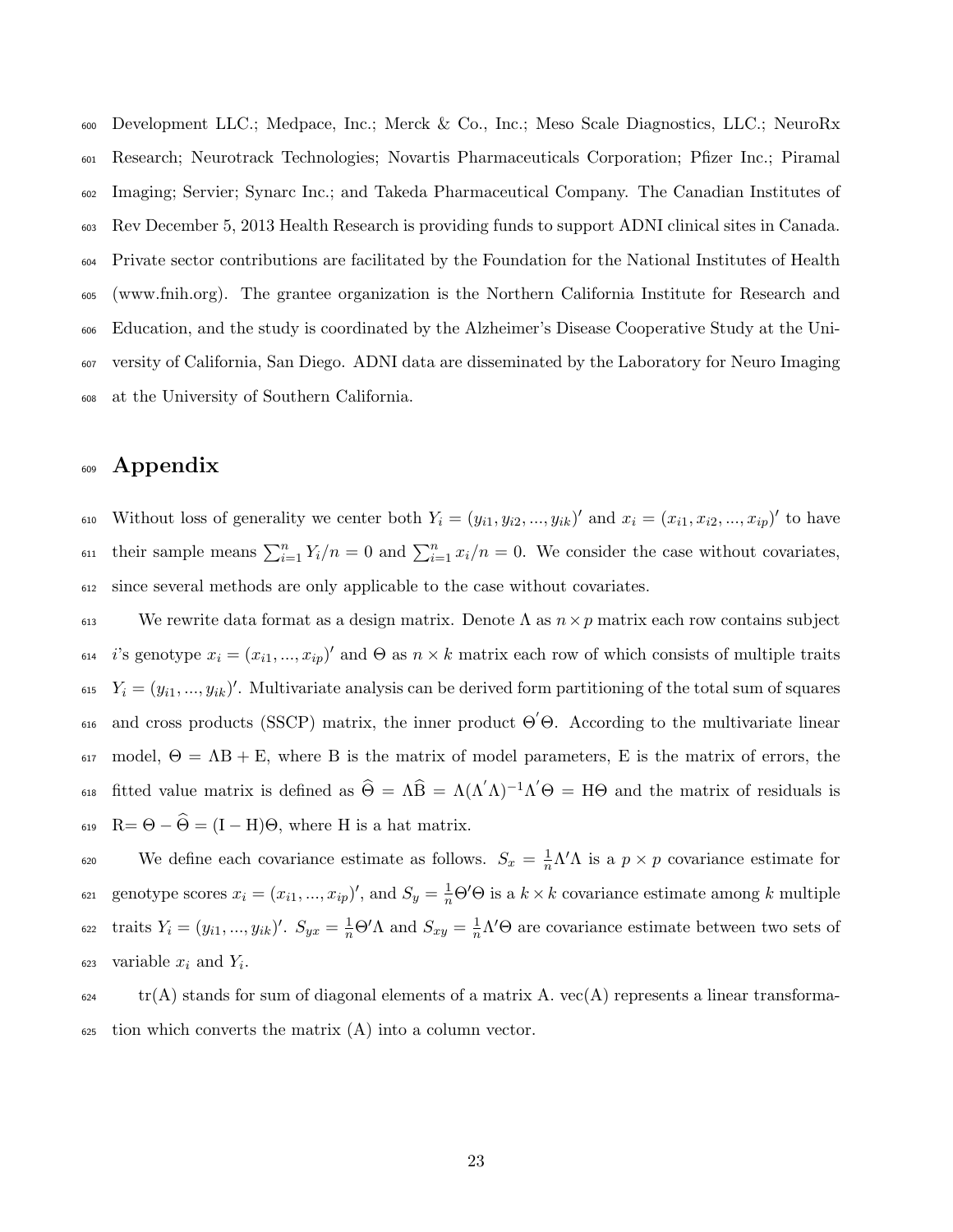### 626 Appendix A  $SPUw(2, 2)$  and M-MeanStat;  $SPUw(\infty, 1)$  and M-Max

627 For each trait t and SNP j, their pairwise association is quantified by  $\tau_{jt} = \sum_{i=1}^{n} x_{ij} (y_{it} \bar{y}_t$ ) =  $\sum_1^n x_{ij} y_{it}$ , which follows a normal distribution asymptotically with mean zero and variance <sup>629</sup> var $(\tau_{jt}|y_t) = \sum_{i=1}^n \text{var}(x_{ij})y_{it}^2$  under the null hypothesis. Guo et al. (2015) defined the generalized 630 Kendall's tau statistic,  $T_{jt} = \tau_{jt}^2 \text{var}(\tau_{jt}|y_t)^{-1} \sim \chi_1^2$ . Based on this, Guo et al. (2013) proposed <sup>631</sup> M-MeanStat and M-MaxStat;

M-MeanStat = 
$$
\frac{1}{p} \sum_{t=1}^{k} \sum_{j=1}^{p} T_{jt} \propto \sum_{t=1}^{k} \sum_{j=1}^{p} \frac{\left(\sum_{i=1}^{n} x_{ij} y_{it}\right)^2}{\sum_{i=1}^{n} \text{var}(x_{ij}) y_{it}^2} \approx \sum_{t=1}^{k} \sum_{j=1}^{p} \left(\frac{\sum_{i=1}^{n} x_{ij} y_{it}}{\sqrt{\sum_{i=1}^{n} x_{ij}^2 y_{it}^2}}\right)^2
$$
,  
M-MaxStat =  $\sum_{t=1}^{k} \max_{j=1}^{p} T_{jt} = \sum_{t=1}^{k} \max_{j=1}^{p} \frac{\left(\sum_{i=1}^{n} x_{ij} y_{it}\right)^2}{\sum_{i=1}^{n} \text{var}(x_{ij}) y_{it}^2} \approx \sum_{t=1}^{k} \max_{j=1}^{p} \left(\frac{\sum_{i=1}^{n} x_{ij} y_{it}}{\sqrt{\sum_{i=1}^{n} x_{ij}^2 y_{it}^2}}\right)^2$ . (7)

<sup>632</sup> If a canonical link function and a working independence model are used in GEE, the test 633 statistics of  $SPUw(2, 2)$  and  $SPUw(\infty, 1)$  are defined by

$$
SPUw(2,2) \propto \sum_{t=1}^{k} \sum_{j=1}^{p} \left( \frac{\sum_{i=1}^{n} x_{ij} y_{it}}{\sqrt{\sum_{i=1}^{n} x_{ij}^2 \text{var}(y_{it})}} \right)^2 \approx \sum_{t=1}^{k} \sum_{j=1}^{p} \left( \frac{\sum_{i=1}^{n} x_{ij} y_{it}}{\sqrt{\sum_{i=1}^{n} x_{ij}^2 y_{it}^2}} \right)^2,
$$
  
\n
$$
SPUw(\infty,1) \propto \sum_{t=1}^{k} \max_{j=1}^{p} \left| \frac{\sum_{i=1}^{n} x_{ij} y_{it}}{\sqrt{\sum_{i=1}^{n} x_{ij}^2 \text{var}(y_{it})}} \right| \approx \sum_{t=1}^{k} \max_{j=1}^{p} \left( \frac{\sum_{i=1}^{n} x_{ij} y_{it}}{\sqrt{\sum_{i=1}^{n} x_{ij}^2 y_{it}^2}} \right)^2.
$$
 (8)

634 Comparing the two sets of statistics in (7) and (8), we see that M-MeanStat and  $SPUw(2, 2)$ , and 635 M-Max and  $SPUw(\infty, 1)$  are approximately equivalent respectively.

#### 636 Appendix B  $SPU(2,2)$  and MDMR

 $637$  Under the working independence model, the test statistic of  $SPU(2,2)$  is stated as

$$
SPU(2,2) = \sum_{t=1}^{k} \sum_{j=1}^{p} \left(\sum_{i=1}^{n} x_{ij} y_{it}\right)^2 = \text{tr}(\Lambda' \Theta \Theta' \Lambda)
$$
\n(9)

<sup>638</sup> MDMR (Multivariate Distance Matrix Regression) is a nonparametric modification of traditional <sup>639</sup> Fisher's MANOVA (McArdle and Anderson, 2001). Wessel and Schork (2006) and Zapala and <sup>640</sup> Schork (2012) introduced the method to applications in genetics and genomics. For single trait, it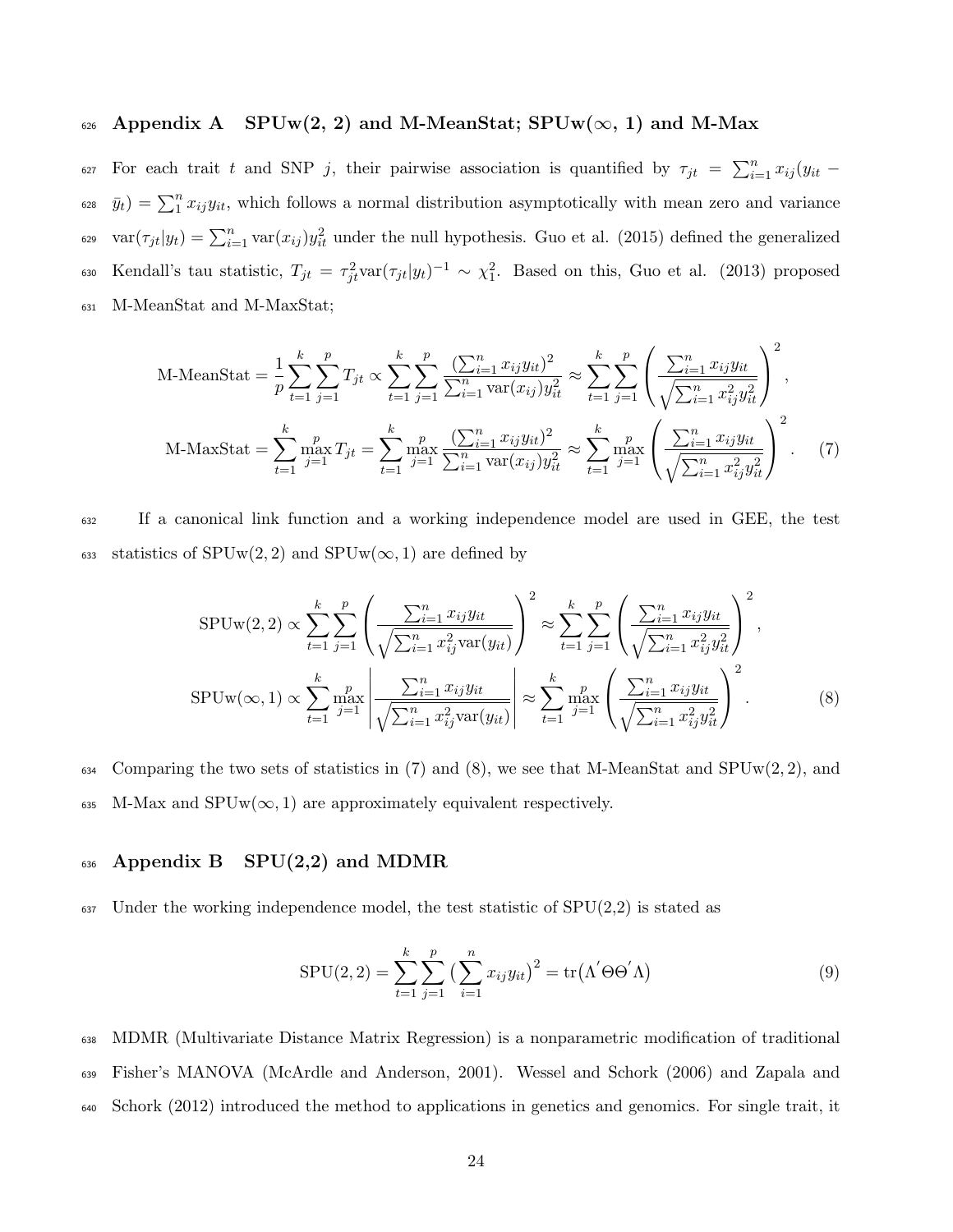<sup>641</sup> is closely related to kernel methods (Schaid et al. 2005; Pan 2011).

Suppose  $d_{ij}$  represents the distance between subject i and j; let  $A = (a_{ij}) = (-1/2 \ d_{ij}^2)$  and G  $\epsilon_{43}$  its centered version. An F-statistic can be constructed to test the hypothesis that the p regressor 644 variables have no relationship to variation in the distance or dissimilarity of the n subjects reflected 645 in the  $n \times n$  distance/dissimilarity matrix. The psuedo F-statistics of MDMR is defined by

$$
F = \frac{\text{tr(HGH)}}{\text{tr(I-H)G(I-H)}}
$$

646 If the Euclidean distance (i.e.  $L_2$ -norm) is used to construct the distance matrix  $G = \Theta \Theta'$ , the <sup>647</sup> MDMR test statistic is defined as

$$
\mathrm{MDMR} \propto \frac{\mathrm{tr}(\mathrm{H}\Theta\Theta'\mathrm{H})}{\mathrm{tr}(\mathrm{I}-\mathrm{H})\Theta\Theta'(\mathrm{I}-\mathrm{H})} \propto \frac{1}{\mathrm{tr}(\mathrm{R}'\mathrm{R})/\mathrm{tr}(\widehat{\Theta}'\widehat{\Theta})} \propto \frac{1}{[\mathrm{tr}(\widehat{\Theta}'\widehat{\Theta}) + \mathrm{tr}(\mathrm{R}'\mathrm{R})]/\mathrm{tr}(\widehat{\Theta}'\widehat{\Theta})} = \frac{\mathrm{tr}(\widehat{\Theta}'\widehat{\Theta})}{\mathrm{tr}(\Theta'\Theta)}
$$

648 As usual, permutations are used to calculate p-values. Then  $\text{tr}(\Theta' \Theta)$  is invariant across all permu-<sup>649</sup> tations and can be ignored (Pan, 2011). The test statistic arrives at

MDMR 
$$
\propto \text{tr}(\widehat{\Theta}'\widehat{\Theta}) = \text{tr}(\Theta'\Lambda(\Lambda'\Lambda)^{-1}\Lambda'\Theta) = \text{tr}((\Lambda'\Lambda)^{-1}\Lambda'\Theta\Theta'\Lambda)
$$
 (10)

650 If we have a single SNP to be tested, i.e.  $\Lambda$  is an  $n \times 1$  matrix; the test statistic (10) reduces <sup>651</sup> to MDMR  $\propto m^{-1}$ tr(Λ'ΘΘ'Λ)  $\propto$  tr(Λ'ΘΘ'Λ) with Λ'Λ = m. Hence, SPU(2, 2) and MDMR are <sup>652</sup> equivalent for a single SNP and multiple traits, as established by Zhang et al (2014). However, for <sup>653</sup> multiple SNPs and multiple traits, by comparing (9) and (10), we see that in general they are not <sup>654</sup> equivalent.

### <sup>655</sup> Appendix C SPU(2,2) and KMR

656 With a working correlation matrix  $R_w$  in GEE, the SPU(2,2) test can be rewritten as

$$
SPU(2,2) = \text{tr}(\Lambda^{'} \Theta R_w^{-1} R_w^{-1} \Theta^{'} \Lambda) = \text{tr}(R_w^{-1} \Theta^{'} \Lambda \Lambda^{'} \Theta R_w^{-1}).
$$
\n(11)

<sup>657</sup> Maity et al. (2012) introduced multivariate phenotype association analysis by SNP set- or gene-<sup>658</sup> based kernel machine regression (KMR). The authors assumed that the phenotypes are correlated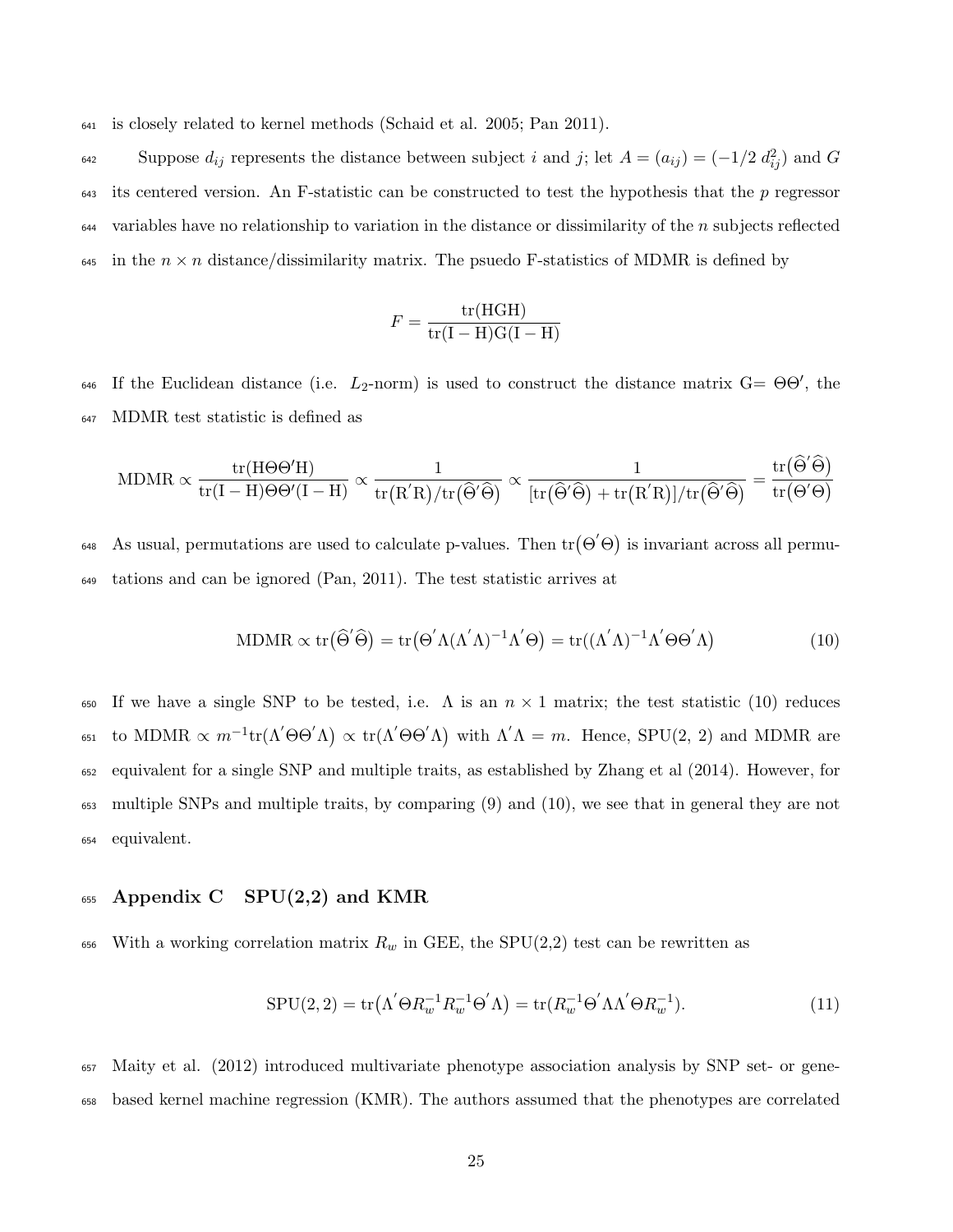<sup>659</sup> while the individuals are independent. Suppose  $\Psi = (\psi_{pq})$  is the true correlation matrix for k traits 660 with  $p = 1, ..., k$ , and  $q = 1, ..., k$ . Define  $V_0 = \Psi \otimes I_{n \times n}$ , and a kernel matrix  $\mathcal{K}_{nk \times nk}$ . The score <sup>661</sup> test under the null for KMR (Maity et al. 2012) is defined by

$$
KMR = \text{vec}(\Theta)' V_0^{-1} \mathcal{K} V_0^{-1} \text{vec}(\Theta) = \text{vec}(\Theta)' V_0^{-1} \text{ diag}(K_1, ..., K_k) V_0^{-1} \text{vec}(\Theta)
$$

662 where each  $K_1, ..., K_k$  is an  $n \times n$  kernel matrix for each trait. Applying a linear kernel  $K_1 = ..., =$ 663  $K_k = \Lambda \Lambda'$  yields

$$
\text{KMR} = \text{vec}(\Theta)' V_0^{-1} \left( I_{k \times k} \otimes \Lambda \Lambda' \right) V_0^{-1} \text{vec}(\Theta) = \text{vec}(\Theta \Psi^{-1})' \left( I \otimes \Lambda \Lambda' \right) \text{vec}(\Theta \Psi^{-1})
$$
\n
$$
= \text{vec}(\Theta \Psi^{-1})' \text{vec}(\Lambda \Lambda' \Theta \Psi^{-1}) = \text{tr}(\Psi^{-1} \Theta' \Lambda \Lambda' \Theta \Psi^{-1}). \tag{12}
$$

664 KMR (12) has the same test statistic as the GEE-SPU(2) test (11) if the working correlation  $R_w$ 665 is the true correlation structure of  $Y_i$  (i.e.  $\Psi = R_w = Corr(Y_i|H_0)$ ).

#### <sup>666</sup> Appendix D GEE-Score test and MANOVA

<sup>667</sup> The GEE-Score test statistic with a working independence model in GEE is

$$
GEE\text{-}Score = \text{vec}(\Lambda' \Theta)' \big( S_y \otimes nS_x \big)^{-1} \text{vec}(\Lambda' \Theta) = n \text{vec}(S_{xy})' \big( S_y^{-1} \otimes S_x^{-1} \big) \text{vec}(S_{xy})
$$

$$
= n \text{tr} \big( S_y^{-1} S_{yx} S_x^{-1} S_{xy} \big).
$$

 $668$  In MANOVA, a measure of the strength of association between Θ (multiple traits) and Λ 669 (genotype scores) for the multivariate model  $\Theta = AB + E$  depends on a partition of matrix of <sup>670</sup> total SSCP i.e.  $\Theta' \Theta = \widehat{\Theta}' \widehat{\Theta} + R' R$  (Haase, 2011). Considering the Pillai-Bartlett (PB) trace, the <sup>671</sup> MANOVA test statistic is stated as  $tr(\widehat{\Theta}' \widehat{\Theta}(\Theta' \Theta)^{-1}) = tr(\Theta' \Lambda (\Lambda' \Lambda)^{-1} \Lambda' \Theta(\Theta' \Theta)^{-1}),$  which can be <sup>672</sup> written in an alternate form  $\text{tr}\left(S_{yx}S_x^{-1}S_{xy}S_y^{-1}\right) = \text{tr}\left(S_y^{-1}S_{yx}S_x^{-1}S_{xy}\right)$ . Hence, the GEE-Score test <sup>673</sup> and MANOVA using the PB trace are equivalent.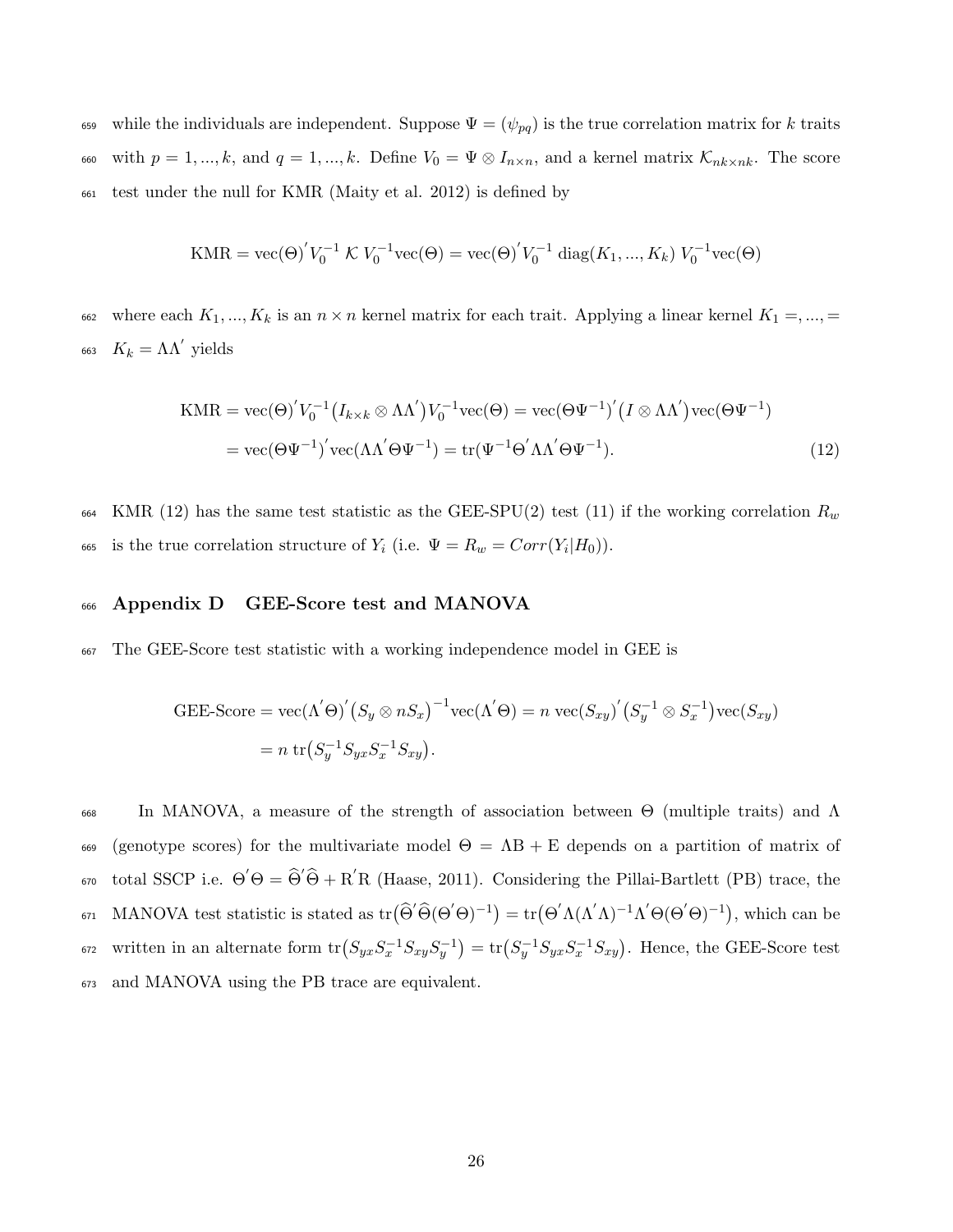# References

- Alzheimer's Association. (2015a). Alzheimer's disease facts and figures. Alzheimer's & Dementia 11, 332-384.
- Alzheimer's Association. (2015b). Changing the trajectory of Alzheimer's disease: How a treat- ment by 2025 saves lives and dollars. Available at http://www.alz.org/documents\_custom/ trajectory.pdf.
- Anney, RJ., Lasky-Su J., O'D´ushl´aine, C., Kenny, E., Neale, BM. Mulligan, A., Franke, B., Zhou, K., Chen, W., Christiansen, H., et al. (2008) Conduct disorder and ADHD: evaluation of conduct problems as a categorical and quantitative trait in the international multicentre 683 ADHD genetics study. Am J Med Genet B Neuropsychiatr Genet  $147B$  (8), 1369–1378.
- Aschard, H., Vilhjalmsson, B., Wu, C., Greliche, N., Morange, PE., Wolpin, B., Tregouet, DA., Kraft, P. (2014) Maximizing the power in principal components analysis of correlated pheno-686 types. Am J Hum Genet **94** (5), 662–676.
- Balthazar, M., Weiler, M., Campos, B., Rezende, T., Damasceno, B., Cendes, F. (2014) Alzheimer as a Default Mode Network Disease: A grey matter, functional and structural connectivity  $_{689}$  study. Neurology 83 (10) P6.324.
- Buckner, RL., Andrews-Hanna, JR., Schacter, DL. (2008) The brain's default network: anatomy,  $\epsilon_{691}$  function, and relevance to disease. Ann N Y Acad Sci 1124, 1–38.
- Chen, CH., Peng, Q., Schork, AJ., Lo, MT., Fan, CC., Wang, Y, Desikan, RS. et al. (2015) Largescale genomics unveil polygenic architecture of human cortical surface area. Nat Commun 6, 7549. doi: 10.1038/ncomms8549.
- Damoiseaux, JS., Seeley, WW., Zhou, J., Shirer, WR., Coppola, G., Karydas, A., Rosen, HJ.,
- Miller, BL., Kramer, JH., Greicius, MD.; Alzheimer?s Disease Neuroimaging Initiative (2012).
- $\epsilon_{697}$  Gender modulates the APOE  $\varepsilon_4$  effect in healthy older adults: convergent evidence from functional brain connectivity and spinal fluid tau levels. J Neurosci 32, 8254–8262.
- Ferreira, MA., Purcell, SM. (2009). A multivariate test of association. Bioinformatics 25, 132– 133.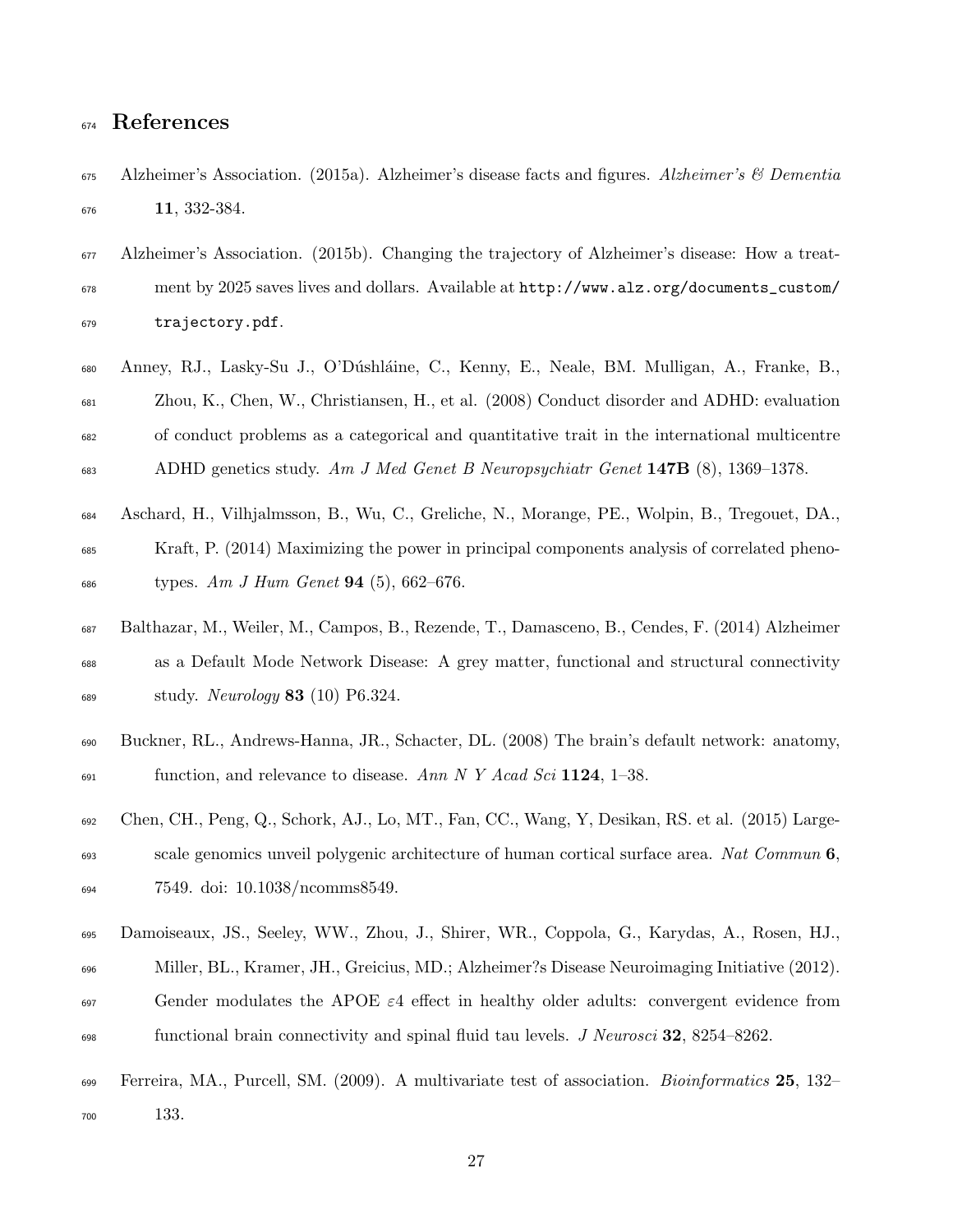- Glahn, DC., Winkler, AM., Kochunov, P., Almasy, L., Duggirala, R., Carless, MA., Curran, JC., Olvera, RL, .Laird, AR. Smith, SM., et al. (2010) Genetic control over the resting brain Proc *Natl Acad Sci* **107** (3), 1223–1228.
- Greicius, MD., Srivastava, G., Reiss, AL., Menon, V. (2004) Default mode network activity dis-<sup>705</sup> tinguishes Alzheimer's disease from healthy aging: evidence from functional MRI. *Proc Natl*  $Acad\,Sci\,101, 4637-4642.$
- Guo, X., Liu, Z., Wang, X., Zhang, H. (2013) Genetic association test for multiple traits at gene  $_{708}$  level. *Genet Epidemiol* **37** (1), 122–129.
- Jones, L., Holmans, PA., Hamshere, ML., Harold, D., Moskvina, V., Ivanov, D., Pocklington, A., Abraham, R., Hollingworth, P., Sims, R., et al. (2010) Genetic evidence implicates the <sup>711</sup> immune system and cholesterol metabolism in the aetiology of Alzheimer's disease. PLoS *ONE* 5, e13950.
- Jones, DT., Machulda, MM., Vemuri, P., McDade, EM., Zeng, G., Senjem, ML., Gunter, JL., Przybelski, SA., Avula, RT., Knopman, DS., Boeve, BF., Petersen, RC., Jack, CR. Jr. (2011) Age-related changes in the default mode network are more advanced in Alzheimer disease.  $Neurology 77 (16), 1524-1531.$
- Haase, RF. Multivariate General Linear Models. (pp. 59-103). Thousand Oaks, CA: SAGE Publications; (2011).
- He, Y., Chen, Z., Gong, GL., Evans, A. (2009) Neuronal networks in Alzheimer's disease. Neuro-scientist **15**, 333–350.
- Hong, MG., Reynolds, CA., Feldman, AL., Kallin, M., Lambert, JC., Amouyel, P., Ingelsson, E., Pedersen, NL., Prince, JA. (2012) Genome-wide and gene-based association implicates FRMD6 in Alzheimer disease. Hum Mutat 33, 521–529.
- Kamboh, MI., Demirci, FY., Wang, X., Minster, RL., Carrasquillo, MM., Pankratz, VS., Younkin,
- SG., Saykin, AJ., Alzheimer's Disease Neuroimaging Initiative, Jun, G., Baldwin, C., Logue,
- MW., Buros, J., Farrer, L., Pericak-Vance, MA,, Haines, JL., Sweet, RA., Ganguli, M.,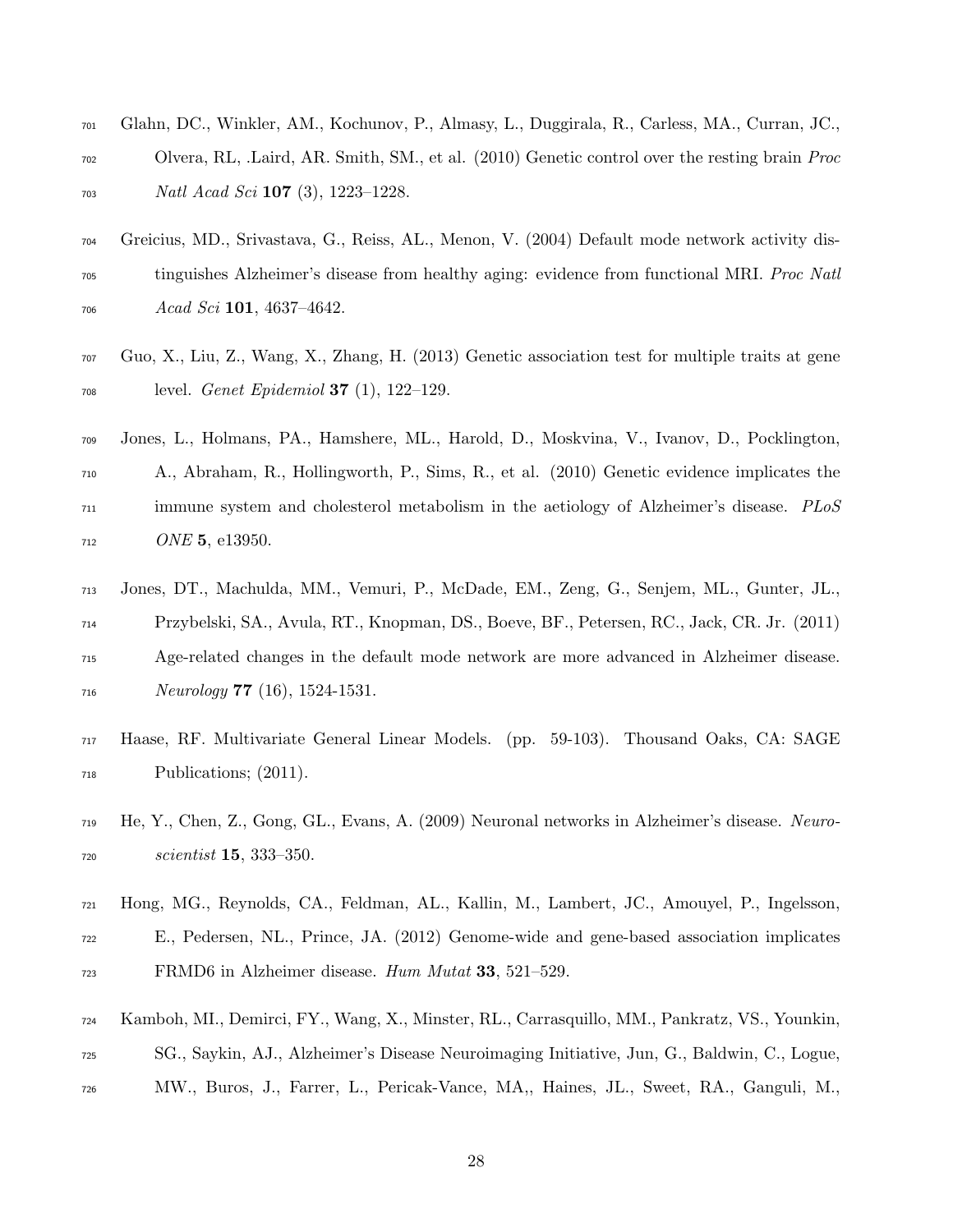| 727 | Feingold, E., Dekosky, ST., Lopez, OL., Barmada, MM. (2012) Genome-wide association                       |
|-----|-----------------------------------------------------------------------------------------------------------|
| 728 | study of Alzheimer's disease. Transl Psychiatry 15;2:e117. doi: 10.1038/tp.2012.45.                       |
| 729 | Karch, CM., Cruchaga, C., Goate, AM. (2014) Alzheimer's disease genetics: from the bench to               |
| 730 | the clinic. <i>Neuron</i> <b>83</b> (1), 11–26.                                                           |
| 731 | Klei, L., Luca, D., Devlin, B., Roeder, K. (2008) Pleiotropy and principal components of heri-            |
| 732 | tability combine to increase power for association analysis. Genet Epidemiol 32, 9-19.                    |
| 733 | Liang, K., Zeger, S. (1986) Longitudinal data analysis using generalized linear models. <i>Biometrika</i> |
| 734 | $73, 13-22.$                                                                                              |
| 735 | Lin, J., Zhu, H.T., Knickmeyer, R., Styner, M., Gilmore, J. H., Ibrahim, J.G. (2012) Projection           |
| 736 | regression models for multivariate imaging phenotype. <i>Genetic Epidemiology</i> 36, 631-641.            |
| 737 | Liu, D., Lin, X., Ghosh, D. (2007) Semiparametric regression of multidimensional genetic pathway          |
| 738 | data: least-squares kernel machines and linear mixed models. <i>Biometrics</i> 63, 1079–1088.             |
| 739 | Liu, EY., Li, M., Wang, W., Li, Y. (2013). MaCH-Admix: Genotype Imputation for Admixed                    |
| 740 | Populations. <i>Genet Epidemiol</i> <b>37</b> (1):25-37.                                                  |
| 741 | Liu, G., Yaoc, L., Liu, J., Jiang, Y., Ma, G., the Genetic and Environmental Risk for Alzheimer's         |
| 742 | disease (GERAD1) Consortium, Chen, Z., Zhao, B., Li, K. (2014) Cardiovascular disease                     |
| 743 | contributes to Alzheimer's disease: evidence from large-scale genome-wide association studies.            |
| 744 | <i>Neurobiol of Aging</i> <b>35</b> (4), 786-792.                                                         |
| 745 | Maity, A., Sullivan, PF., Tzeng, JY. (2012) Multivariate phenotype association analysis by marker-        |
| 746 | set kernel machine regression. Genet Epidemiol 36, 686–695.                                               |
| 747 | Manolio, TA., Collins, FS., Cox, NJ., Goldstein, DB., Hindorff, L.A., Hunter, DJ., McCarthy,              |
| 748 | MI., Ramos, EM., Cardon, LR., Chakravarti, A., et al. (2009) Finding the missing herita-                  |
| 749 | bility of complex diseases. Nature 461, 747-753.                                                          |
| 750 | Marei, H., Althani, A., El Zowalaty, M.,, Albanna, MA.,, Cenciarelli, C., Wang, T., Caceci, T.            |
| 751 | (2015) Common and Rare Variants Associated with Alzheimer's Disease. J Cell Physiol doi:                  |

10.1002/jcp.25225.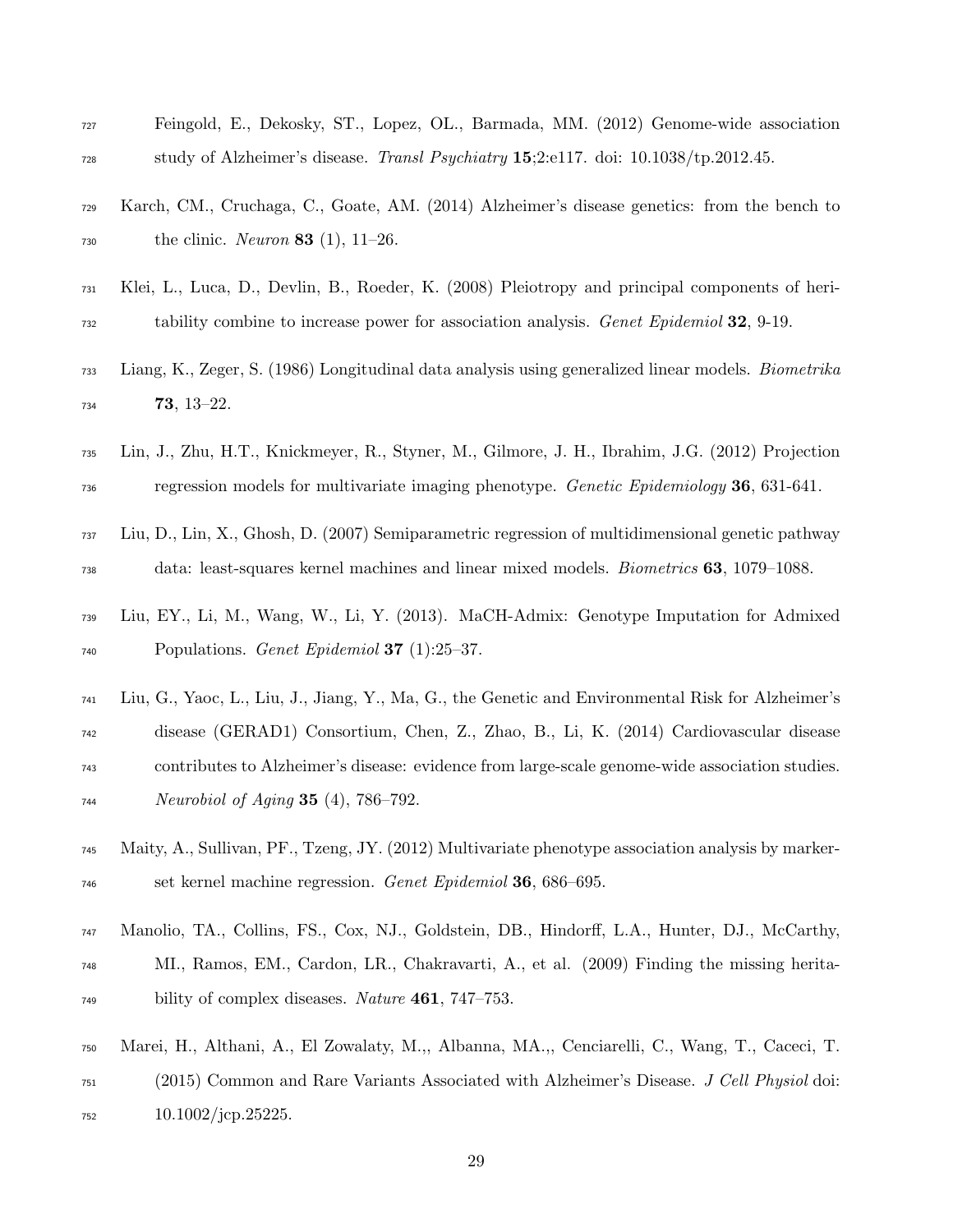- McArdle, BH., Anderson, MJ. (2001) Fitting multivariate models to community data: A comment on distance-based redundancy analysis. *Ecology* 82, 290–297.
- Metin, B., Krebs, RM., Wiersema, JR., Verguts, T., Gasthuys, R., van der Meere, JJ., Achten, E., Roeyers, H., Sonuga-Barke, E. (2015) Dysfunctional modulation of default mode network  $\alpha$ <sub>757</sub> activity in attention-deficit/hyperactivity disorder. J Abnorm Psychol 124 (1), 208–214.
- Meda, SA., Ruao, G., Windemuth, A., O'Neil, K., Berwise, C, Dunn, SM., Boccaccio LE.,
- Narayanan B., Kocherla, M., Sprooten, E, Keshavan, MS., Tamminga CA., Sweeney JA.,
- Clementz, BA., Calhoun, VD, Pearlson, GD. (2014) Multivariate analysis reveals genetic as-
- sociations of the resting default mode network in psychotic bipolar disorder and schizophrenia.
- $Prac$  *Proc Natl Acad Sci* 111 (19), E2066–2075.
- Mukherjee, S., Kim, S., Ramanan, VK., Gibbons, LE., Nho, K., Glymour, MM., Ertekin-Taner,
- N., Montine, TJ., Saykin, AJ., Crane, PK., the Alzheimer's Disease Neuroimaging Initia-
- tive. (2014) Gene-based GWAS and biological pathway analysis of the resilience of executive functioning. Brain Imaging Behav 8, 110–118.
- Muller, KE., Peterson, BL. (1984) Practical methods for computing power in testing the multi- $\frac{768}{768}$  variate general linear hypothesis. Comput Stat Data An 2, 143–158.
- Pan, W. (2011) Relationship between genomic distance-based regression and kernel machine re-gression for multi-marker association testing. Genet Epidemiol 35 (4), 211–216.
- Pan, W., Kim, J., Zhang, Y., Shen, X. and Wei, P. (2014) A powerful and adaptive association  $\tau$ <sub>772</sub> test for rare variants. *Genetics* **197**, 1081–1095.
- Pan, W., Kwak, I., Wei, P. (2015) A powerful pathway-based adaptive test for genetic association  $_{774}$  with common or rare variants. Am. J. Hum. Genet. **97**, 86-98.
- Pruim, RJ., Welch, RP., Sanna, S., Teslovich, TM., Chines, PS., Gliedt, TP., Boehnke, M., Abeca-
- sis, GR., Willer, CJ. (2010) LocusZoom: Regional visualization of genome-wide association  $\alpha$ <sub>777</sub> scan results. *Bioinformatics* **26**, 2336–2337.
- Ridge, PG., Mukherjee, S., Crane, PK., Kauwe, JS., Alzheimer's Disease Genetics Consortium
- <sup>779</sup> (2013). Alzheimer's disease: analyzing the missing heritability. *PLoS ONE* 8, e79771.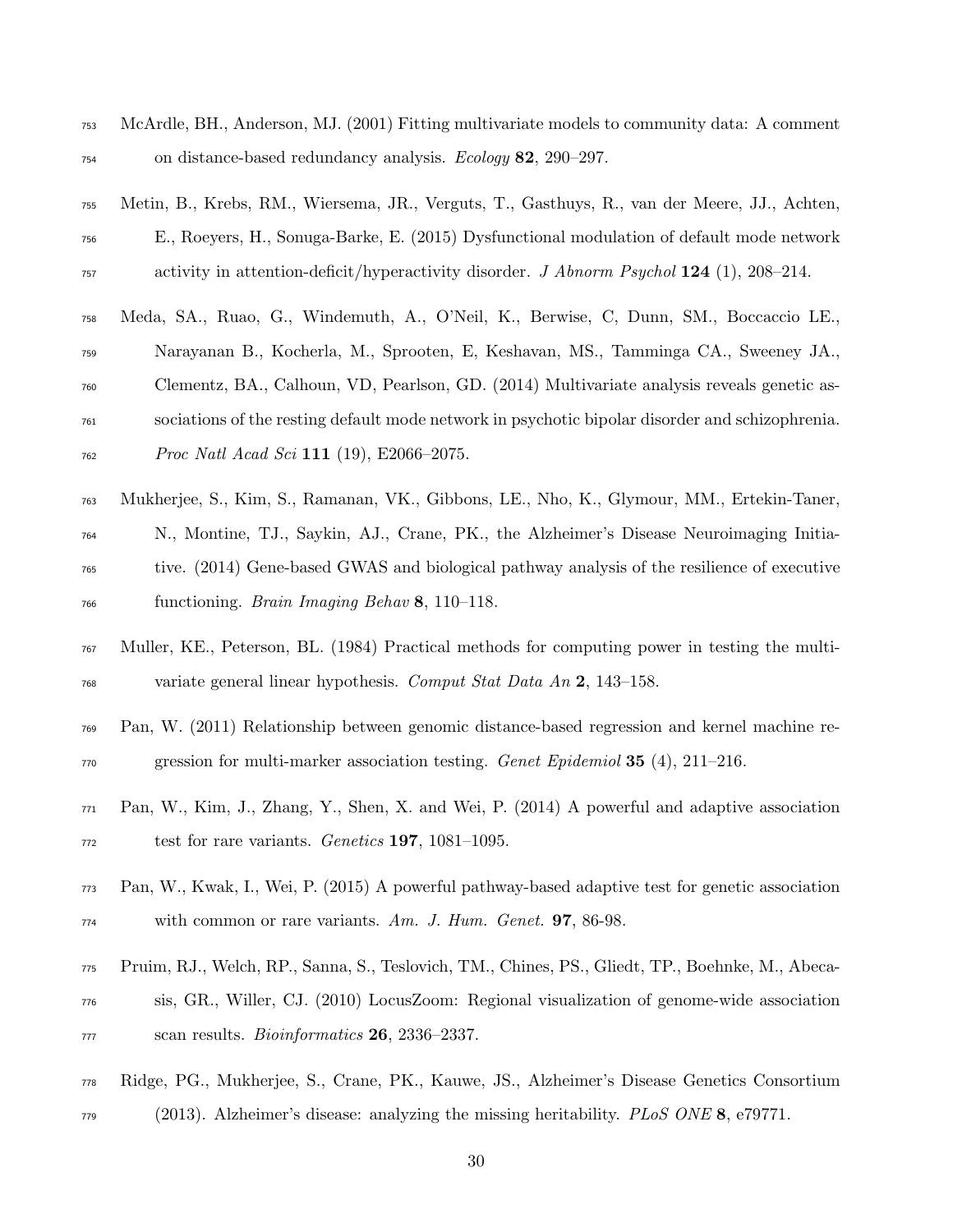| 780 | Saykin, A.J., Shen, L., Yao, X., Kim, S., Nho, K., Risacher, S. L., , Alzheimer's Disease Neu-    |
|-----|---------------------------------------------------------------------------------------------------|
| 781 | roimaging Initiative. (2015). Genetic studies of quantitative MCI and AD phenotypes in            |
| 782 | ADNI: Progress, opportunities, and plans. Alzheimer's & Dementia 11, 792-814.                     |
| 783 | Schifano, ED., Li, L., Christiani, DC., Lin, X. (2013) Genome-wide association analysis for mul-  |
| 784 | tiple continuous secondary phenotypes. Am $J$ Hum Genet <b>92</b> , 744-759.                      |
| 785 | Schmouth, JF., Castellarin, M., Laprise, S., Banks, KG., Bonaguro, RJ., McInerny, SC., and        |
| 786 | others. (2013) Non-coding-regulatory regions of human brain genes delineated by bacterial         |
| 787 | artificial chromosome knock-in mice. BMC biol 11, 106.                                            |
| 788 | Shen, L., Thompson, PM., Potkin, SG., Bertram, L., Farrer, LA., Foroud, TM., for the Alzheimer's  |
| 789 | Disease Neuroimaging Initiative. (2014) Genetic analysis of quantitative phenotypes in AD         |
| 790 | and MCI: imaging, cognition and biomarkers. <i>Brain Imaging Behav</i> $\mathbf{8}$ (2), 183–207. |
|     |                                                                                                   |
| 791 | Sherva, R., Tripodis, Y., Bennett, DA., Chibnik, LB., Crane, PK., de Jager, PL., Farrer, LA.,     |
| 792 | Saykin, AJ., Shulman, JM., Naj, A., et al.; GENAROAD Consortium; Alzheimer's Disease              |
| 793 | Neuroimaging Initiative; Alzheimer's Disease Genetics Consortium (2014). Genome-wide              |
| 794 | association study of the rate of cognitive decline in Alzheimer's disease. Alzheimer's Dement     |
| 795 | $10, 45 - 52.$                                                                                    |
| 796 | Schaid, DJ., McDonnell, SK., Hebbring, SJ., Cunningham, JM., Thibodeau, SN. (2005) Non-           |
| 797 | parametric tests of association of multiple genes with human disease. Am J Hum Genet $76$ ,       |
| 798 | 780-793.                                                                                          |
| 799 | Shen, L., Kim, S., Risachera, SL., Nho, K., Swaminathan, S., Westa, JD., Foroudd, T., et al.      |
| 800 | (2010) Whole genome association study of brain-wide imaging phenotypes for identifying            |

- 1063.
- Tang, CS., Ferreira, MAR. (2012) A gene-based test of association using canonical correlation analysis. Bioinformatics 28 (6), 845–850. doi:10.1093/bioinformatics/bts051.
- Tzeng, JY., Zhang, D., Pongpanich, M., Smith, C., McCarthy, MI., Sale, MM., Worrall, BB.,
- Hsu, FC., Thomas, DC., Sullivan, PF. (2011) Studying gene and gene-environment effects of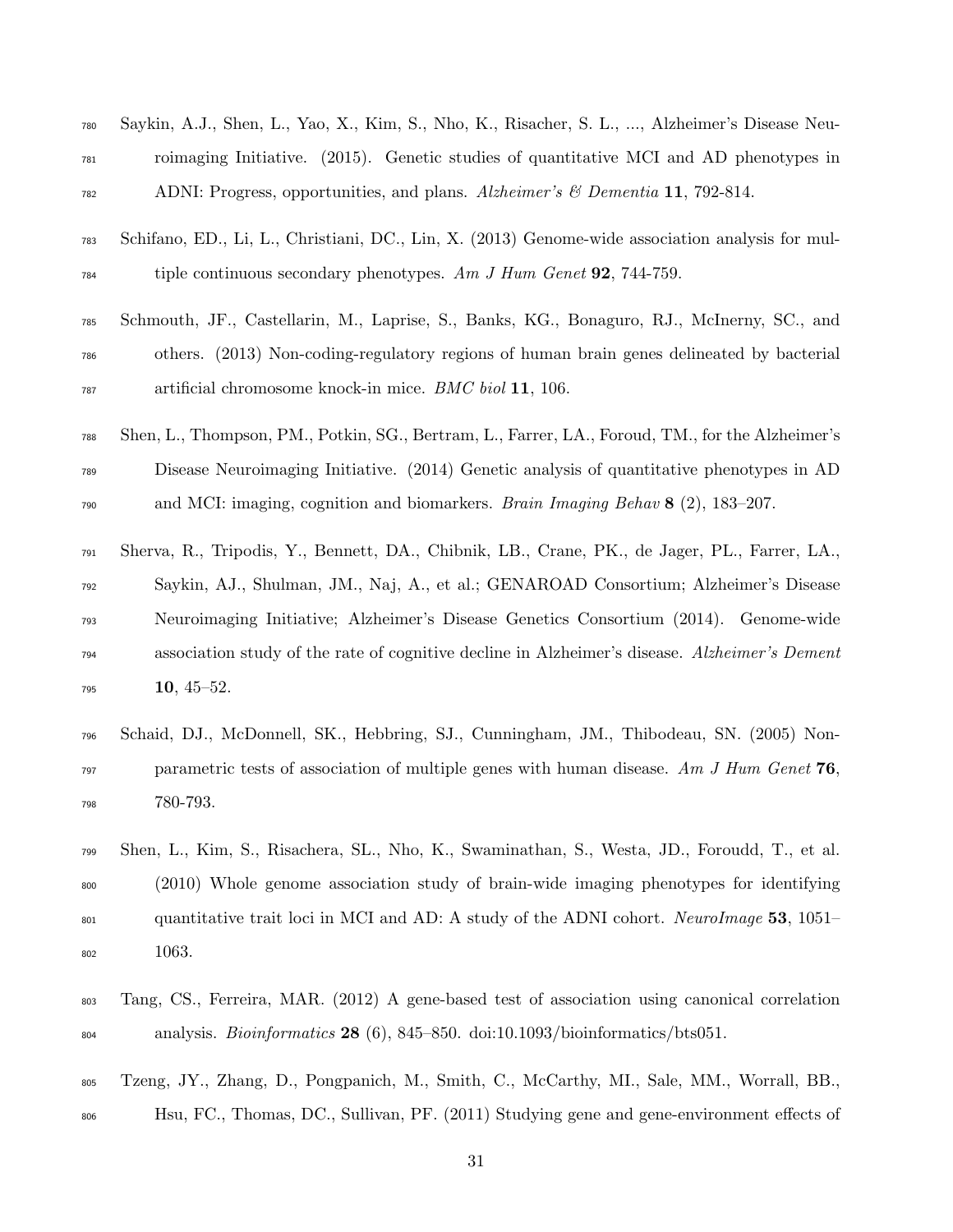- uncommon and common variants on continuous traits: a marker-set approach using gene-trait 808 similarity regression. Am J Hum Genet 89, 277-288.
- Van der Sluis, S., Dolan, CV., Li, J., Song, Y., Sham, P., Posthuma, D., Li, M. (2015) MGAS: a powerful tool for multivariate gene-based genome-wide association analysis. Bioinformatics 31 (7), 1007-1015.
- Wang, K., Abbott, D. (2007) A principal components regression approach to multilocus genetic 813 association studies. Genetic Epidemiology 32, 108-118.
- Wang, X., Lee, S., Zhu, X., Redline, S. Lin, X. (2013) GEE-based SNP set association test for continuous and discrete traits in family-based association studies. Genet Epidemiol 37, 778– 786.
- Wang, Y., Liu, A., Mills, JL., Boehnke, M., Wilson, AF., Bailey-Wilson, JE., Xiong, M., Wu, CO., Fan, R. (2015) Pleiotropy analysis of quantitative traits at gene level by multivariate  $\delta$ <sub>819</sub> functional linear models. Genet Epidemiol 39 (4), 259–75.
- Wessel, J., Schork, NJ. (2006) Generalized genomic distance-based regression methodology for  $\mu_{821}$  multilocus association analysis. Am J Hum Genet **79**, 792–806.
- Wu, MC., Lee, S., Cai, T., Li, Y., Boehnke, M., and Lin, X. (2011) Rare Variant Associa- tion <sup>823</sup> Testing for Sequencing Data Using the Sequence Kernel Association Test (SKAT). Am J Hum  $6e$ <sub>824</sub> Genet **89**, 82–93.
- Zapala, MA., Schork, NJ. (2012) Statistical properties of multivariate distance matrix regression <sup>826</sup> for high-dimensional data analysis. Front Genet **3**, 190.
- Zhang, Y., Xu, X., Shen, X., Pan, W., for the Alzheimer's Disease Neuroimaging Initiative.
- (2014) Testing for association with multiple traits in generalized estimation equations, with
- $\frac{829}{282}$  application to neuroimaging data. NeuroImage 96, 309–325.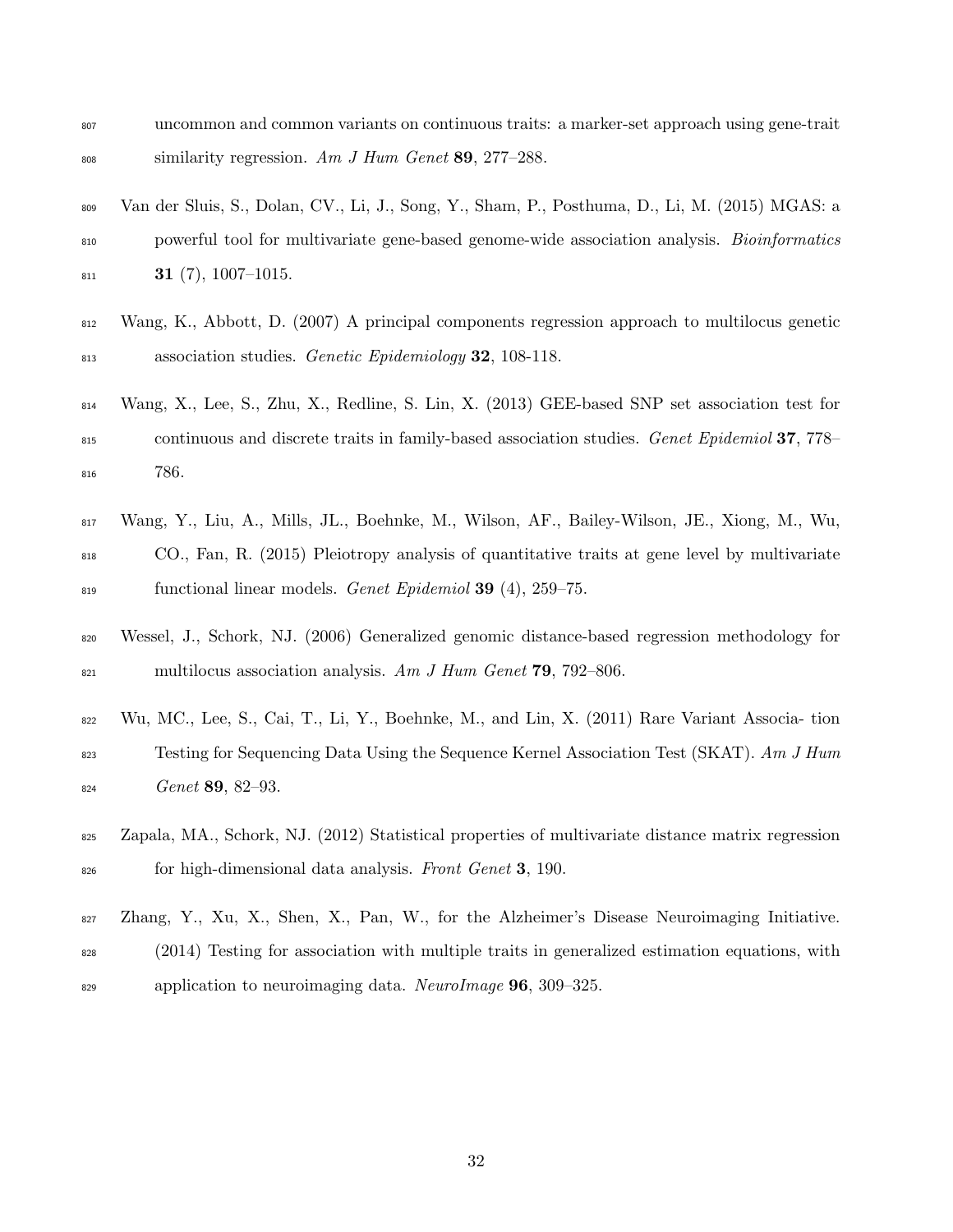Table 1: P-values of the gene-based association tests for DMN with the ADNI-1 data.

|             |                   |     |          |          | GEE         |           |               |                              |            |       |            |
|-------------|-------------------|-----|----------|----------|-------------|-----------|---------------|------------------------------|------------|-------|------------|
| Gene-region | $\#\mathrm{SNPs}$ | Chr |          | Position |             | aSPUset   | aSPUset-Score | MANOVA                       | MDMR.      | KMR.  | MFLM       |
| AMOTL1      |                   |     | 94121155 | 94269566 | l.18e0-4    | $1.0e-08$ | 1.0e-08       | 7.73e-05                     | 3.48e-07   | 0.451 | 7.73e-05   |
| APOC1       |                   | 19  | 50089760 | 50134446 | $6.14e-04$  | $1.0e-08$ | 1.0e-08       | 3.45e-04                     | $4.42e-08$ | 0.342 | $2.30e-04$ |
| APOE        |                   | 19  | 50080878 | 50124490 | 1.27e-03    | $1.0e-08$ | 1.0e-08       | 7.93e-04                     | $2.21e-07$ | 0.268 | $5.97e-04$ |
| TOMM40      | 10                | 19  | 50066316 | 50118786 | $\,0.023\,$ | 1.0e-08   | $.0e-08$      | $1.86\mathrm{e}{\text{-}}02$ | $6.99e-06$ | 0.569 | $1.04e-03$ |

Table 2: P-values of the single SNP-based association tests for DMN for the significant gene-regions  $(\pm 20kb)$  with the ADNI-1 data.

|             |     |           |            |          | $_{\rm GEE}$ |                              |               |            |               |             |
|-------------|-----|-----------|------------|----------|--------------|------------------------------|---------------|------------|---------------|-------------|
| Gene        | Chr | aSPUset   | <b>SNP</b> | Position | Score        | $\overline{\mathrm{SPU}(2)}$ | $SPU(\infty)$ | aSPU       | <b>MANOVA</b> | <b>MDMR</b> |
| AMOTL1      | 11  | $1.0e-08$ | rs1367505  | 94186285 | $8.0e-0.5$   | $2.4e-07$                    | $2.8e-0.5$    | 5.1e-07    | $5.1e-0.5$    | $2.1e-07$   |
|             |     |           | rs10501816 | 94187396 | 0.417        | 0.151                        | 0.237         | 0.158      | 0.432         | 0.186       |
|             |     |           | rs2033367  | 94195356 | $1.2e-04$    | 8.0e-07                      | $6.5e-0.5$    | $1.6e-06$  | $9.1e-05$     | 3.01e-07    |
|             |     |           | rs2241667  | 94203379 | $8.0e-04$    | $1.6e-06$                    | $1.3e-04$     | $3.9e-06$  | $1.8e-04$     | $8.0e-06$   |
|             |     |           | rs333027   | 94225561 | $5.0e-04$    | $1.6e-0.5$                   | $9.5e-0.5$    | $3.1e-0.5$ | $4.6e-04$     | $6.9e-0.5$  |
|             |     |           | rs333025   | 94227040 | $0.02\,$     | $0.025\,$                    | 0.030         | 0.045      | 0.015         | 0.022       |
| APOC1       | 19  | $1.0e-08$ | rs8106922  | 50093506 | 0.236        | 0.116                        | 0.212         | 0.183      | 0.244         | 0.128       |
|             |     |           | rs405509   | 50100676 | 0.420        | 0.156                        | 0.207         | 0.186      | 0.422         | 0.184       |
|             |     |           | rs439401   | 50106291 | $7.0e-04$    | $2.3e-06$                    | $1.2e-0.5$    | $3.1e-06$  | $4.1e-04$     | $2.2e-0.5$  |
|             |     |           | rs429358   | 50103781 | $1.0e-05$    | $4e-08$                      | $8.3e-06$     | $1.0e-08$  | $2.1e-06$     | 1.25e-08    |
| <b>APOE</b> | 19  | $1.0e-08$ | rs157580   | 50087106 | $3.1e-03$    | 1.4e-04                      | 8.8e-04       | $9.0e-0.5$ | $3.1e-03$     | $3.9e-4$    |
|             |     |           | rs2075650  | 50087459 | $9.0e-04$    | 3.8e-06                      | $2.2e-03$     | $1.2e-06$  | $2.9e-04$     | $1.5e-0.5$  |
|             |     |           | rs8106922  | 50093506 | 0.236        | 0.116                        | 0.212         | 0.183      | 0.244         | 0.128       |
|             |     |           | rs405509   | 50100676 | 0.420        | 0.156                        | 0.207         | 0.186      | 0.422         | 0.184       |
|             |     |           | rs439401   | 50106291 | $7.0e-04$    | $2.3e-06$                    | $1.2e-0.5$    | $3.1e-06$  | $4.1e-04$     | $2.2e-0.5$  |
|             |     |           | rs429358   | 50103781 | $1.0e-05$    | $4e-08$                      | 8.3e-06       | $1.0e-08$  | $2.1e-06$     | 1.25e-08    |
| TOMM40      | 19  | $1.0e-08$ | rs2075642  | 50069307 | 0.842        | 0.711                        | 0.471         | 0.629      | 0.840         | 0.662       |
|             |     |           | rs387976   | 50070900 | 0.073        | 0.031                        | 0.036         | 0.040      | 0.068         | 0.067       |
|             |     |           | rs11667640 | 50071631 | 0.262        | 0.034                        | 0.012         | 0.021      | 0.265         | 0.035       |
|             |     |           | rs6859     | 50073874 | 0.728        | 0.076                        | 0.299         | 0.057      | 0.729         | 0.072       |
|             |     |           | rs157580   | 50087106 | $3.1e-03$    | $1.4e-04$                    | 8.8e-04       | $9.0e-0.5$ | $3.1e-03$     | $3.9e-4$    |
|             |     |           | rs2075650  | 50087459 | $9.0e-04$    | $3.8e-06$                    | $2.2e-03$     | $1.2e-06$  | $2.9e-04$     | $1.5e-05$   |
|             |     |           | rs8106922  | 50093506 | 0.236        | 0.116                        | 0.212         | 0.183      | 0.244         | 0.128       |
|             |     |           | rs405509   | 50100676 | 0.420        | 0.156                        | 0.207         | 0.186      | 0.422         | 0.184       |
|             |     |           | rs439401   | 50106291 | $7.0e-04$    | $2.3e-06$                    | $1.2e-0.5$    | $3.1e-06$  | $4.1e-04$     | $2.2e-0.5$  |
|             |     |           | rs429358   | 50103781 | $1.0e-0.5$   | $4e-08$                      | $8.3e-06$     | $1.0e-08$  | $2.1e-06$     | $1.25e-08$  |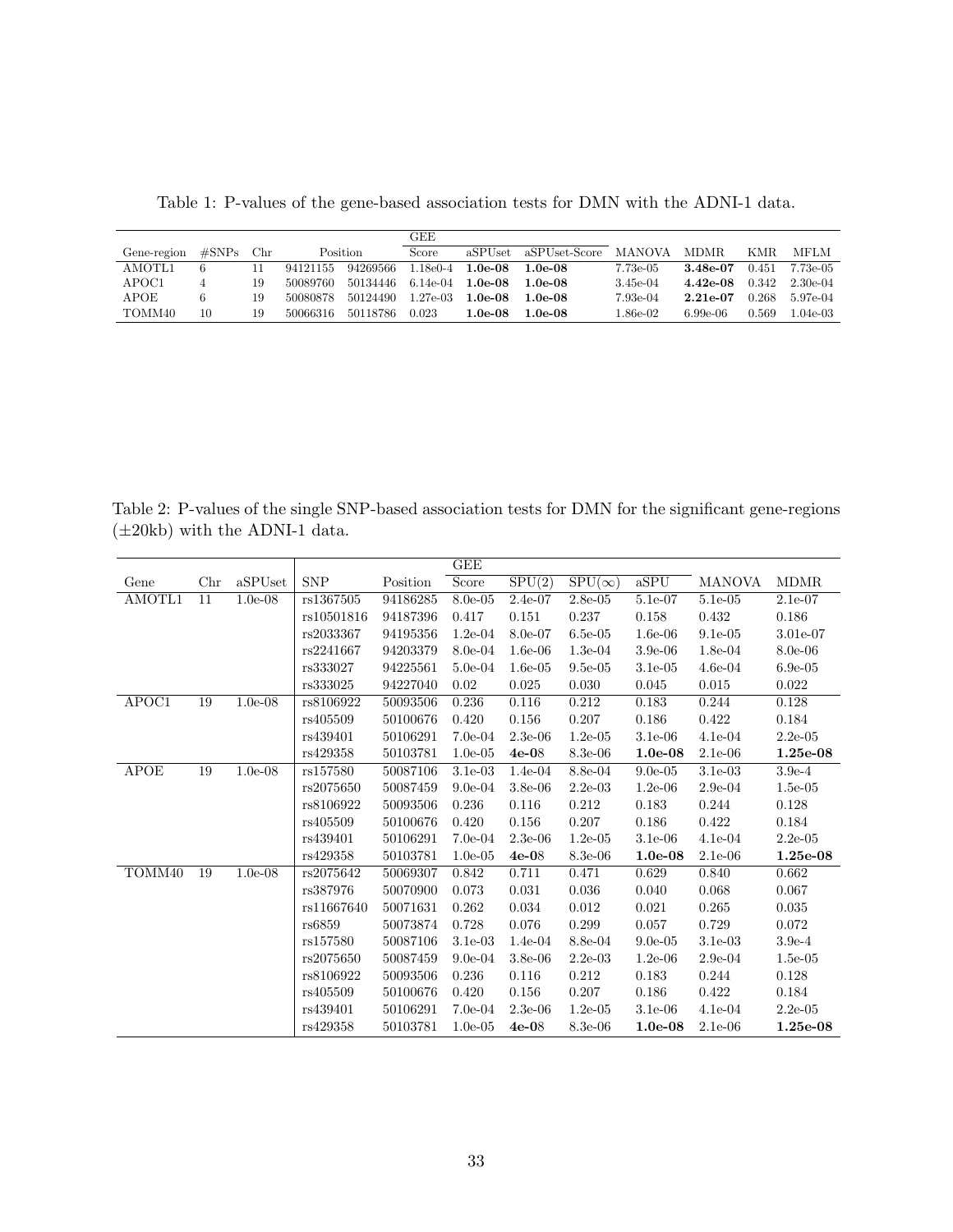|                              |             |           |     |          |          | GEE       |               |               |           |           |             |
|------------------------------|-------------|-----------|-----|----------|----------|-----------|---------------|---------------|-----------|-----------|-------------|
| Data                         | Gene-region | $\#$ SNPs | Chr |          | Position | Score     | aSPUset       | aSPUset-Score | MANOVA    | MDMR.     | <b>MFLM</b> |
| $ADNI-GO/2$                  | AMOTL1      | 13        |     | 94481507 | 94629918 | 0.723     | 0.896         | 0.940         | 0.698     | 0.716     | 0.638       |
|                              | APOE        | 13        | 19  | 45389277 | 45432652 | 0.083     | 0.042         | 0.056         | 0.097     | 0.366     | 0.974       |
| $ADNI-GO/2$ with             | AMOTL1      | 6         |     |          |          | 0.639     | 0.552         | 0.576         | 0.638     | 0.918     | 0.638       |
| identical SNP sets of ADNI-1 | <b>APOE</b> |           | 19  |          |          | 0.308     | 0.019         | 0.024         | 0.292     | 0.065     | 0.292       |
| ADNI- $1/GO/2$ with          | AMOTL1      | 6         |     |          |          | $1.0e-08$ | 1.0e-08       | $1.0e-0.8$    | $1.0e-08$ | $1.0e-08$ | $1.0e-08$   |
| identical SNP sets of ADNI-1 | <b>APOE</b> |           | 19  |          |          | $1.0e-08$ | $1.0$ e- $08$ | $4.45e-06$    | $1.0e-08$ | $1.0e-08$ | $4.45e-06$  |

Table 3: P-values of the gene-based association tests with the ADNI-GO/2 and ADNI-1/GO/2 data.

Table 4: P-values of the gene-based tests for rare variant–DMN association with the ADNI sequencing data.

| Filtering  |                                             |     |    |          |               |             |       |       |
|------------|---------------------------------------------|-----|----|----------|---------------|-------------|-------|-------|
| criteria   | $\#$ SNPs<br>Gene-region<br>Position<br>Chr |     |    | aSPUset  | <b>MANOVA</b> | <b>MFLM</b> |       |       |
| MAF < 0.05 | AMOTL1                                      | 536 | 11 | 94481507 | 94629918      | 0.298       | 0.176 | 0.148 |
|            | <b>APOE</b>                                 | 153 | 19 | 45389277 | 45432652      | 0.104       | 0.837 | 0.476 |
| MAF < 0.01 | AMOTL1                                      | 265 | 11 | 94481507 | 94629918      | 0.835       | 0.193 | 0.151 |
|            | APOE                                        | 84  | 19 | 45389277 | 45432652      | 0.874       | 0.833 | 0.189 |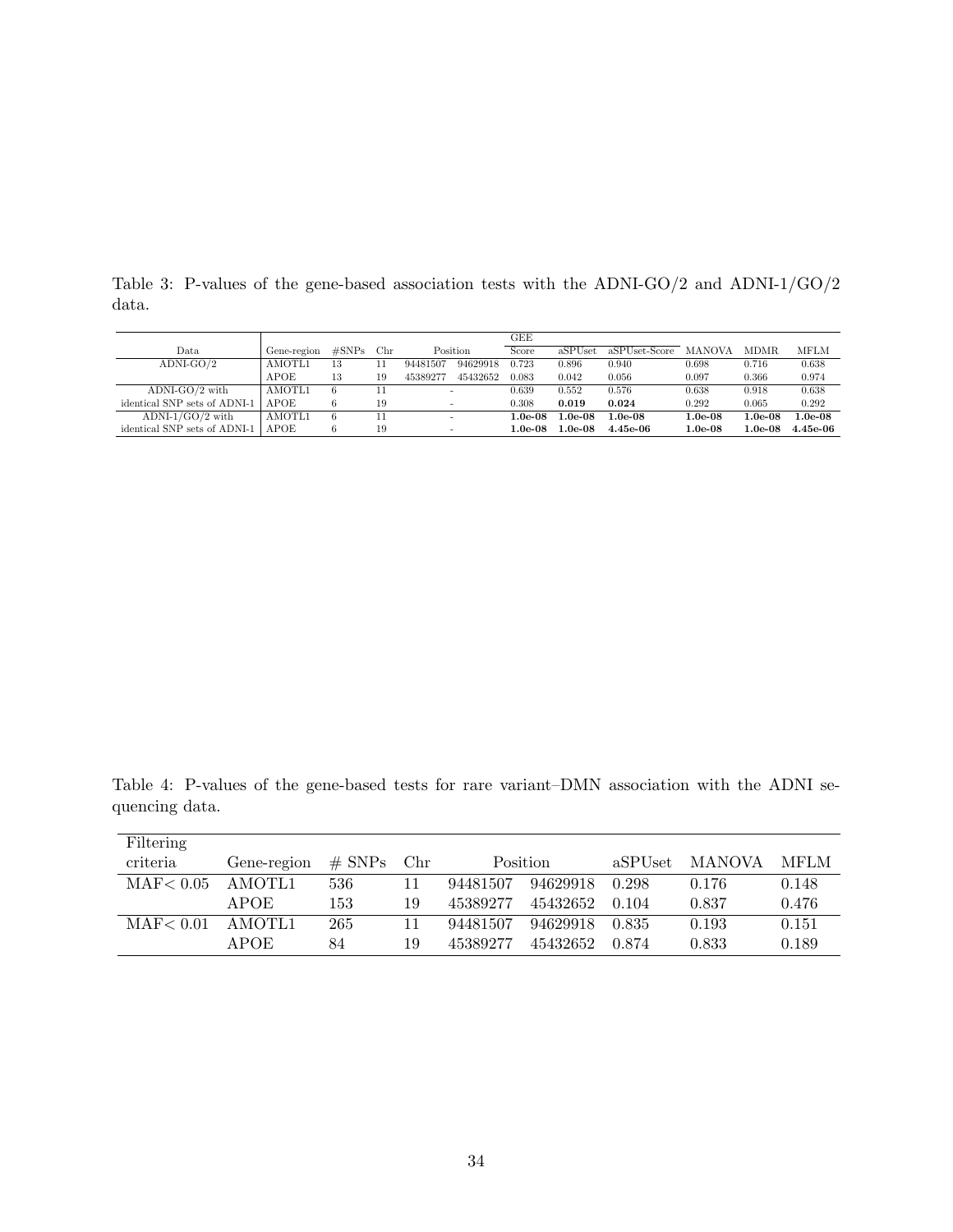Table 5: Simulation setup 1: Type I errors ( $\phi = 0$ ) and power ( $\phi \neq 0$ ) under varying genetic effect sizes.

|                | $AMOTL1$ (6 SNPs) |             |         |               |               |             |             |  |  |  |  |  |  |  |
|----------------|-------------------|-------------|---------|---------------|---------------|-------------|-------------|--|--|--|--|--|--|--|
|                | GEE               |             |         |               |               |             |             |  |  |  |  |  |  |  |
| $\phi$         | Score             | SPU(2,2)    | aSPUset | aSPUset-Score | <b>MANOVA</b> | <b>MDMR</b> | <b>MFLM</b> |  |  |  |  |  |  |  |
| $\overline{0}$ | 0.0479            | 0.0528      | 0.0530  | 0.0522        | 0.0490        | 0.0353      | 0.0490      |  |  |  |  |  |  |  |
| 0.2            | 0.1078            | 0.1837      | 0.1659  | 0.1654        | 0.1128        | 0.0964      | 0.1128      |  |  |  |  |  |  |  |
| 0.3            | 0.2325            | 0.3494      | 0.3159  | 0.3328        | 0.2394        | 0.2135      | 0.2394      |  |  |  |  |  |  |  |
| 0.4            | 0.4657            | 0.5571      | 0.5079  | 0.5559        | 0.4764        | 0.4130      | 0.4764      |  |  |  |  |  |  |  |
| 0.5            | 0.7436            | 0.7614      | 0.7156  | 0.7967        | 0.7528        | 0.6607      | 0.7528      |  |  |  |  |  |  |  |
| 0.6            | 0.9288            | 0.9008      | 0.8722  | 0.9452        | 0.9341        | 0.8608      | 0.9341      |  |  |  |  |  |  |  |
| 0.7            | 0.9913            | 0.9677      | 0.9550  | 0.9926        | 0.9921        | 0.9611      | 0.9921      |  |  |  |  |  |  |  |
|                |                   |             |         |               |               |             |             |  |  |  |  |  |  |  |
|                | TOMM40            | $(10$ SNPs) |         |               |               |             |             |  |  |  |  |  |  |  |
|                | GEE               |             |         |               |               |             |             |  |  |  |  |  |  |  |
| $\phi$         | Score             | SPU(2,2)    | aSPUset | aSPUset-Score | <b>MANOVA</b> | <b>MDMR</b> | <b>MFLM</b> |  |  |  |  |  |  |  |
| $\overline{0}$ | 0.0488            | 0.0483      | 0.0482  | 0.0495        | 0.0505        | 0.0323      | 0.0532      |  |  |  |  |  |  |  |
| 0.2            | 0.1051            | 0.1719      | 0.1347  | 0.1369        | 0.1110        | 0.0903      | 0.1116      |  |  |  |  |  |  |  |
| 0.3            | 0.2177            | 0.3643      | 0.2763  | 0.2889        | 0.2262        | 0.2053      | 0.2169      |  |  |  |  |  |  |  |
| 0.4            | 0.4429            | 0.6121      | 0.5018  | 0.5330        | 0.4605        | 0.4246      | 0.4256      |  |  |  |  |  |  |  |
| 0.5            | 0.5800            | 0.7304      | 0.6231  | 0.6673        | 0.5958        | 0.5593      | 0.5664      |  |  |  |  |  |  |  |
| 0.6            | 0.7196            | 0.8271      | 0.7369  | 0.7904        | 0.7346        | 0.6885      | 0.7036      |  |  |  |  |  |  |  |
| 0.7            | 0.8405            | 0.8983      | 0.8293  | 0.8856        | 0.8489        | 0.8015      | 0.8231      |  |  |  |  |  |  |  |

Table 6: Simulation setup 2: power under varying sparsity levels of association pattern.

|             | AMOTL1+ Null SNPs |             |            |         |               |               |        |             |  |  |  |  |  |
|-------------|-------------------|-------------|------------|---------|---------------|---------------|--------|-------------|--|--|--|--|--|
| $#$ total   | $\#$ causal       | # null      | <b>GEE</b> |         |               |               |        |             |  |  |  |  |  |
| <b>SNPs</b> | <b>SNPs</b>       | <b>SNPs</b> | Score      | aSPUset | aSPUset-Score | <b>MANOVA</b> | MDMR.  | <b>MFLM</b> |  |  |  |  |  |
| 6           | 6                 | 0           | 0.7436     | 0.7156  | 0.7967        | 0.7528        | 0.6607 | 0.7528      |  |  |  |  |  |
| 12          | 6                 | 6           | 0.5332     | 0.6495  | 0.6923        | 0.5427        | 0.4904 | 0.5228      |  |  |  |  |  |
| 18          | 6                 | 12          | 0.4160     | 0.6149  | 0.6336        | 0.4291        | 0.3884 | 0.3882      |  |  |  |  |  |
| 30          | 6                 | 24          | 0.2950     | 0.4495  | 0.4617        | 0.3055        | 0.2819 | 0.2872      |  |  |  |  |  |
| 60          | 6                 | 54          | 0.1813     | 0.3120  | 0.3150        | 0.1981        | 0.1756 | 0.2124      |  |  |  |  |  |
| 80          | 6                 | 74          | 0.1442     | 0.2912  | 0.2912        | 0.1661        | 0.1434 | 0.1697      |  |  |  |  |  |

Table 7: Mean computing times (in seconds) for simulation setup 2.

| $#$ total   | GEE     |         |               |               |             |             |
|-------------|---------|---------|---------------|---------------|-------------|-------------|
| <b>SNPs</b> | Score   | aSPUset | aSPUset-Score | <b>MANOVA</b> | <b>MDMR</b> | <b>MFLM</b> |
| 12          | 1.1597  | 1.2472  | 1.6261        | 0.0149        | 24.2924     | 0.0354      |
| 18          | 1.3398  | 1.5062  | 2.2552        | 0.0156        | 22.2903     | 0.0385      |
| 30          | 2.2541  | 1.8766  | 3.7482        | 0.0172        | 21.5940     | 0.0449      |
| 60          | 6.5183  | 2.8785  | 11.1315       | 0.0211        | 19.3995     | 0.0612      |
| 80          | 11.8868 | 3.5546  | 20.4237       | 0.0243        | 18.4600     | 0.0722      |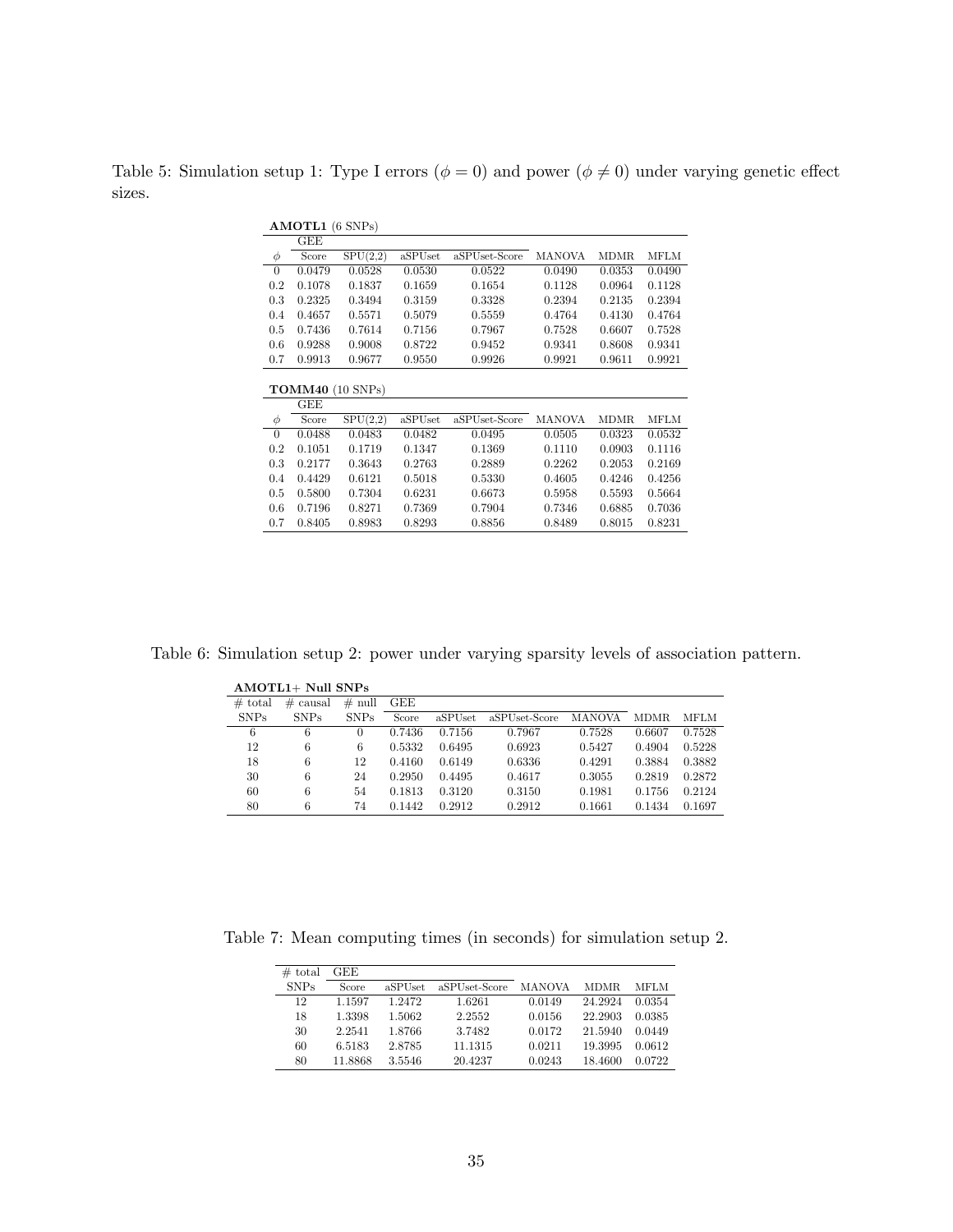Figure 1: LocusZoom for two loci identified by aSPUset and MDMR: LD structure in each locus and p-values obtained from the single SNP-based aSPU test are presented.